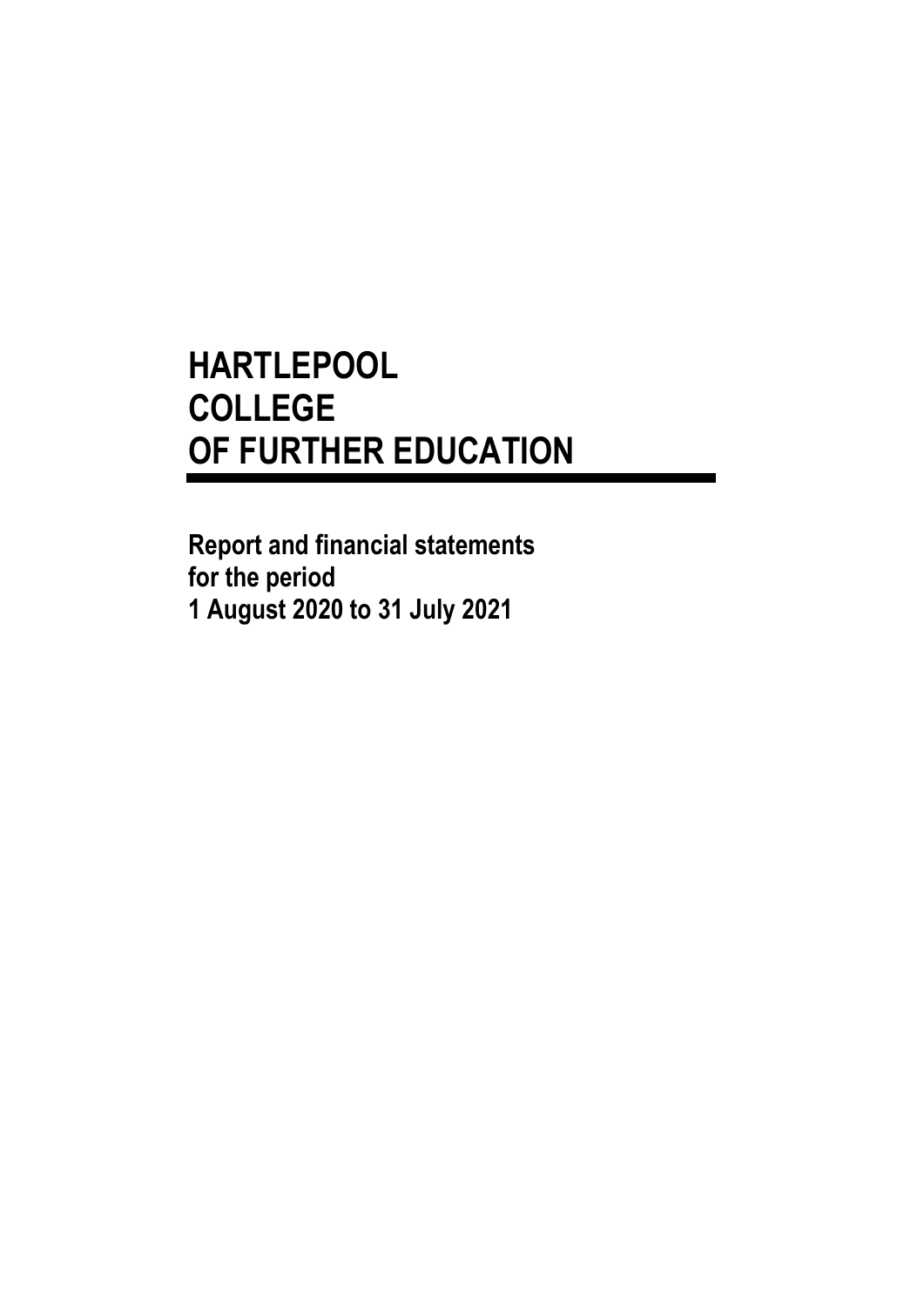## **Contents**

| Report of the Governing Body                                                          | $2 - 11$  |
|---------------------------------------------------------------------------------------|-----------|
| Statement of Corporate Governance and Internal Control                                | $12 - 18$ |
| Governing Body's statement on the College's regularity, propriety and compliance with |           |
| Funding body terms and conditions of funding                                          | 19        |
| Statement of the Responsibilities of the Members of the Corporation                   | 20        |
| Independent Auditor's Report to the Corporation of Hartlepool College                 | $21 - 24$ |
| <b>Consolidated Statement of Comprehensive Income</b>                                 | 25        |
| Consolidated and Colleges Statement of Changes in Reserves                            | 26        |
| Balance Sheets as at 31 July                                                          | $27 - 28$ |
| <b>Consolidated Statement of Cash Flows</b>                                           | 29        |
| Notes to the Accounts                                                                 | $30 - 53$ |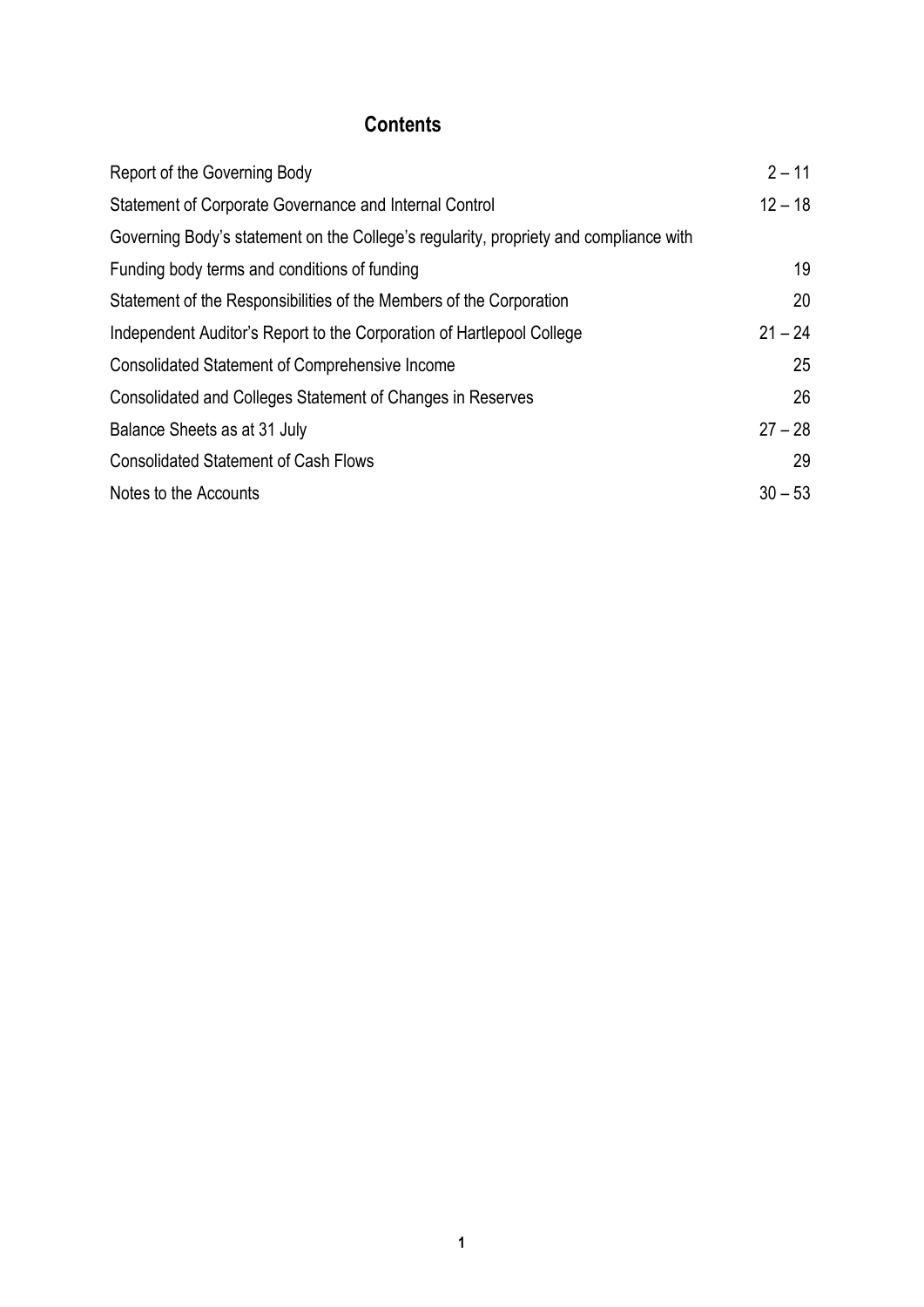### **Report of the Governing Body**

### **NATURE, OBJECTIVES AND STRATEGIES**

The members present their report and the audited financial statements for the year ended 31 July 2021.

#### **Legal status**

The Corporation was established under the Further and Higher Education Act 1992 for the purpose of conducting Hartlepool College of Further Education. The College is an exempt charity for the purposes of the Charities Act 2011. The College also has a subsidiary company called Hartlepool Business Development Centre Limited which trades as Flagship Training Solutions.

#### **Public Benefit**

Hartlepool College is an exempt charity under the Part 3 of the Charities Act 2011 and following the Machinery of Government changes in July 2016 is regulated by the Secretary of State for Education. The members of the Governing Body, who are trustees of the charity are disclosed on pages 12 – 14.

In setting and reviewing the Colleges strategic objectives, the Governing Body has had due regard for the Charity Commissions guidance on public benefit and particularly upon its supplementary guidance on the advancement of education. The guidance sets out the requirement that all organisations wishing to be recognised as charities must demonstrate, explicitly, that their aims are for the public benefit.

In delivering its mission, the College provides the following identifiable public benefits through the advancement of education:

- High Quality teaching
- Widening participation and tackling social exclusion
- Excellent employment record for students
- Strong student support systems
- Links with employers, industry and commerce
- Links with Local Enterprise Partnerships (LEPs)

#### **Mission**

The College's mission as approved by its members is: *'Excellence in further and higher education to transform students' lives'*

#### **Implementation of strategic plan**

The College has a three year development plan which is reviewed and updated annually. The Corporation monitors the performance of the College against these plans. The plans are reviewed and updated each year. The College's Strategic Plan was reviewed and refreshed during 2018/19 for the following three years. The strategic aims are as follows:

- 1. To offer a curriculum that is aspirational and meets the needs of learners, parents, employers and stakeholders
- 2. To deliver teaching, learning and assessment practice that results in outstanding outcomes for all learners
- 3. To develop culture as a form of competitive advantage
- 4. To deploy an effective and efficient resource to support and promote outstanding provision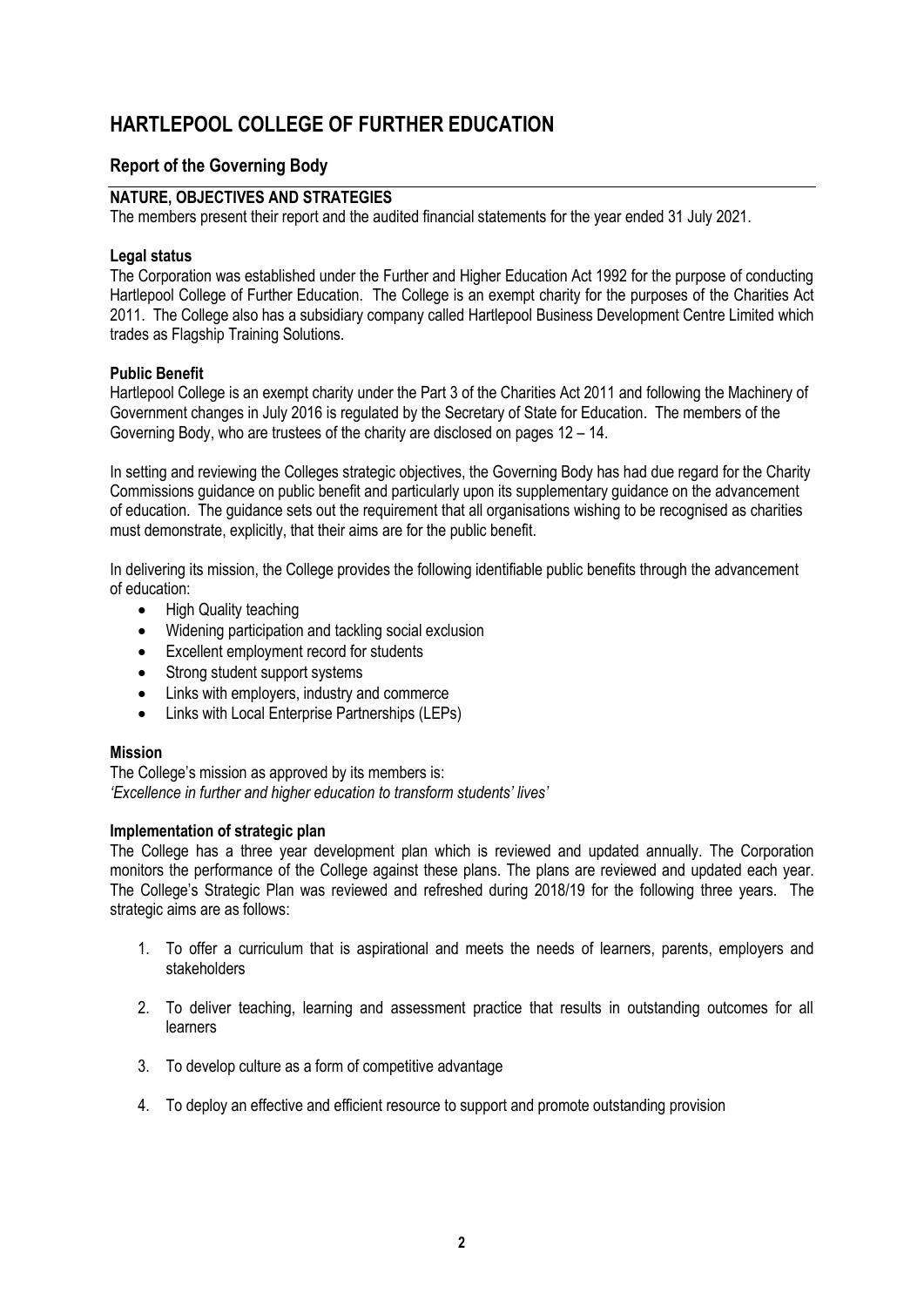## **Report of the Governing Body (continued)**

Each of these headline strategic aims are underpinned by a series of operating statements each with a milestone attached related to each year of the life of the strategy.

### **Financial objectives**

The College's financial objectives are:

- To set challenging targets, applicable to all resources, to ensure that value for money is achieved in their procurement and efficiency and effectiveness in their operation.
- To ensure that the financial assets are safeguarded and augmented in order to secure the long-term viability and financial strength of the organisation.
- To ensure that the physical assets are maintained, developed and safeguarded in order to support the ongoing delivery of a broad, balanced and rich curriculum.
- To maintain a high standard of financial performance management, utilising information that is timely, fit for purpose and supports the decision-making process.
- To ensure that the principles of risk management are applied to all major areas of activity.

#### **Performance indicators**

The College is committed to observing the importance of the measures and indicators within the framework and is monitoring these through a comprehensive performance management process where the Principal and Executive meet individual Heads of School at least termly to review a range of performance measures, including:

- Delivery of enrolments against the Curriculum Plan to ensure the College meets its funding targets
- Student Attendance (target 95%), retention (target 92%) and achievement (target 90%)
- Quality assurance in terms of Staff Observations, External Verifier reports and monitoring of courses that have Improvement Plans in place
- Staff and student feedback
- Health & Safety incidents and accidents
- Mandatory training compliance
- Financial performance including staff utilisation

Heads of School receive weekly Management Information Bulletins that summarise actual current performance against the above and highlight specific issues or concerns requiring intervention. The College position against all of the above is reported to College Leadership Committee and is reported termly to the Board via relevant subcommittees. In addition, the annual Financial Plan is approved by the Board via the Finance & General Purposes Committee and that Committee also has oversight of the Colleges financial health as reported in the Plan, Finance Record and verified by the Education & Skills Funding Agency. The current rating of Good is considered an acceptable outcome in light of the College's borrowing to income ratio arising from the development of the new campus building.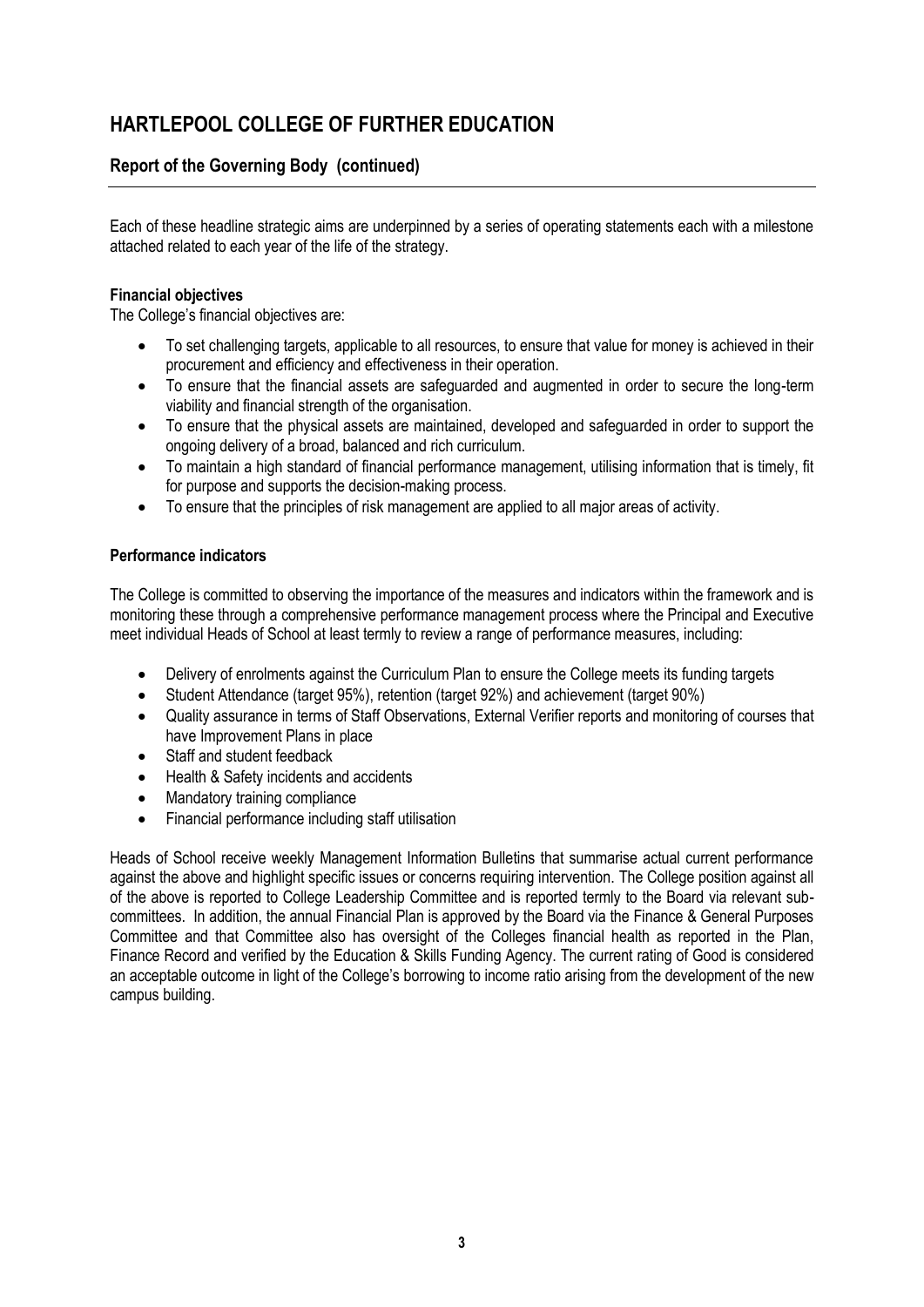## **Report of the Governing Body (continued)**

| The Group's performance against other key financial indicators are as follows:                                                                                                                                                                                                                             |                                                                    |                                                                   |
|------------------------------------------------------------------------------------------------------------------------------------------------------------------------------------------------------------------------------------------------------------------------------------------------------------|--------------------------------------------------------------------|-------------------------------------------------------------------|
|                                                                                                                                                                                                                                                                                                            | 2021                                                               | 2020                                                              |
| Operating surplus/ (deficit) before LGPS/enhanced provision charges<br>Operating (deficit)/surplus after LGPS/ enhanced provision charges<br>Operating surplus/sector EBITDA as a % of income<br>Staff Costs as a % of income<br>Cash Balance<br>Cash days in hand/liquidity<br>Borrowing as a % of income | £746k<br>(E502k)<br>9.66%<br>70.00%<br>£4.784m<br>112.08<br>46.78% | £507k<br>(E335k)<br>8.41%<br>66.9%<br>£2.772 m<br>70.93<br>53.30% |
| Reliance on ESFA income                                                                                                                                                                                                                                                                                    | 81.64%                                                             | 77.64%                                                            |

### **FINANCIAL POSITION**

#### **Financial results**

The Group generated a consolidated operating surplus of £737k before the FRS102 LGPS pension provision and enhanced pension provision charges (2019/20: £507k surplus). The consolidated operating position after the LGPS pension provision is £511k deficit (2019/20 £335k deficit)

The Group has accumulated negative reserves of £9,597k which includes a pension deficit of £12,528k and cash and short term investment balances of £4,784k. The College wishes to continue to accumulate reserves and cash balances in order to create a contingency fund.

There were £752k of tangible fixed asset additions during the year.

The College has significant reliance on the ESFA for its principal funding sources, largely from recurrent grants. In 2020/21 the ESFA and Tees Valley Combined Authority (devolved ESFA budget) provided approximately 82% of the College's total income.

The Corporation owns 100% of the issued share capital of the College's subsidiary company, Hartlepool Business Development Centre Limited. The Company provides education and training programmes for industry and commerce, together with commercial activities including restaurant, conferencing, and gym and an Apprenticeship Training Agency. The activities of the Hartlepool Business Development Centre are carried out through the Company.

Any surpluses generated by the subsidiary are transferred to the College under gift aid, where there are sufficient reserves. In the current year the surplus was £2k (2019/20: £38k deficit).

### **Treasury policies and objectives**

Treasury management is the management of the College's cash flows, its banking, money market and capital market transactions; the effective control of the risks associated with those activities and the pursuit of optimum performance consistent with those risks.

The College has a separate treasury management policy in place. Short term borrowing for temporary revenue purposes is authorised by the Principal. All other borrowing requires the authorisation of the Corporation.

#### **Cash flows and liquidity**

At £3,434k (2019/20: £1,820k inflow), operating cash inflow was mainly as a result of the College's performance. Apprenticeship income came in higher than expected and the College received extra growth funding in relation to it's work with the combined authority. The size of the College's total borrowing and its approach to interest rates ensure a reasonable cushion between the total cost of servicing debt and operating cashflow. Borrowings in 2020/21 and related repayments were linked to the College campus on Stockton Street.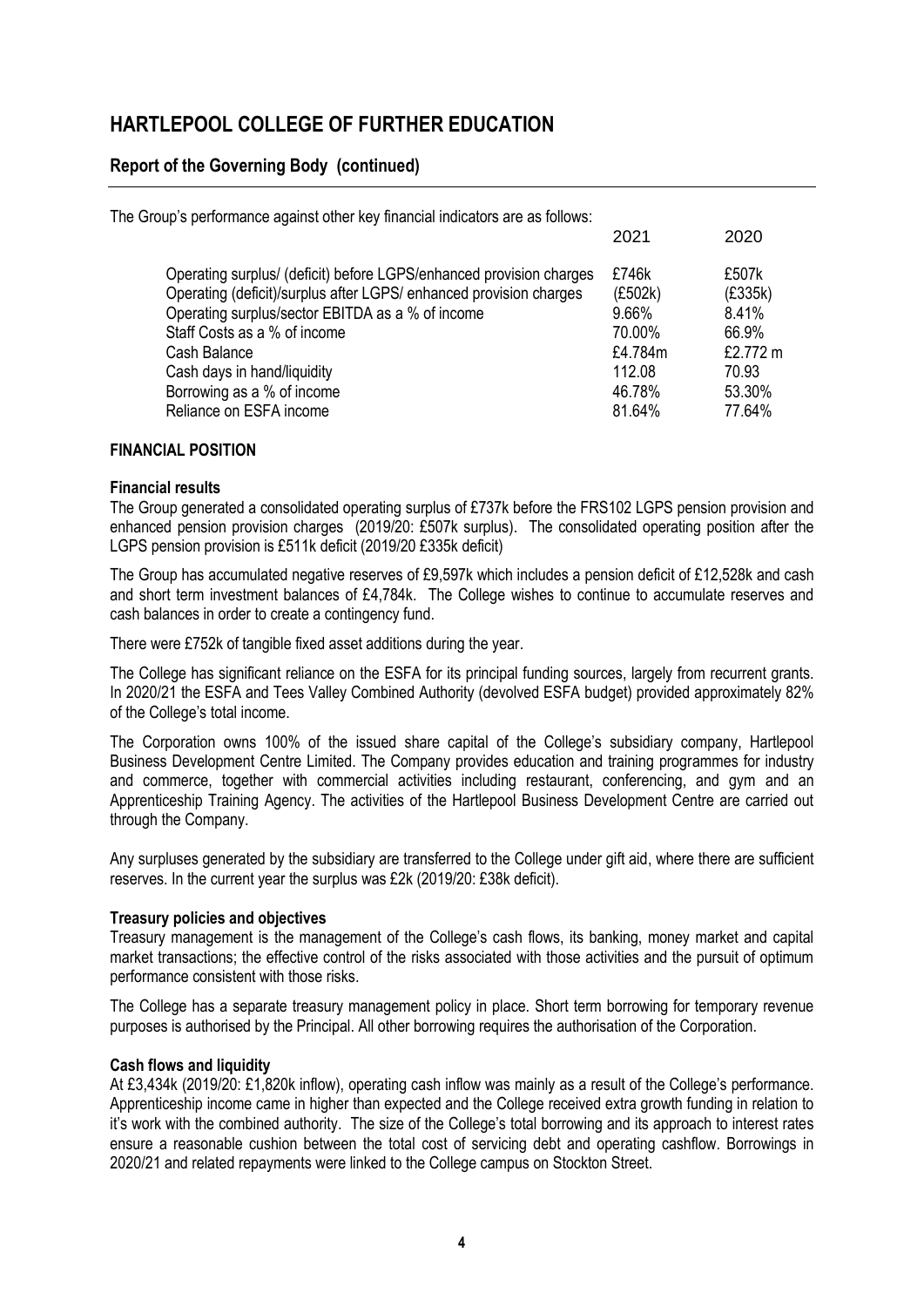## **Report of the Governing Body (continued)**

#### **Reserves Policy**

The Group reserves, along with Government capital grant and loans were used to assist in the financing of the new building which opened in September 2011. There were therefore a few years of planned deficits which saw reserves drop considerably. However in the last three years, the Group has been attempting to build these reserves up as it recognises the need to have a buffer in these uncertain times. Free reserves, excluding pension deficit and revaluation currently stand at £1,782k and the Group is looking to double this over the next three years as this would provide cover for a normal months outgoings. This will be achieved by getting back into a position where surpluses can be consolidated.

#### **CURRENT AND FUTURE DEVELOPMENT AND PERFORMANCE**

#### **Future Developments**

2021 has witnessed the FE White Paper: *Skills for Jobs, for Lifelong Learning, for Opportunity and Growth* which is now working its way through parliament via the *Skills for Post-16 Education Bill.* The main thrust of this legislation it to put employers at the heart of the skills system and the College is well-placed to exploit opportunities to come from this move due to its long and well-established track record of provide high quality advanced and higher technical education.

#### **Student numbers**

In 2020/21 the College has delivered activity that has produced £13,593k in funding body main allocation funding (2019/20: £11,867k). The College had approximately 3614 ESFA -funded and 316 non-ESFA-funded students.

#### **Student achievements**

The success rate for 2020/21 was 88% (2019/20 90%).

#### **Curriculum developments**

In 2020/21, the College embarked on an expansive curriculum consultation exercise with in excess of over 70 organisations. This will be an on-going process with employers providing advice with regards to the College's main curriculum areas: engineering, construction, health/social care, education, service industries, digital and professional services. The College's partnership with Seymour Civil Engineering goes from strength to strength and this has afforded the opportunity to develop the curriculum in groundworks, rail engineering, the roll out of full fibre and to exploit opportunities provided by Teesworks.

#### **Payment performance**

The Late Payment of Commercial Debts (Interest) Act 1998, which came into force on 1 November 1998, requires colleges, in the absence of agreement to the contrary, to make payments to suppliers within 30 days of either the provision of goods or services or the date on which the invoice was received. The target set by the Treasury for payment to suppliers within 30 days is 95 per cent. During the accounting period 1 August 2020 to 31 July 2021 the College paid all invoices within 30 days unless there was a query with the supplier account or the invoice itself and is therefore confident that the College complies with this target.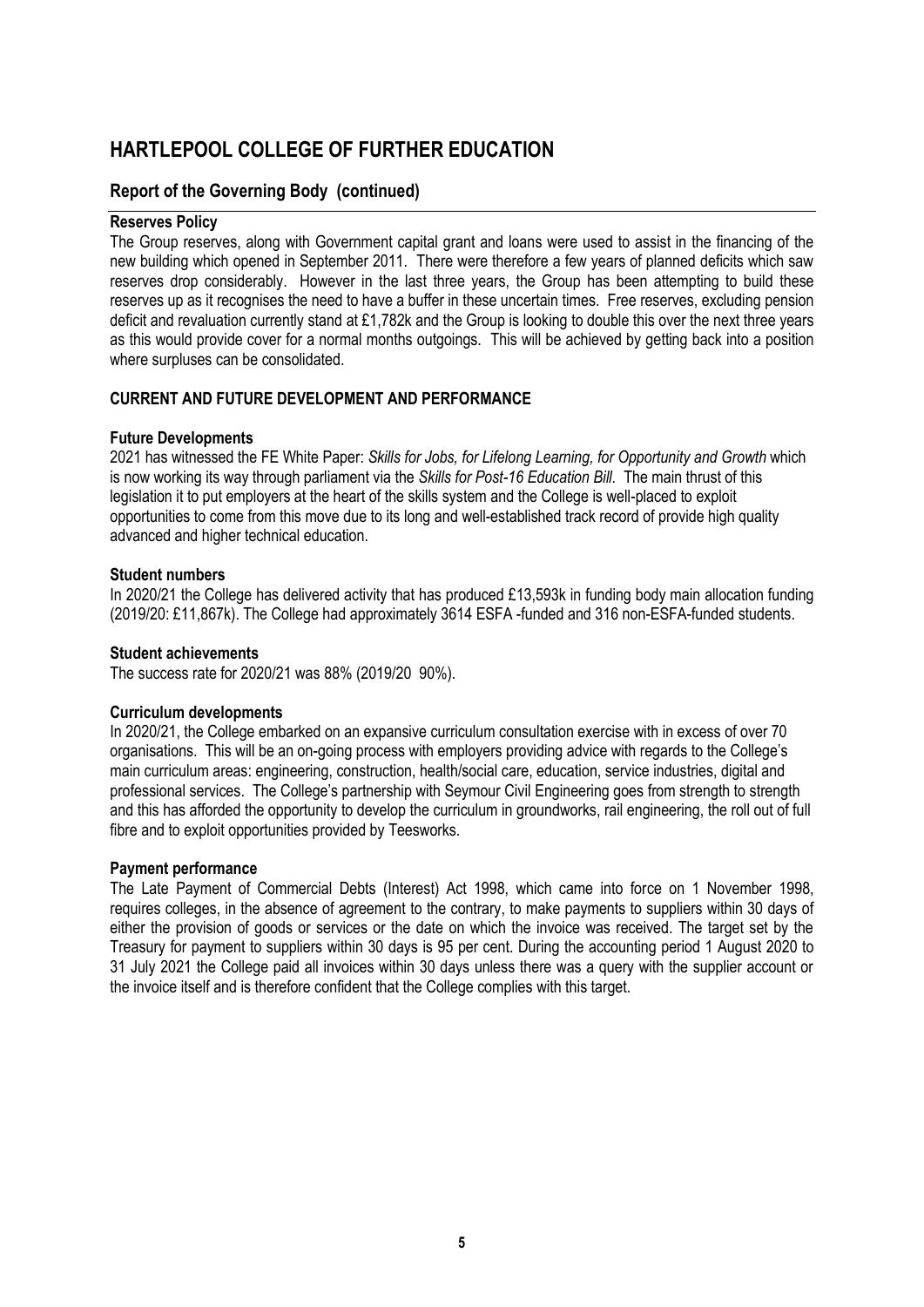### **Report of the Governing Body (continued)**

#### **RESOURCES**

The College has various resources that it can deploy in pursuit of its strategic objectives. Tangible resources include College buildings which are relatively new and an annex at Exeter Street which is over 30 years old but maintained to a high standard. The College received an FE Capital Allocation of £538k which has been utilised for improvements to the Exeter Street building, in addition to roof netting and repairs to the atrium glazing.

#### *Financial*

The College has consolidated net liabilities of £9,597k (including a £12,528k pension liability) (2019/20: £13,406k) and loan financing of £7,288k (2019/20: £7,603k).

#### *People*

The College employs 258 people (expressed as full-time equivalents), of whom 117 (2019/20: 118) are teaching staff.

#### *Reputation*

The College has a good reputation locally and nationally. Maintaining a quality brand is essential for the College's success in attracting students and external partnerships. In 2017, the College received an Ofsted visit and achieved an overall grade of 'Good', with a further two 'Outstanding' grades.

#### *Principal Risks and Uncertainties*

The College has continued to undertake further work during the year to further develop and embed the system of internal control, including financial, operational and risk management which is designed to protect the College's assets and reputation.

Based on the strategic and development plans, the Executive undertakes a comprehensive review of the risks to which the College is exposed. The Executive identifies systems and procedures, including specific preventable actions which should mitigate any potential impact on the College. The internal controls are then implemented and the subsequent year's appraisal will review their effectiveness and progress against risk management action plans. In addition to the annual review, the Executive considers any risks to the organisation as part of the weekly Executive meetings.

A risk register is maintained by the College which is reviewed at least termly by the Audit Committee and more frequently where necessary. The risk register identifies the key risks, the likelihood of those risks occurring, their potential impact on the College and the actions being taken to reduce and mitigate the risks. Risks are scored and prioritised using a risk matrix, which shows both gross and net risks.

Risk is managed at all levels throughout the organisation.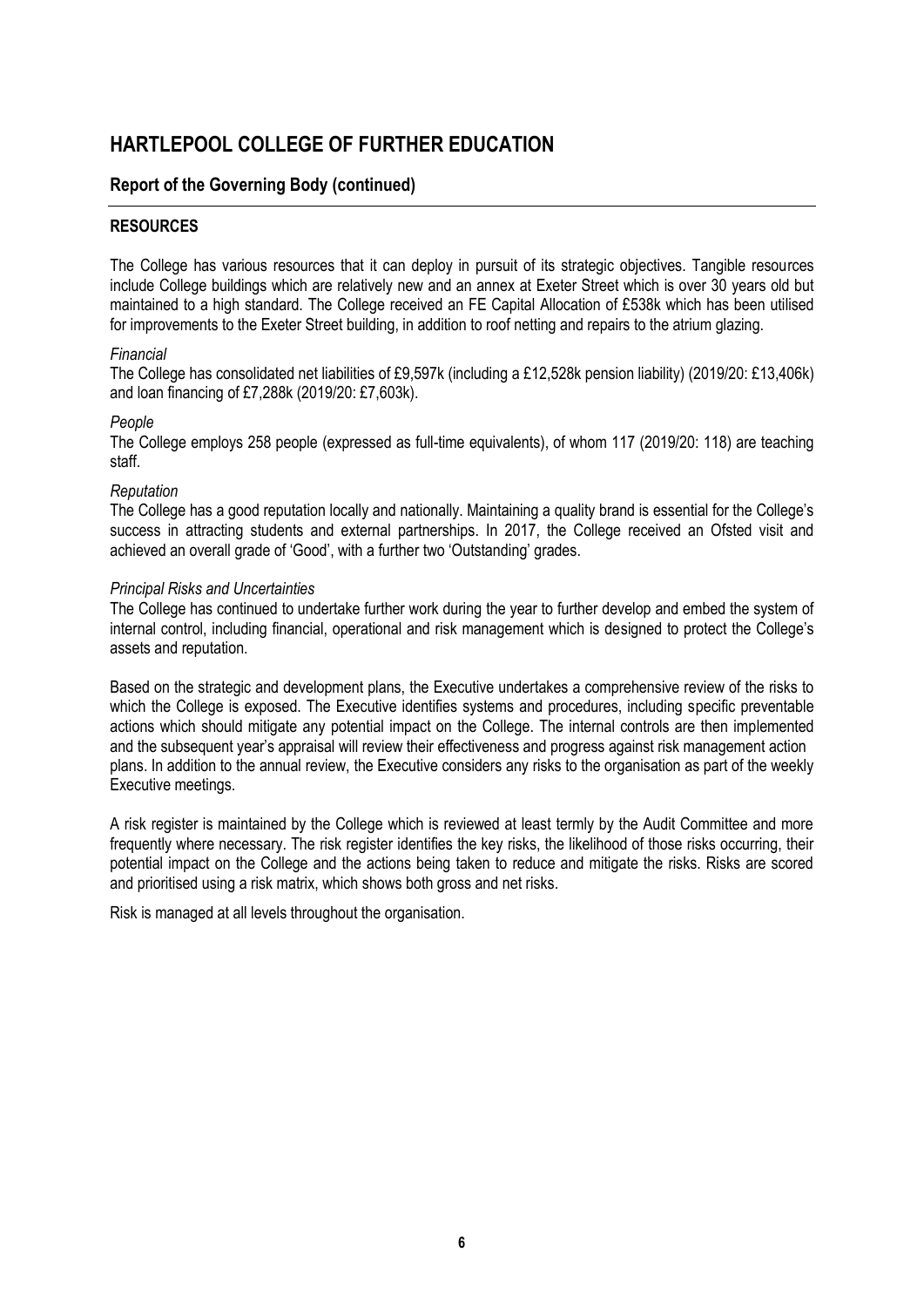### **Report of the Governing Body (continued)**

#### **PRINCIPAL RISKS AND UNCERTAINTIES**

Outlined below is a description of some of the principal risks as perceived by the organisation in 2020/21. Not all the factors are within the Group's control and other factors apart from those listed below may also adversely affect the Group.

*1. Below target delivery of funding body contracts*

The College relies significantly on continued government funding through contracts with the ESFA. In 2020/21, approximately 78% of the Group's revenue was ultimately public-funded and a similar level of reliance is expected to continue.

Group controls to mitigate the risk include:

- Experienced management in curriculum planning
- Clear executive steer to contract performance managers
- A robust quality assurance policy and committee structure
- Robust data management systems and procedures
- Executive priority and whole-Group approach in the event of early warning signs

#### *2. Impact of increased fees targets*

Individuals and employers are expected to contribute towards the cost of training and tuition. Each year the corporation approves a comprehensive fees and remission policy which details the fees to be charged in the coming year to individuals and employers. Where practicable, Hartlepool College will continue to increase tuition fees in line with the rising fee assumptions but is extremely mindful of the restrictions felt by both Employers and individuals in the current economic climate.

Group controls to mitigate the risk include:

- Comprehensive fees and remission policy, updated and approved annually but with flexibility to respond to local market forces
- Local market intelligence
- Bursary system

#### *3. Higher than anticipated staff costs*

The Group has robust processes in place to maximise staff utilisation and minimise use of temporary staff. The Group also plans to continue to adhere to AoC pay recommendations, provided that this is financially feasible.

Group controls to mitigate the risk include:

- Maintain close scrutiny of staff utilisation and strict authorisation processes for recruitment of additional and/or temporary staff
- Intention to implement AoC further recommendations if finances permit
- Estimated increases built into financial plans, including pension obligations
- Review of structures and management costs

#### *4. Changes to loan arrangements*

The variable loan facility was due to expire in July 22, however Barclays issued a letter of variation dated 6<sup>th</sup> July 2021 which extended the loan facility to 31<sup>st</sup> January 2023. Whilst we are in the process of renegotiating the loan with Barclays, at the current time the loan is repayable within 2 years and the schedule above has been updated to reflect the revised accelerated repayments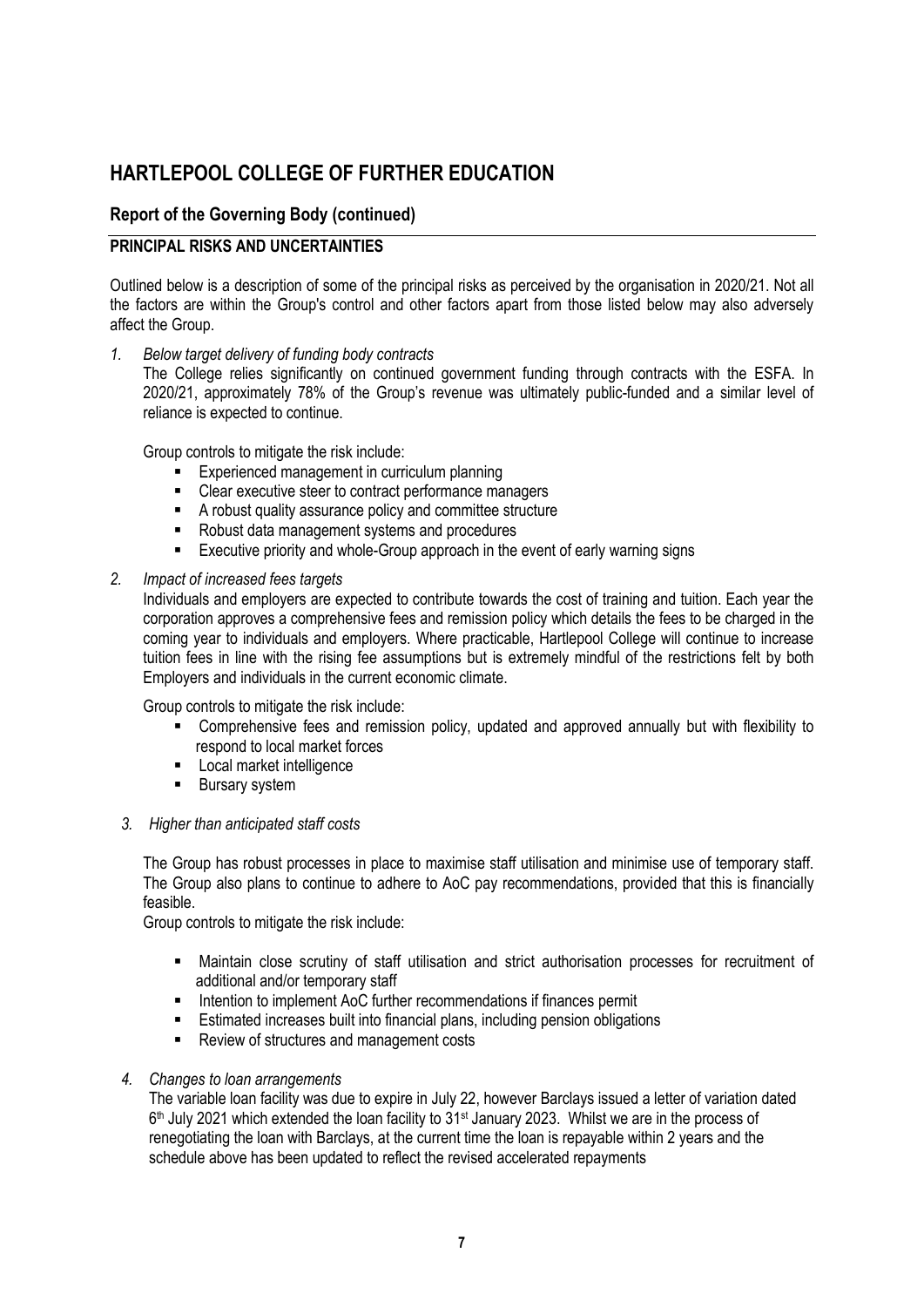## **Report of the Governing Body (continued)**

### *5. Failure to maintain the viability of the Group*

The Groups current financial health grade is classified as 'Good' and this is largely the consequence challenge to the Groups financial position remains the constraint on further education funding arising from the ongoing cuts in public sector spending whilst maintaining the student experience. This risk is mitigated in a number of ways:

- By rigorous budget setting procedures and sensitivity analysis
- Regular in year budget monitoring
- Robust financial controls
- Exploring ongoing procurement efficiencies
- Monitoring bank loan covenants
- Monitor cash flow to ensure that loan repayments can be met
- *6. The impact of Covid-19 on the Colleges activities*

On 19 July 2021, the UK government removed all covid-19 restrictions. The College has returned to full face-to-face delivery in line with government guidance for education establishments. Some covid-19 practices remain, such as: regular testing, enhanced cleaning and enhanced ventilation. To date, the College has managed the new environment effectively and continues to work closely with local public health teams as well as monitor national guidance.

### **STAKEHOLDER RELATIONSHIPS**

In line with other colleges and universities Hartlepool College has many stakeholders. These include:

- **Students**
- Funding bodies
- FE Commissioner
- Staff

Employers including the NHS Trust, Heerema, Huntsman Tioxide, Tata Steel, Babcock Engineering, Tallent Engineeering, Fine Industries, EDF, Unipress and Darchem

- The local authority
- Local Enterprise Partnerships (LEP's)
- Government offices, regional development agencies and local enterprise partnerships
- The local community
- Other FE institutions
- **■** Trade unions
- Professional bodies

The Group recognises the importance of these relationships and engages in regular communication with stakeholders through a wide variety of channels.

#### **Trade union facility time**

The Trade Union (Facility Time Publication Requirements) Regulations 2017 require the college to publish information on facility time arrangements for trade union officials at the college.

| Numbers of employees who were relevant union officials during<br>the period | FTE employee number |
|-----------------------------------------------------------------------------|---------------------|
|                                                                             |                     |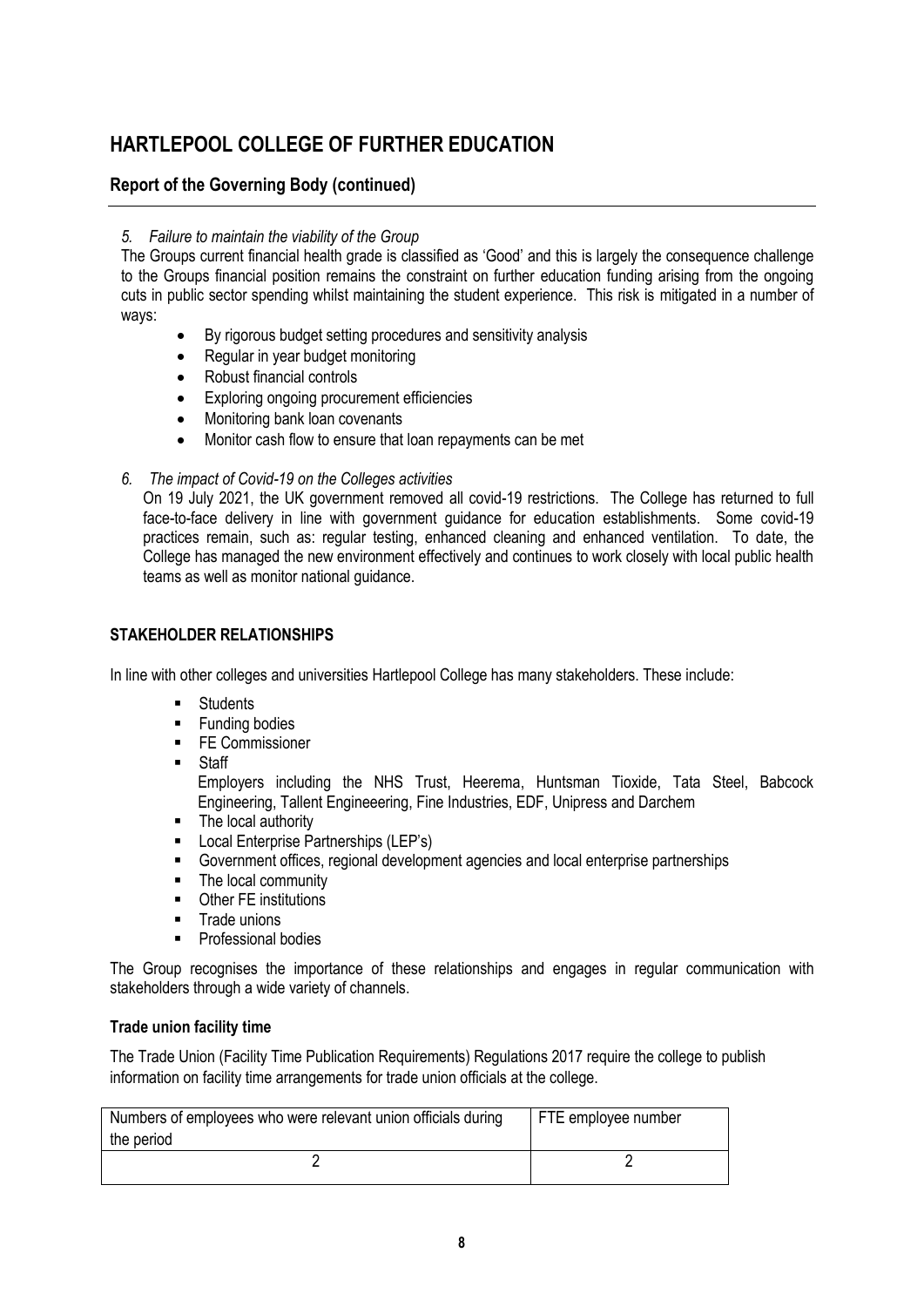## **Report of the Governing Body (continued)**

| Percentage of time                              | Number of employees |        |
|-------------------------------------------------|---------------------|--------|
| 0%                                              |                     |        |
| 1-50%                                           |                     |        |
| 51-99%                                          |                     |        |
| 100%                                            |                     |        |
| Total cost of facility time                     |                     | £1,977 |
|                                                 |                     |        |
| Total pay bill                                  |                     | £9,794 |
| Percentage of total bill spent on facility time |                     | 0.02%  |

| Time spent on paid trade union activities as a | 4.30 |
|------------------------------------------------|------|
| percentage of total paid facility time         |      |

### **Streamlined Energy and Carbon Reporting**

The College is committed to reducing its carbon footprint and achieving next zero. In 2020/21, the College signed up to the Climate Committee and Nous Group action roadmap for UK FE colleges. The College is at the emerging stage and a key part of this is to establish the College's carbon footprint for sustainability targets to be established.

#### **Equal opportunities and employment of disabled persons**

The Group is committed to ensuring equality of opportunity for all who learn and work here. We respect and value positively differences in race, gender, sexual orientation, disability, religion or belief and age. We strive vigorously to remove conditions which place people at a disadvantage and we will actively combat bigotry. This policy is resourced, implemented and monitored on a planned basis. The Groups Equality Policy is published on the Groups Intranet site.

The Group publishes an Annual Equality Report and Equality Objectives to ensure compliance with all relevant equality legislation including the Equality Act 2010. The Group undertakes equality impact assessments on all new policies and procedures on a prioritised basis.

The Group is a 'Positive about Disabled' employer and has committed to the principles and objectives of the Positive about Disabled standard. The Group considers all employment applications from disabled persons, bearing in mind the aptitudes of the individuals concerned, and guarantees an interview to any disabled applicant who meets the essential criteria for the post. Where an existing employee becomes disabled, every effort is made to ensure that employment with the Group continues. The Group's policy is to provide training, career development and opportunities for promotion which, as far as possible, provide identical opportunities to those of non-disabled employees.

#### **Pay gap reporting**

The College produces an annual pay gap report and this is published on the College's website.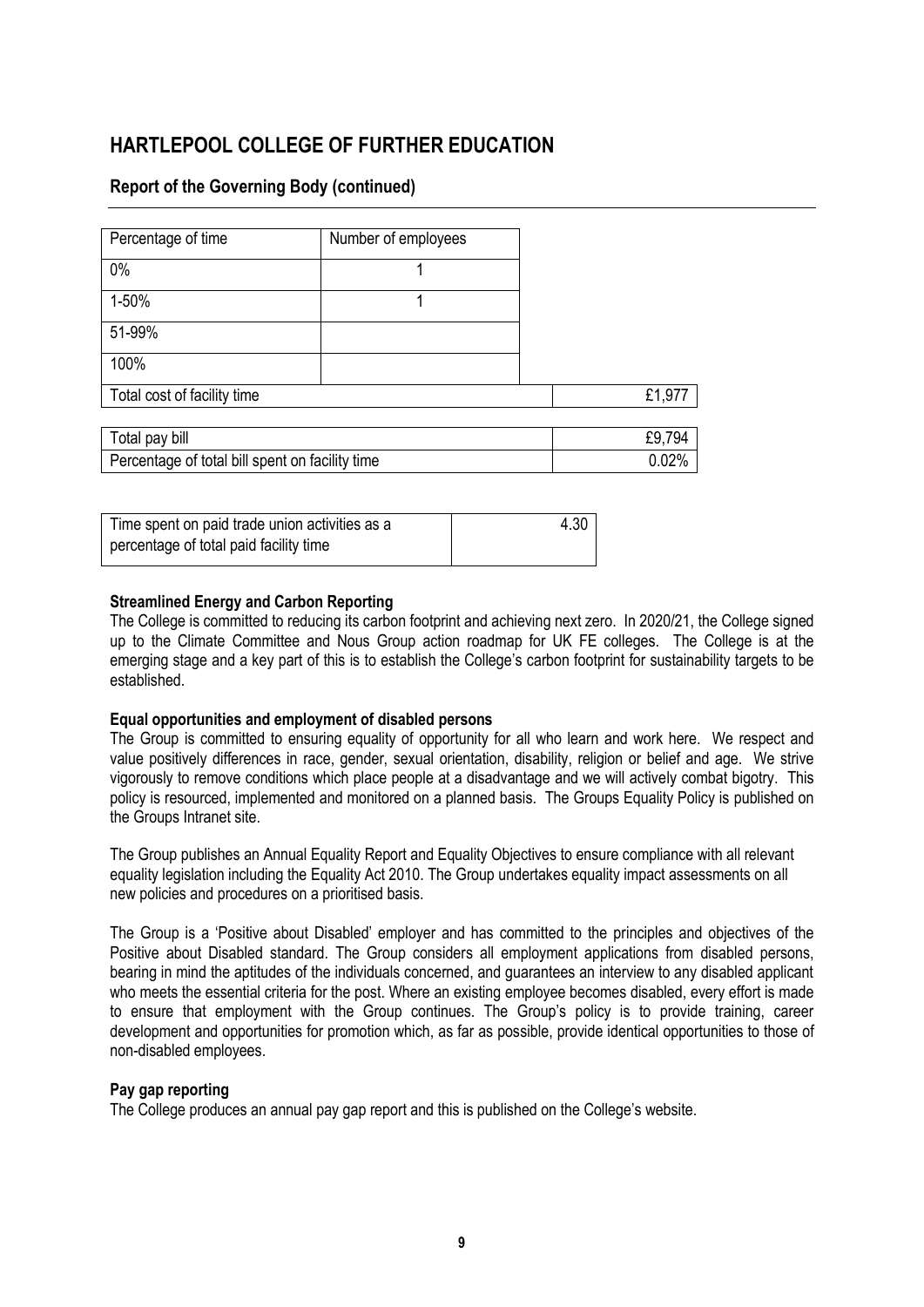## **HARTLEPOOL COLLEGE OF FURTHER EDUCATION Report of the Governing Body (continued)**

### **Disability Statement**

The Colleges Single Equality Scheme sets out the ways in which it will continue to meet the legal requirements under the Equality Act 2010. The Act specifies nine protected characteristics: age, disability, gender reassignment, marriage and civil partnership, pregnancy and maternity, race, religion and belief, sex (gender) and sexual orientation. The Scheme identifies the following key objectives that the College believes will make the biggest impact in terms of advancing equality and diversity:

- Improve the data monitoring of our workforce to ensure advancing equality of opportunity
- Ensure the safety and well-being of students across all protected characteristics
- To strive to reduce the gender pay gap

#### **Disclosure of information to auditor**

The members who held office at the date of approval of this report confirm that, so far as they are each aware there is no relevant audit information of which the College's auditor is unaware; and each member has taken all the steps that he or she ought to have taken to be aware of any relevant audit information and to establish that the College's auditor is aware of that information.

#### **Approved by order of the members of the Corporation on 9th December 2021 and signed on its behalf by:**

**………………………………………….. Mrs L Watson Interim Chair of the Corporation**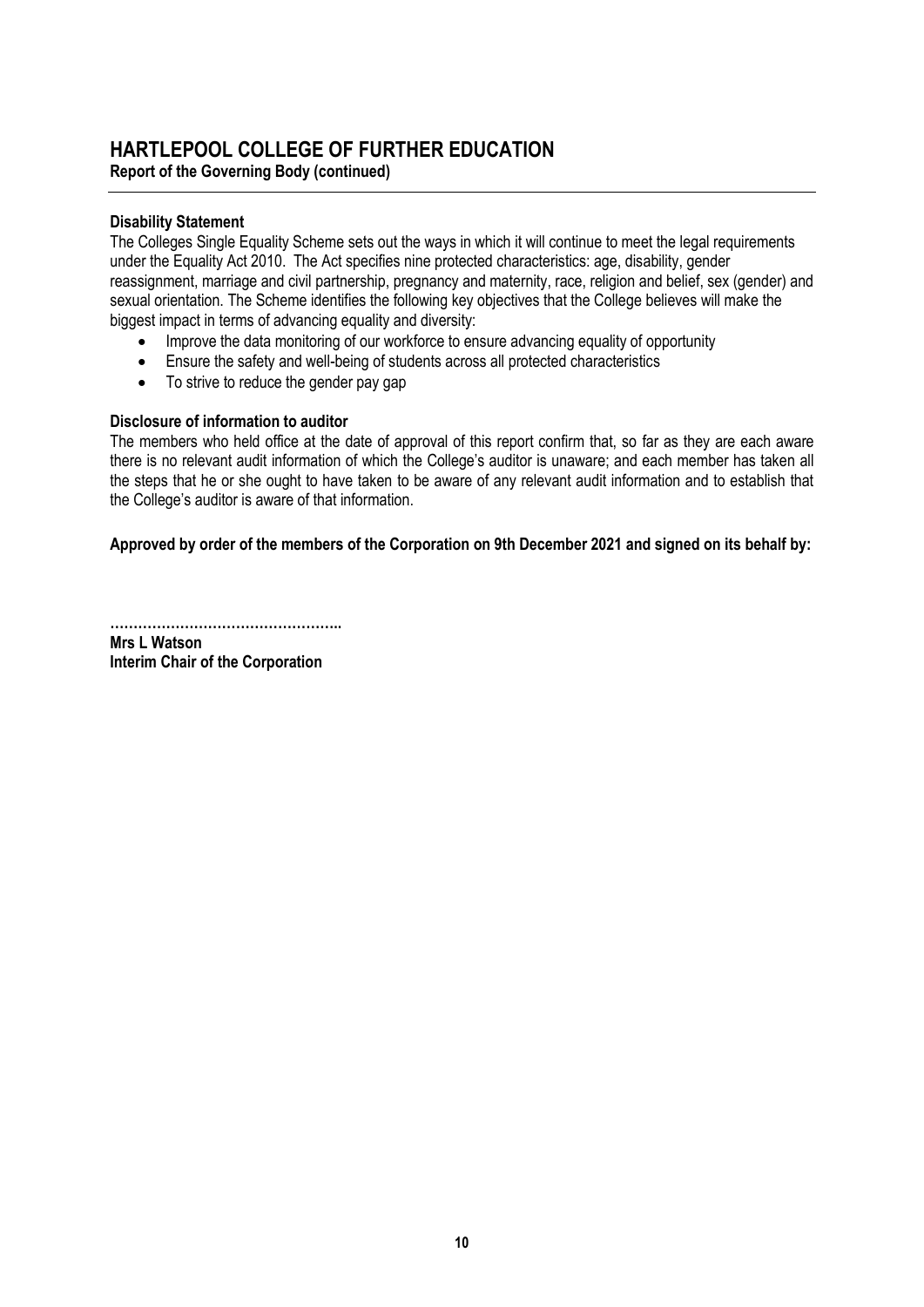**Report of the Governing Body (continued)**

#### **Key Management Personnel, Board of Governors and Professional Advisers**

#### **Key Management personnel**

Key Management personnel are defined as members of the College Executive and were represented by the following in 2020/21:

Darren Hankey Principal and CEO: Accounting Officer Karen Dales Assistant Principal Shaun Hope Assistant Principal Gary Riches Assistant Principal (from 1<sup>st</sup> July 2021)

#### **Board of Governors**

A full list of Governors is given on page 12 - 14 of these accounts

Mr A Theakston acted as Clerk to the Corporation throughout this period

### **Professional Advisors**

| Financial Statements and regularity auditor: | <b>RSM UK Audit LLP</b><br>1 St James Gate<br>Newcastle upon Tyne<br>NE14AD                             |
|----------------------------------------------|---------------------------------------------------------------------------------------------------------|
| Internal auditor:                            | Wylie & Bisset LLP<br>168 Bath Street<br>Glasgow<br><b>G24TP</b>                                        |
| Banker:                                      | Barclays Bank PLC<br>Teesdale Business Park<br>Stockton on Tees<br><b>TS17 6YJ</b>                      |
| Solicitor:                                   | Eversheds LLP<br><b>Central Square South</b><br><b>Orchard Street</b><br>Newcastle upon Tyne<br>NE1 1XX |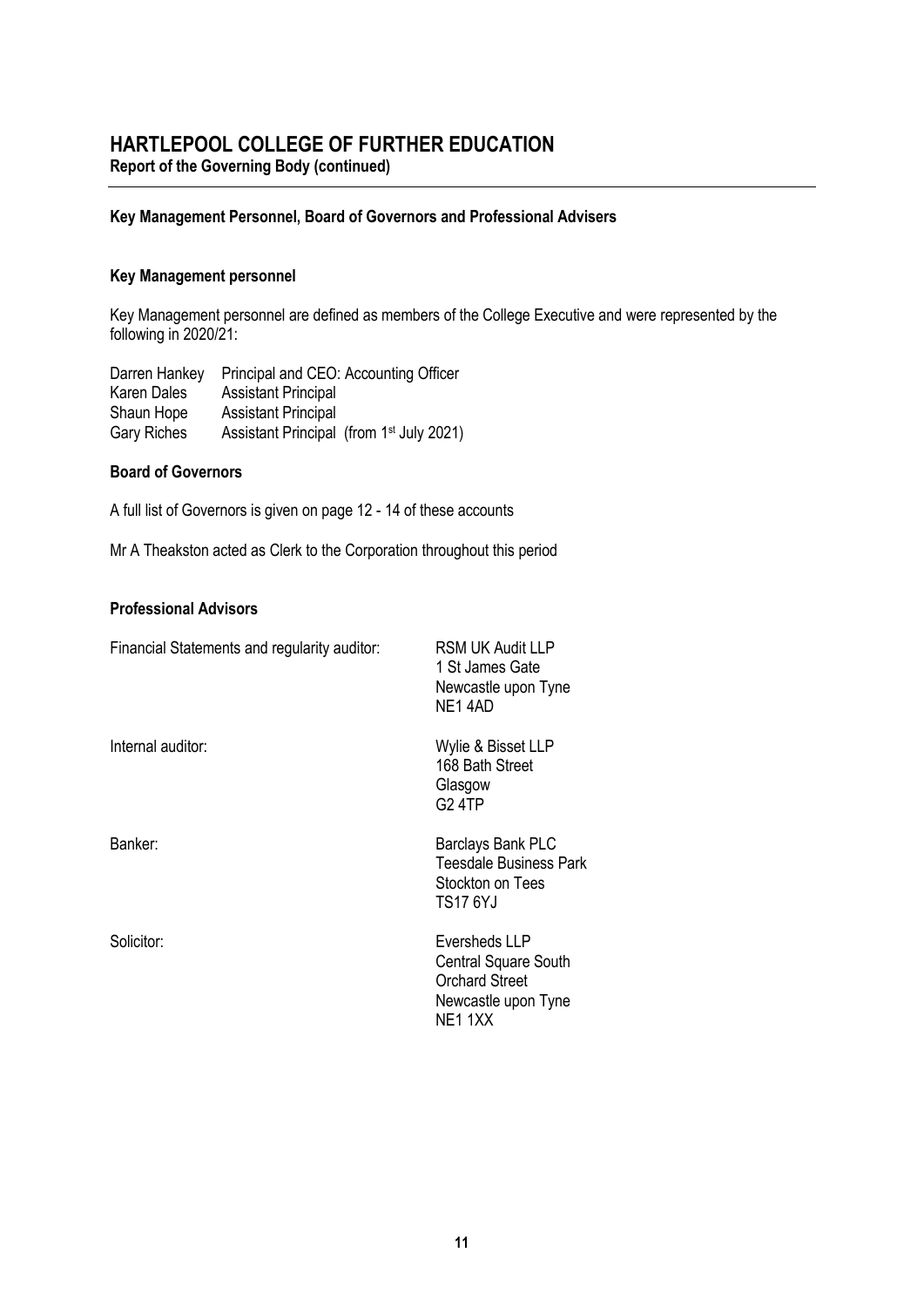### **Statement of Corporate Governance and Internal Control**

The following statement is provided to enable readers of the annual report and accounts of the College to obtain a better understanding of its governance and legal structure. This statement covers the period from 1 August 2020 to 31 July 2021 and up to the date of approval of the annual report and financial statements.

The College endeavors to conduct its business:

- i. In accordance with the seven principles identified by the Committee on Standards in Public Life (selflessness, integrity, objectivity, accountability, openness, honesty and leadership);
- ii. In full accordance with the guidance to colleges from the Association of Colleges in Code of Good Governance for English Colleges (the Code of Good Governance); and
- iii. Having due regard to the UK Corporate Governance Code ("the Code") insofar as it is applicable to the further education sector

The College is committed to exhibiting best practice in all aspects of corporate governance and in particular the College has adopted and complied with the Code of Good Governance.

We have not adopted and therefore do not apply the UK Corporate Governance Code. However we have reported on our Corporate Governance arrangements by drawing upon best practice available, including those aspects of the UK Corporate Governance Code we consider to be relevant to the further education sector and best practice.

In the opinion of the governors, the College complies with all the provisions of the Code of Good Governance and it has complied throughout the year ended 31 July 2021. The Governing Body recognizes that, as a body entrusted with both public and private funds, it has a particular duty to observe the highest standards of corporate governance at all times.

The College is an exempt charity within the meaning of Part 3 of the Charities Act 2011. The Governors who are also Trustees for the purposes of the Charities Act 2011, confirm that they have had due regard for the Charities Commission guidance on public benefit and that the required statements appear elsewhere in the financial statements.

### **The Corporation**

The members who served the corporation during the year and up to the date of signature of this report were as follows:

| <b>Name</b>                                                  | Date of<br>Appointment | Term of<br><b>Office</b> | Date of<br><b>Resignation</b> | <b>Status of</b><br>Appointment | Corporation<br><b>Meeting</b><br><b>Attendance</b> | <b>Committees Served</b>                                                                                                      |
|--------------------------------------------------------------|------------------------|--------------------------|-------------------------------|---------------------------------|----------------------------------------------------|-------------------------------------------------------------------------------------------------------------------------------|
| Dr K Gillen<br>(Chair from<br>$1.6.20$ ; resigned<br>5.10.20 | 01.01.20               | 4 years                  | 05.10.20                      | External                        | 1/1                                                | <b>Chair: Remuneration</b><br>Chair: Search<br>Chair Staff appeals<br>Chair: Student appeals<br>Chair: Senior staff selection |
| Mr D Hankey                                                  | 01.08.13               | N/A                      |                               | Principal                       | 7/7                                                | Finance & General Purposes<br>Search<br>Curriculum & Standards<br>Estates (now wound up)<br>Senior staff selection            |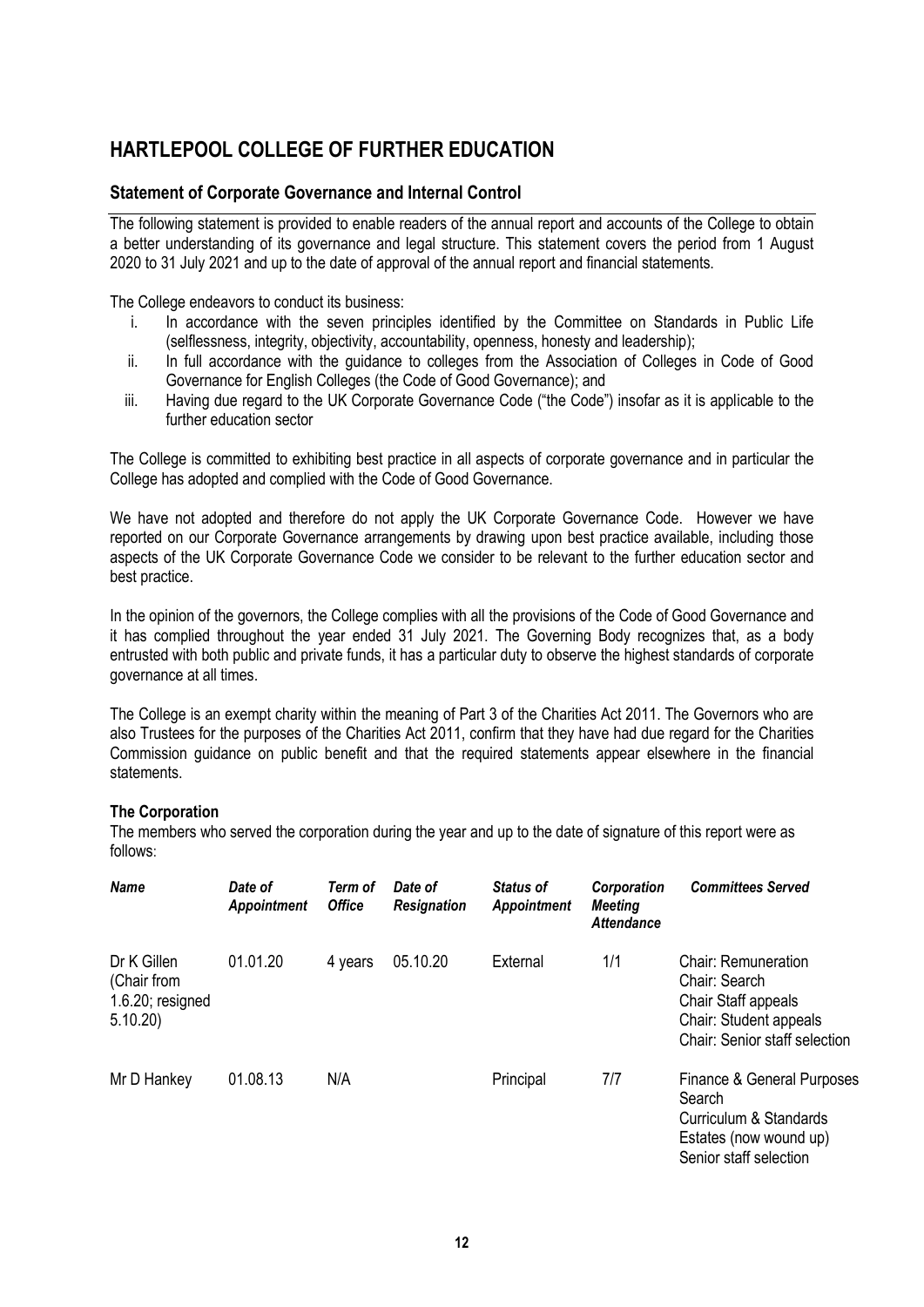| <b>Member</b>                                         | Date of<br><b>Appointment</b>      | Term of<br><b>Office</b>                         | Date of<br><b>Resignation</b> | <b>Status of</b><br><b>Appointment</b> | Corporation<br><b>Meeting</b><br><b>Attendance</b> |                               | <b>Committees Served</b>                                                                                                     |
|-------------------------------------------------------|------------------------------------|--------------------------------------------------|-------------------------------|----------------------------------------|----------------------------------------------------|-------------------------------|------------------------------------------------------------------------------------------------------------------------------|
| Mr M Ward                                             | 27.11.15                           | 4 years<br>$+1$<br>rolling<br>to<br>27.11.2<br>1 |                               | External                               | 6/7                                                | Chair:                        | Finance & General<br>Purposes<br>Remuneration<br>Student appeals<br>Staff appeals<br>Search<br><b>Senior Staff Selection</b> |
| Mrs J Regan                                           | 24.06.16                           | 4 years<br>+<br>1 rolling<br>to<br>24.6.22       |                               | External                               | 1/7                                                | Audit<br><b>Staff Appeals</b> | <b>Senior Staff Selection</b>                                                                                                |
| Mr S Salvin                                           | 29.11.15                           | 4 years $+$<br>1 rolling                         | 30.11.20                      | External                               | 1/1                                                | Chair:                        | Estates (now wound up)                                                                                                       |
|                                                       |                                    |                                                  |                               |                                        |                                                    | Audit                         | Curriculum & Standards                                                                                                       |
| Ms L Watson<br>Appointed<br>Interim Chair<br>15.10.20 | 09.07.16                           | 4 years $+$<br>1 rolling<br>to 9.7.22            |                               | External                               | 7/7                                                | Chair: Search<br>Remuneration | Chair: Curriculum & Standards<br>Finance & General Purposes<br><b>Senior Staff Selection</b>                                 |
| Mrs M Roberts                                         | 13.03.17<br>(re-elected<br>13.3.21 | 4 years                                          |                               | <b>Support Staff</b>                   | 6/7                                                | Audit<br>Search               | <b>Student Appeals</b>                                                                                                       |
| Ms L Nelson                                           | 23.03.16                           | 4 years $+$<br>1 year<br>rolling to<br>23.3.22   |                               | External                               | 6/7                                                | Remuneration                  | <b>Curriculum and Standards</b>                                                                                              |
| C Hall                                                | 1.1.21                             | 4 years                                          | 6.1.21                        | External                               | 0/0                                                | None                          |                                                                                                                              |
| J Collett                                             | 27.1.21                            | 4 years                                          |                               | External                               | 5/5                                                | Audit                         |                                                                                                                              |
| J Gould                                               | 22.3.21                            | 4 years                                          |                               | External                               | 2/5                                                | None                          |                                                                                                                              |
| H Hasnain                                             | 1.1.21                             | 4 years                                          |                               | External                               | 4/5                                                |                               | <b>Finance and General Purposes</b><br>Curriculum and Standards                                                              |

## **Statement of Corporate Governance and Internal Control for the Period from 1 August 2020 to 31 July 2021 (continued)**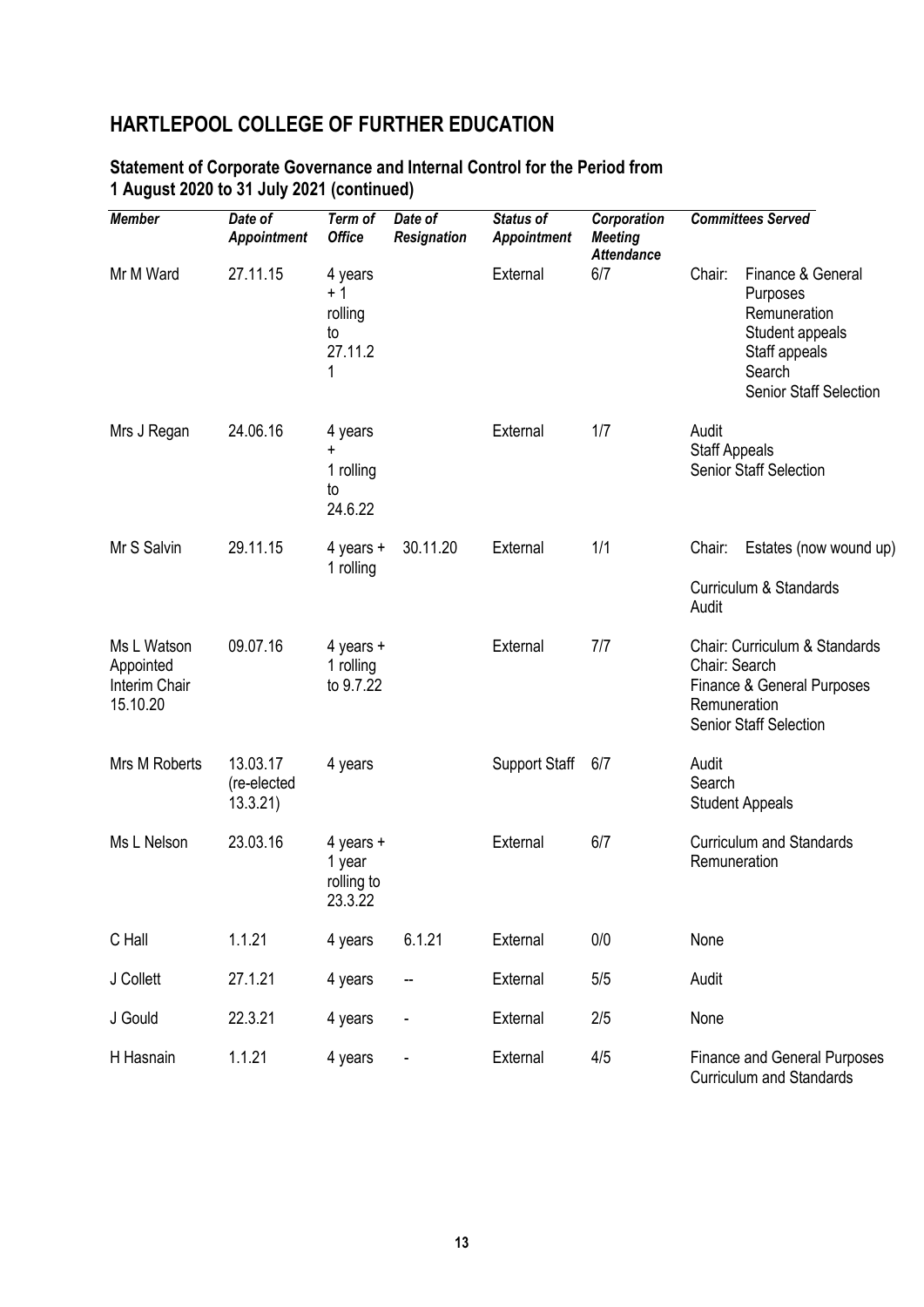### **Statement of Corporate Governance and Internal Control for the Period from 1 August 2020 to 31 July 2021 (continued)**

| <b>Member</b> | Date of<br><b>Appointment</b>                                  | Term of<br><b>Office</b> | Date of<br><b>Resignation</b> | <b>Status of</b><br><b>Appointment</b> | Corporation<br><b>Meeting</b><br><b>Attendance</b> | <b>Committees Served</b>                                                                                                  |
|---------------|----------------------------------------------------------------|--------------------------|-------------------------------|----------------------------------------|----------------------------------------------------|---------------------------------------------------------------------------------------------------------------------------|
| Mr N Godfrey  | 28.03.16<br>Re-elected<br>For a new 4<br>year term<br>28.03.20 | 4 years                  | 30.11.20                      | Academic<br>Staff                      | 0/3                                                | <b>Curriculum and Standards</b><br>Estates (now wound up)<br><b>Student Appeals</b>                                       |
| Mr S Irvine   | 01.08.18                                                       | 4 years                  |                               | External                               | 6/7                                                | Chair: Audit                                                                                                              |
| Ms S Robinson | 01.01.20                                                       | 4 years                  |                               | External                               | 7/7                                                |                                                                                                                           |
| Mr F Ali      | 27.02.20                                                       | 4 years                  |                               | External                               | 3/7                                                |                                                                                                                           |
| Ms L Thornton | 27.02.20                                                       | 4 years                  |                               | External                               | 6/7                                                | Finance & General Purposes<br>Search<br><b>Curriculum and Standards</b><br><b>Staff Appeals</b><br><b>Student Appeals</b> |
| Mr B Espley   | 10.12.20                                                       | 7 months                 | 31.07.21                      | Student                                | 2/5                                                | Curriculum & Standards                                                                                                    |
| A Horne       | 1.1.21                                                         | 4 years                  |                               | External                               | 3/5                                                | <b>Curriculum and Standards</b><br><b>Staff Appeals</b><br><b>Student Appeals</b><br><b>Senior Staff Selection</b>        |
| S Shaheen     | 1.1.21                                                         | 4 years                  |                               | External                               | 2/5                                                | None                                                                                                                      |
| R Walsh       | 22.3.21                                                        | 4 years                  |                               | External                               | 1/3                                                | None                                                                                                                      |

Mr A Theakston acts as Clerk to the Corporation.

It is the Corporation's responsibility to bring independent judgement to bear on issues of strategy, performance, resources and standards of conduct.

The Corporation is provided with regular and timely information on the overall financial performance of the College together with other information such as performance against funding targets, proposed capital expenditure, quality matters and personnel-related matters such as health and safety, equality and diversity and environmental issues. The Corporation meets each term.

The Corporation conducts its business through a number of committees. Each committee has terms of reference, which have been approved by the Corporation. These committees are audit, finance and general purposes, estates, curriculum and standards, remuneration, senior staff selection, staff appeals, student appeals and search. Full minutes of meetings, except those deemed to be confidential by the Corporation, are available on the Colleges website or from the Clerk to the Corporation at: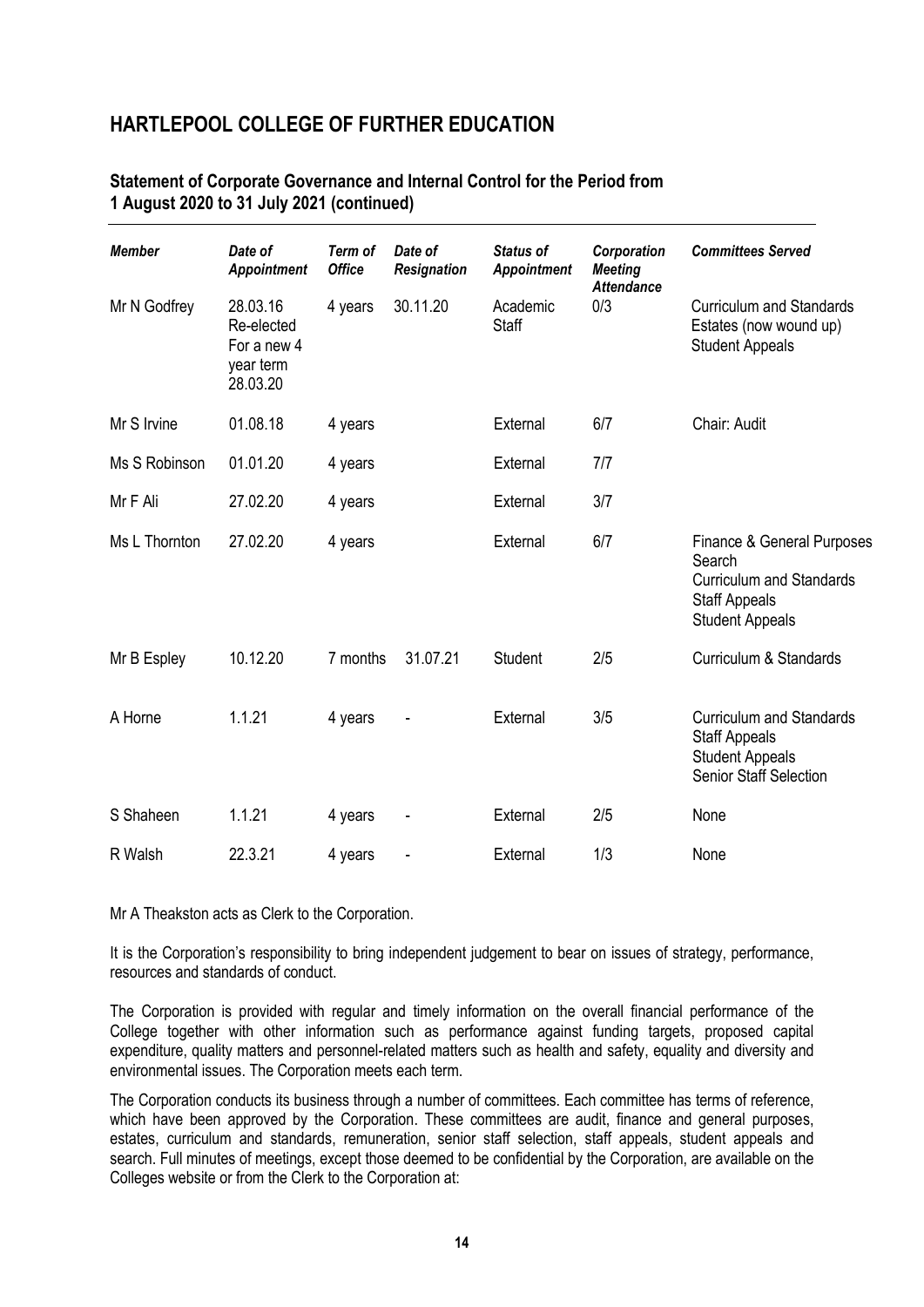#### **Hartlepool College of Further Education, Stockton Street, Hartlepool, TS24 7NT**

The Clerk to the Corporation maintains a register of financial and personal interests of the governors. The register is available for inspection at the above address.

All governors are able to take independent professional advice in furtherance of their duties at the College's expense and have access to the Clerk to the Corporation, who is responsible to the Board for ensuring that all applicable procedures and regulations are complied with. The appointment, evaluation and removal of the Clerk are matters for the Corporation as a whole.

Formal agendas, papers and reports are supplied to governors in a timely manner, prior to Board and committee meetings. Briefings are also provided on an ad-hoc basis.

The Corporation has a strong and independent non-executive element and no individual or group dominates its decision-making process. The Corporation considers that each of its non-executive members is independent of management and free from any business or other relationship which could materially interfere with the exercise of their independent judgement.

There is a clear division of responsibility in that the roles of the Chairman and Accounting Officer are separate.

#### **Appointments to the Corporation**

Any new appointments to the Corporation are a matter for the consideration of the Corporation as a whole. The Corporation has a search committee ordinarily comprising the Chairman, the Principal and two other members of the Corporation, which is responsible for the selection and nomination of any new member for the Corporation's consideration. The Corporation is responsible for ensuring that appropriate training is provided as required.

Members of the Corporation, other than the Principal and student members, are appointed for a term of office usually not exceeding four years. However, some members have a term of four years plus 1 year rolling.

#### **Corporation Performance**

The Corporations Self-Assessment of its performance for 2020/21 is very satisfactory.

#### **Remuneration Committee**

Throughout the majority of the year ending 31 July 2021, the College's remuneration committee was comprised of three governors including the Chair of the Corporation. The committee's responsibilities are to determine the remuneration and benefits of the Principal and other senior postholders.

Details of the remuneration for the year ended 31 July 2021 are set out in notes 6 and 7 to the financial statements.

#### **Audit Committee**

The audit committee ordinarily comprises four members of the Corporation (excluding the Accounting Officer and Chair). The committee operates in accordance with written terms of reference approved by the Corporation.

The Audit Committee meets on a termly basis and provides a forum for reporting by the College's internal and financial statements and regularity auditors, who have access to the committee for independent discussion, without the presence of College management. The committee also receives and considers reports from the main FE funding bodies as they affect the College's business.

The College's internal auditors review the systems of internal control, risk management controls and governance processes in accordance with an agreed plan of input and report their findings to management and the audit committee.

Management is responsible for the implementation of agreed recommendations and internal audit undertakes periodic follow-up reviews to ensure such recommendations have been implemented.

The audit committee also advises the Corporation on the appointment of internal and financial statements and regularity auditors and their remuneration for both audit and non-audit work as well as reporting annually to the Corporation.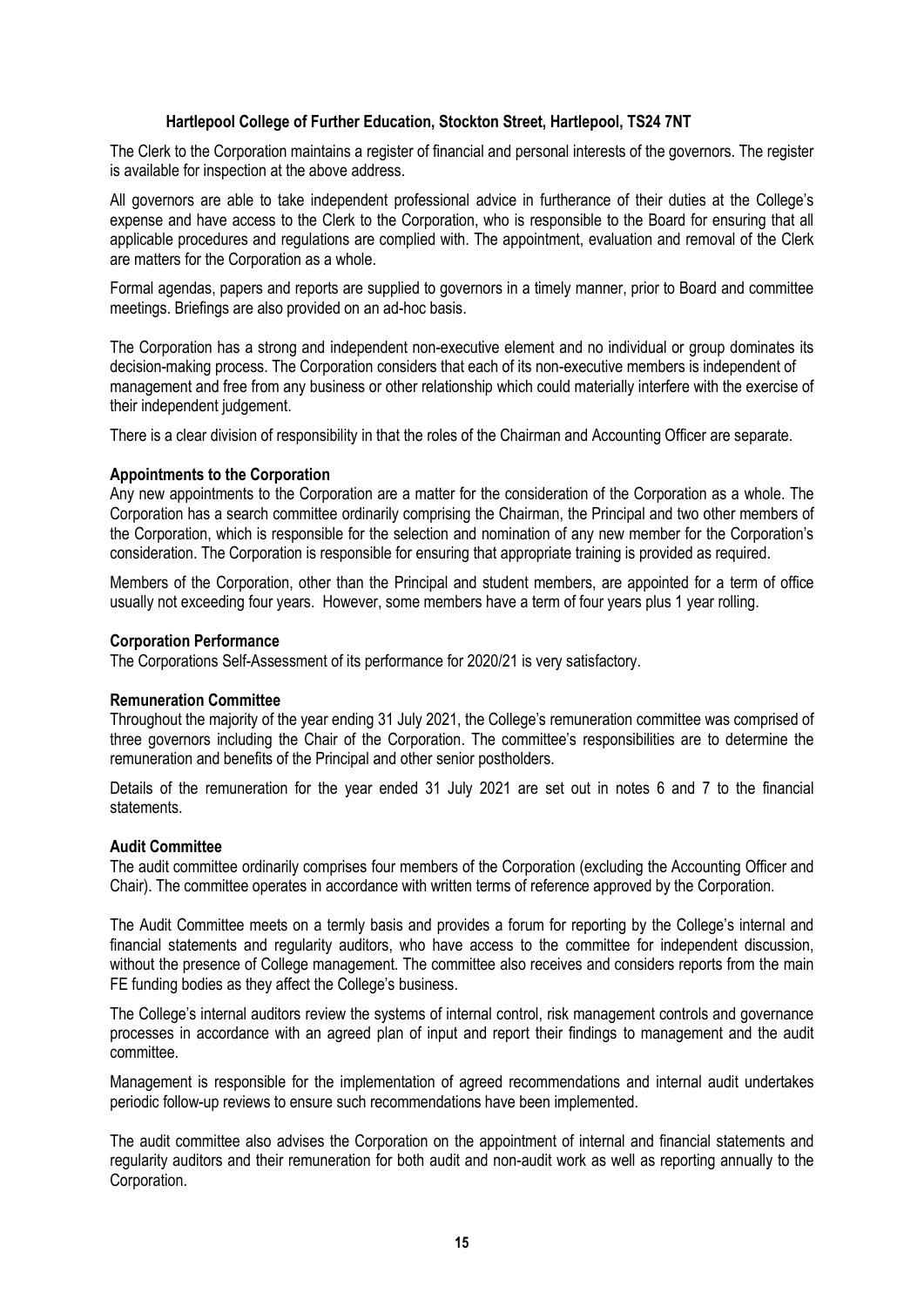### **Statement of Corporate Governance and Internal Control for the Period from 1 August 2020 to 31 July 2021 (continued)**

#### **Internal Control**

#### *Scope of responsibility*

The Corporation is ultimately responsible for the College's system on internal control and for reviewing its effectiveness. However, such a system is designed to manage rather than eliminate the risk of failure to achieve business objectives, and can provide only reasonable and not absolute assurance against material misstatement or loss. The Board takes risk management very seriously and the risk register is aligned to the Strategic Plan and each risk is assigned to a sub-committee of the Board. The operational management of risk is described in the 'Principal Risks and Uncertainties' section on page 6.

The Corporation has delegated the day to day responsibility to the Principal, as Accounting Officer, for maintaining a sound system of internal control that supports the achievement of the College's policies, aims and objectives, whilst safeguarding the public funds and assets for which he is personally responsible, in accordance with the responsibilities assigned to him in the Financial Memorandum/ Financial Agreement between Hartlepool College and the funding bodies. He is also responsible for reporting to the Corporation any material weaknesses or breakdowns in internal control.

#### *The purpose of the system of internal control*

The system of internal control is designed to manage risk to a reasonable level rather than to eliminate all risk of failure to achieve policies, aims and objectives; it can therefore only provide reasonable and not absolute assurance of effectiveness. The system of internal control is based on an ongoing process designed to identify and prioritise the risks to the achievement of college policies, aims and objectives, to evaluate the likelihood of those risks being realized and the impact should they be realized, and to manage them efficiently, effectively and economically. The system of internal control has been in place in Hartlepool College for the year ended 31 July 2021 and up to the date of approval of the annual report and accounts.

### *Capacity to handle risk*

The corporation has reviewed the key risks to which the College is exposed together with the operating, financial and compliance controls and arrangements for compliance with legal and regulatory matters, including those relating to the regularity and propriety of the use of public funding that have been implemented to mitigate those risks. The Corporation is of the view that there is a formal ongoing process for identifying, evaluating and managing the College's significant risks that has been in place for the period ending 31 July 2021 and up to date of approval of the annual reports and accounts. This process is regularly reviewed by the Corporation.

#### *The risk and control framework*

The system of internal control is based on a framework of regular management information, administrative procedures including the segregation of duties, and a system of delegation and accountability. In particular, it includes:

- comprehensive budgeting systems with an annual budget, which is reviewed and agreed by the governing body
- regular reviews by the governing body of periodic and annual financial reports which indicate financial performance against forecasts
- setting targets to measure financial and other performance
- clearly defined capital investment control guidelines
- the adoption of formal project management disciplines, where appropriate

Hartlepool College has an internal audit service, which operates in accordance with the requirements of the ESFA's Post 16 *Audit Code of Practice*. The work of the internal audit service is informed by an analysis of the risks to which the college is exposed, and annual internal audit plans are based on this analysis. The analysis of risks and the internal audit plans are endorsed by the Corporation on the recommendation of the audit committee. At minimum annually, the Head of Internal Audit (HIA) provides the governing body with a report on internal audit and in 2020/21, there were no significant internal control weaknesses identified.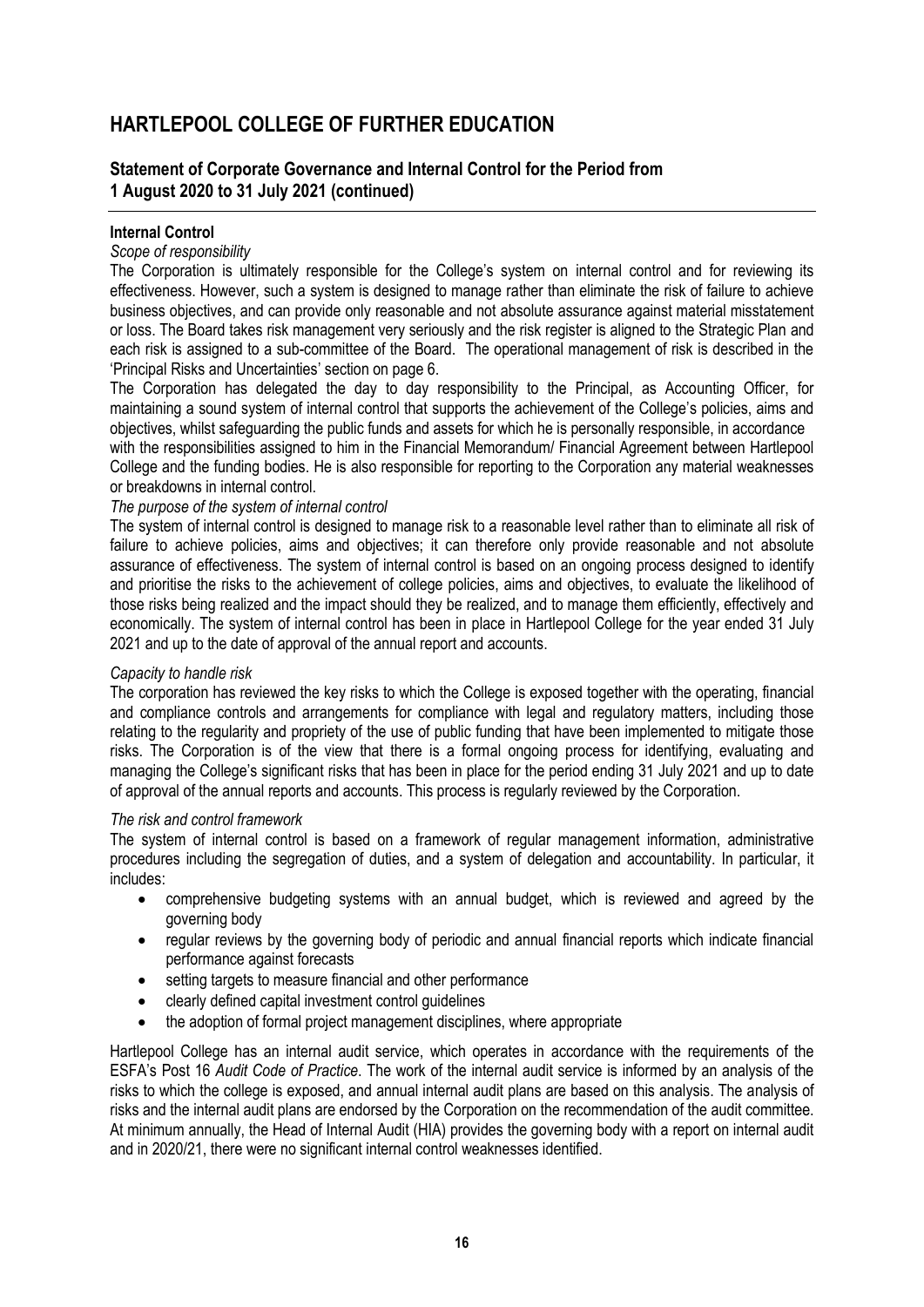### **Statement of Corporate Governance and Internal Control for the Period from 1 August 2020 to 31 July 2021 (continued)**

activity in the college. The College went out to tender for Internal Audit in summer 2020 and appointed Wylie & Bisset LLP as the new internal auditors from August 2020, to take over from RSM Risk Assurance Services LLP.

#### *Review of effectiveness*

As Accounting Officer, the Principal has responsibility for reviewing the effectiveness of the system of internal control. His review of the effectiveness of the system of internal control is formed by:

- the work of the internal auditors
- the work of the executive managers within the College who have responsibility for the development and maintenance of the internal control framework
- comments made by the College's financial statements and regularity auditors in their management letters and other reports

The Accounting Officer has been advised on the implications of the result of his review of the effectiveness of the system of internal control by the Audit Committee which oversees the work of the internal auditor and other sources of assurance, and a plan to address weaknesses and ensure continuous improvement of the system is in place.

The Accounting Officer and senior management team receives reports setting out key performance and risk indicators and considers possible control issues brought to their attention by early warning mechanisms, which are embedded within the departments and reinforced by risk awareness training. The Senior management team and the Audit Committee also receive regular reports from internal audit and other forms of assurance, which include recommendations for improvement. The audit committee's role in this area is confined to a high level review of the arrangements for internal control. The Corporation's agenda includes a regular item for consideration of risk and control and received reports thereon from the senior management team and audit committee. The emphasis is on obtaining the relevant degree of assurance and not merely reporting by exception. At its December 2021 meeting, the Corporation carried out the annual assessment for the year ended 31 July 2021 by considering documentation from the senior management team and internal audit, and taking account of events since 31 July 2021.

Based on the advice of the Audit Committee and the Accounting Officer, the Corporation is of the opinion that the College has an adequate and effective framework for governance, risk management and control, and has fulfilled its statutory responsibility for "*the effective and efficient use of resources, the solvency of the institution and the body and the safeguarding of their assets".*

### **Going Concern**

Based on these financial statements, the College has maintained a financial health rating of 'Good' for the second year in a row and hence has fulfilled the conditions of the ESFA 'Notice to Improve' letter. A very positive FE Commissioner visit on 29<sup>th</sup> April 2021 led to the end of the formal intervention process.

The College has complied with Barclays Bank loan covenants and has sufficient cash to enable it to meet debts as they fall due. The Corporation considers that the College has sufficient resources to continue in operational existence for the foreseeable future and, for this reason, continues to adopt the going concern basis in preparing the financial statements.

### *1. The impact of Covid-19 on the Colleges activities*

On 19 July 2021, the UK government removed all covid-19 restrictions. The College has returned to full face-to-face delivery in line with government guidance for education establishments. Some covid-19 practices remain, such as: regular testing, enhanced cleaning and enhanced ventilation. To date, the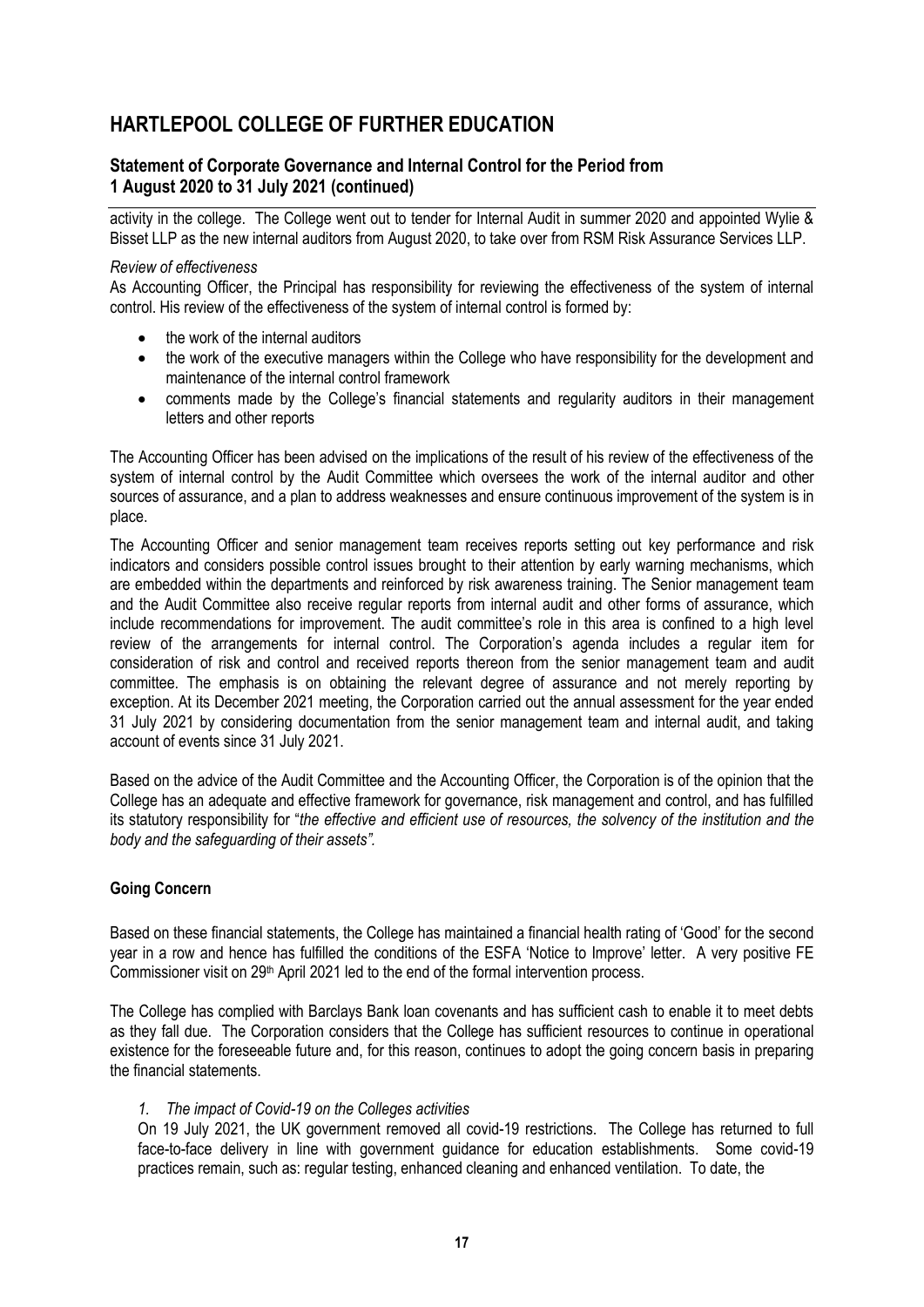### **Statement of Corporate Governance and Internal Control for the Period from 1 August 2020 to 31 July 2021 (continued)**

College has managed the new environment effectively and continues to work closely with local public health teams as well as monitor national guidance.

**Approved by order of the members of the Corporation on 9th December 2021 and signed on its behalf by:**

**Mrs L Watson D Hankey Interim Chair of the Corporation Accounting Officer** 

**.………………………………………. ……………………………………….**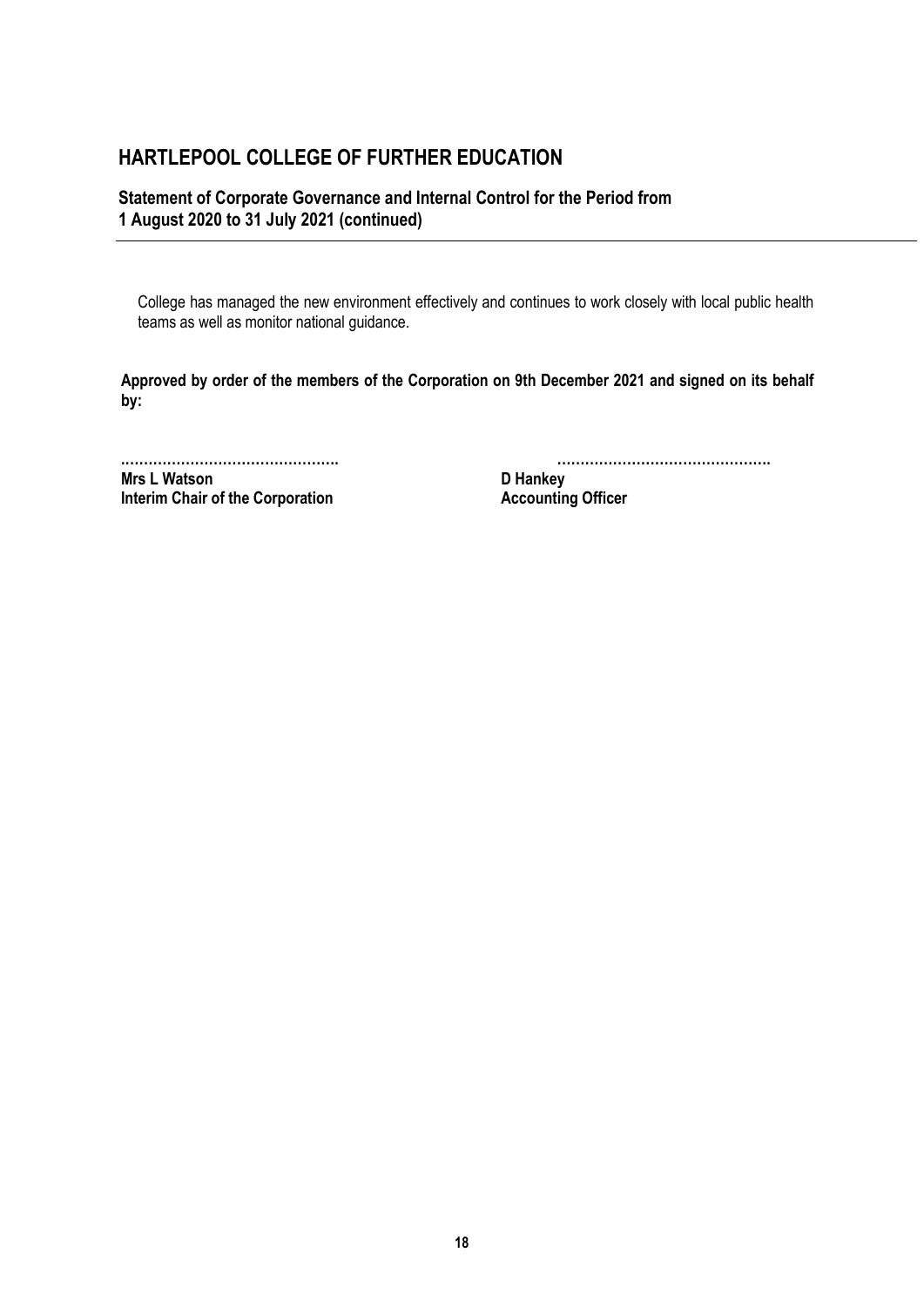### **Governing Body's statement on the Colleges regularity, propriety and compliance with Funding body terms and conditions of funding**

The Corporation has considered its responsibility to notify the Education and Skills Funding Agency (ESFA) of material irregularity, impropriety and non-compliance with terms and conditions of funding, under the College's grant funding agreements and contracts with the ESFA. As part of our consideration we have had due regard to the requirements of the grant funding agreements and contracts with the ESFA.

We confirm, on behalf of the Corporation, that after due enquiry, and to the best of our knowledge*,* we are able to identify any material irregular or improper use of funds by the College, or material non-compliance with the terms and conditions of funding under the College's grant funding agreements and contracts with the ESFA.

We confirm that no instances of material irregularity, impropriety or funding non-compliance have been discovered to date. If any instances are identified after the date of this statement, these will be notified to the Education and Skills Funding Agency.

**Approved by order of the members of the Corporation on 9 th December 2021 and signed on its behalf by:**

**Mrs L Watson**<br> **Interim Chair of the Corporation**<br> **Accounting Officer Interim Chair of the Corporation** 

**.………………………………………. ……………………………………….**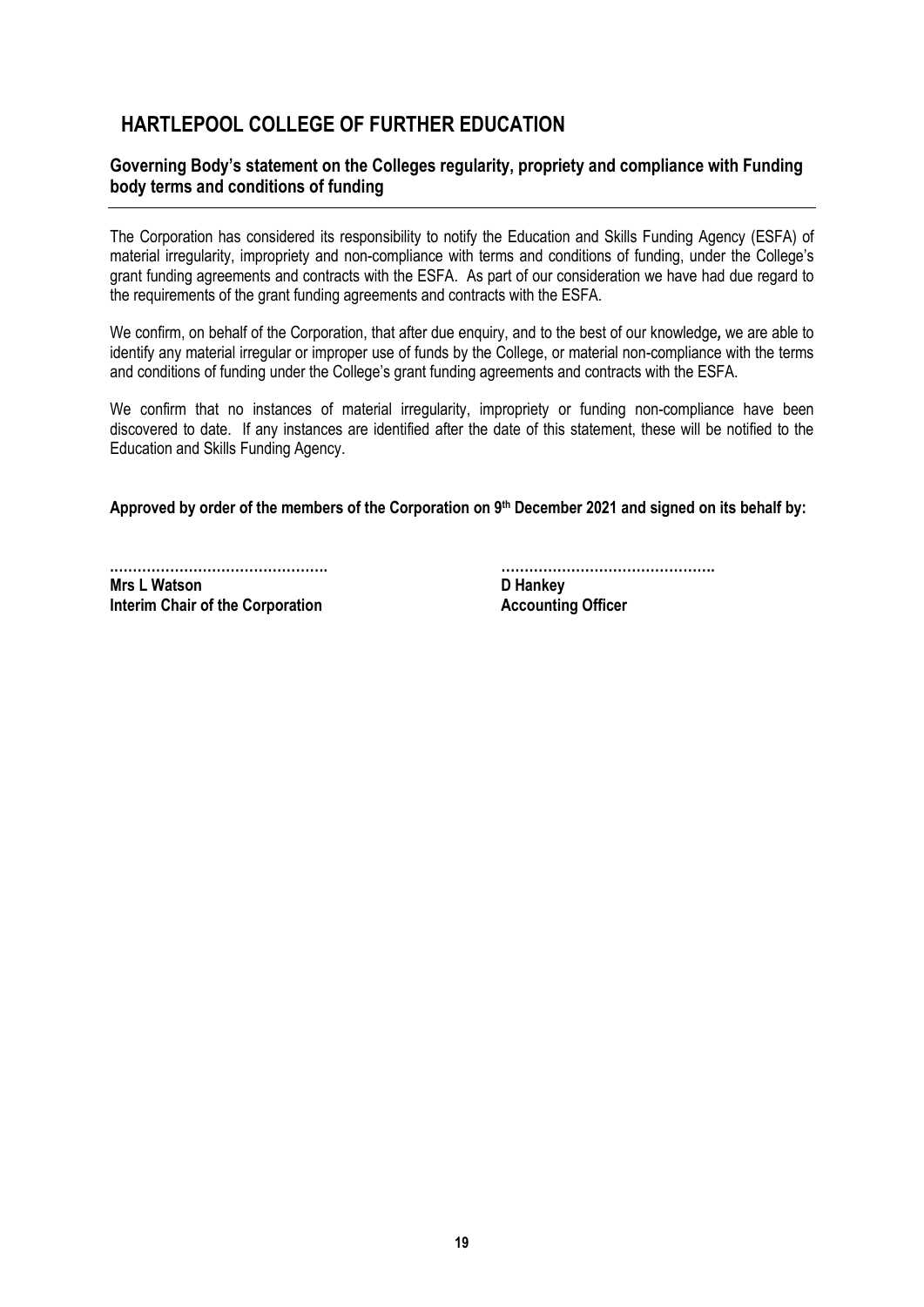### **Statement of the Responsibilities of the Members of the Corporation**

The members of the Corporation (who act as trustees for the charitable activities of the College) are required to present audited financial statements for each financial year.

The law applicable to charities in England and the terms and conditions of the Financial Memorandum between the Education and Skills Funding Agency and the Corporation of the College, requires the corporation of the college to prepare financial statements and the Report of the Governing Body for each financial year in accordance with the Statement of Recommended Practice – Accounting for Further and Higher Education Institutions the annual Accounts Direction issued by the Education and Skills Funding Agency, and in accordance with United Kingdom Generally Accepted Accounting Practice (United Kingdom Accounting Standards and which give a true and fair view of the state of affairs of the College and of the College's surplus/deficit of income over expenditure for that period.

In preparing the financial statements, the corporation is required to:

- select suitable accounting policies and apply them consistently
- make judgements and estimates that are reasonable and prudent
- state whether applicable UK Accounting Standards have been followed, subject to any material departures disclosed and explained in the financial statements
- prepare financial statements on the going concern basis, unless it is inappropriate to assume that the College will continue in operation.

The Corporation is responsible for keeping proper accounting records which disclose with reasonable accuracy, at any time, the financial position of the College, and enable it to ensure that the financial statements are prepared in accordance with the relevant legislation of incorporation and other relevant accounting standards. It is responsible for taking steps in order to safeguard the assets of the College and to prevent and detect fraud and other irregularities.

The maintenance and integrity of the College website is the responsibility of the Corporation of the College; the work carried out by the auditors does not involve consideration of these matters and, accordingly, the auditors accept no responsibility for any changes that may have occurred to the financial statements since they were initially presented on the website. Legislation in the United Kingdom governing the preparation and dissemination of financial statements may differ from legislation in other jurisdictions.

Members of the Corporation are responsible for ensuring that funds from the Education and Skills Funding Agency are used only in accordance with the authorities that govern them as defined by and in accordance with Further & Higher Education Act 1992, subsequent legislation and related regulations and the Financial Memorandum with the Education and Skills Funding Agency and any other conditions that may be prescribed from time to time.

**Approved by order of the members of the Corporation on 9 th December 2021 and signed on its behalf by:**

**………………………………………. Mrs L Watson Interim Chair of the Corporation**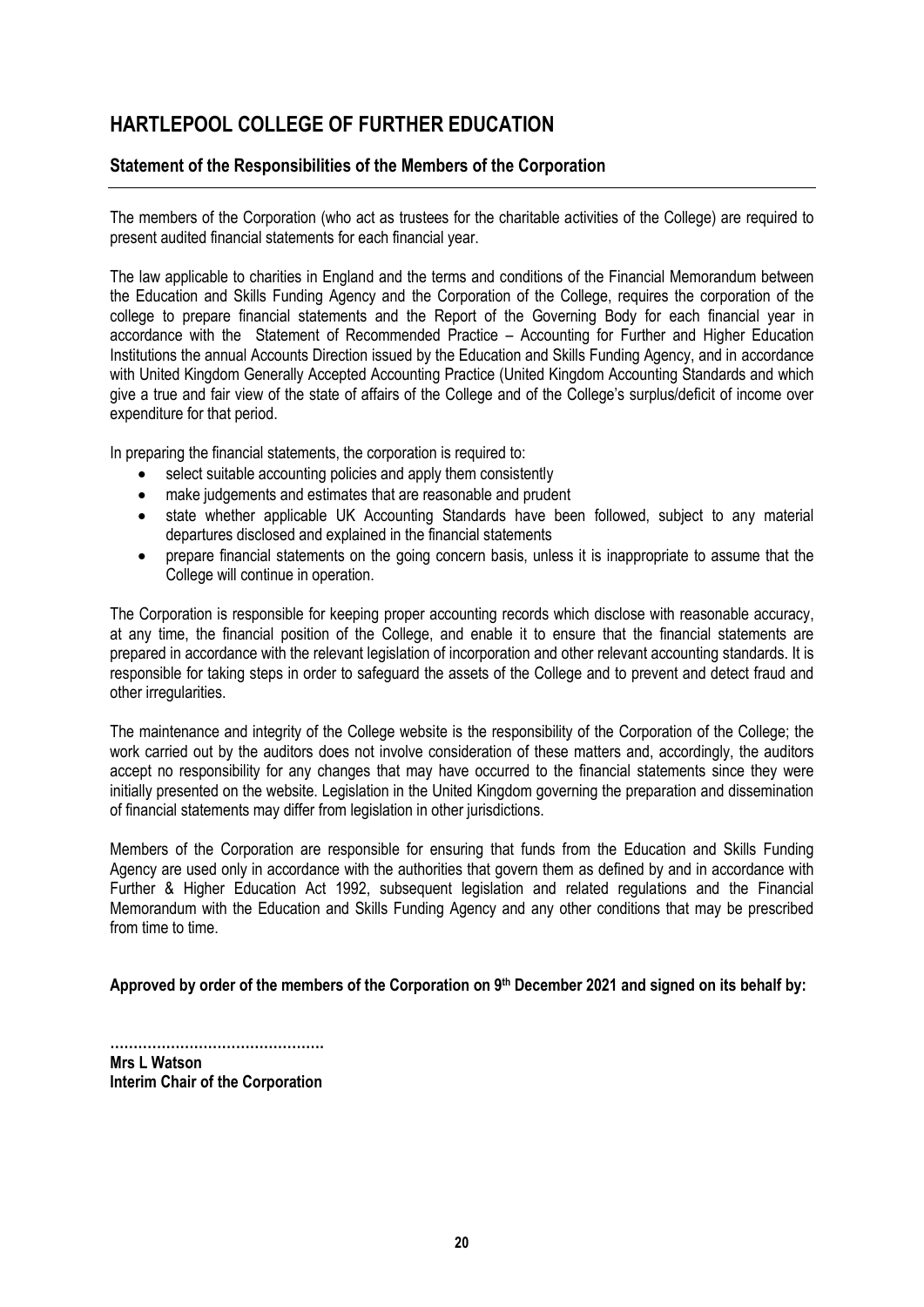### **Independent Auditor's Report to the Corporation of Hartlepool College of Further Education**

#### **Opinion**

We have audited the financial statements of Hartlepool College of Further Education (the "College") and its subsidiary (the "Group") for the year ended 31 July 2021 which comprise the consolidated and college statements of comprehensive income, the consolidated and college balance sheets, the consolidated statement of changes in reserves, the consolidated statement of cash flows and notes to the financial statements, including significant accounting policies. The financial reporting framework that has been applied in their preparation is United Kingdom Accounting Standards, including FRS 102 "The Financial Reporting Standard applicable in the UK and Republic of Ireland" (United Kingdom Generally Accepted Accounting Practice).

In our opinion the financial statements:

- give a true and fair view of the state of the Group's and of the College's affairs as at 31 July 2021 and of the Group's and the College's deficit of income over expenditure for the year then ended; and
- have been properly prepared in accordance with United Kingdom Generally Accepted Accounting **Practice**

#### **Basis for opinion**

We conducted our audit in accordance with International Standards on Auditing (UK) (ISAs (UK)) and applicable law. Our responsibilities under those standards are further described in the Auditor's responsibilities for the audit of the financial statements section of our report. We are independent of the group and college in accordance with the ethical requirements that are relevant to our audit of the financial statements in the UK, including the FRC's Ethical Standard and we have fulfilled our other ethical responsibilities in accordance with these requirements. We believe that the audit evidence we have obtained is sufficient and appropriate to provide a basis for our opinion.

#### **Conclusions relating to going concern**

In auditing the financial statements, we have concluded that the governors' use of the going concern basis of accounting in the preparation of the financial statements is appropriate.

Based on the work we have performed, we have not identified any material uncertainties relating to events or conditions that, individually or collectively, may cast significant doubt on the group's or the college's ability to continue as a going concern for a period of at least twelve months from when the financial statements are authorised for issue.

Our responsibilities and the responsibilities of the governors with respect to going concern are described in the relevant sections of this report.

#### **Other information**

The other information comprises the information included in the Report and Financial Statements other than the financial statements and our auditor's report thereon. The governors are responsible for the other information contained within the Report and Financial Statements. Our opinion on the financial statements does not cover the other information and we do not express any form of assurance conclusion thereon.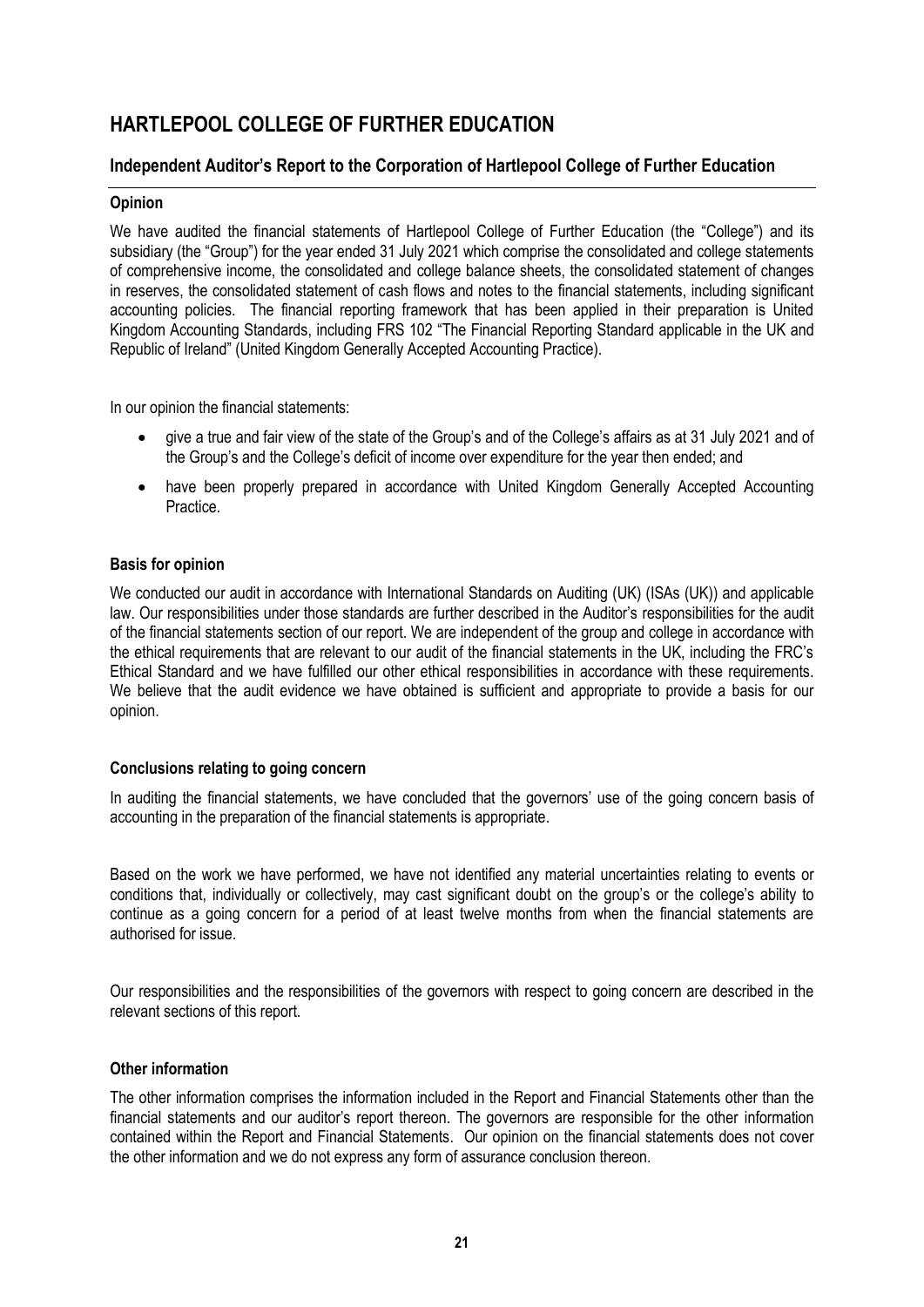## **Independent Auditor's Report to the Corporation of Hartlepool College of Further Education**

Our responsibility is to read the other information and, in doing so, consider whether the other information is materially inconsistent with the financial statements or our knowledge obtained in the course of the audit or otherwise appears to be materially misstated. If we identify such material inconsistencies or apparent material misstatements, we are required to determine whether this gives rise to a material misstatement in the financial statements themselves. If, based on the work we have performed, we conclude that there is a material misstatement of this other information, we are required to report that fact.

We have nothing to report in this regard.

#### **Matters on which we are required to report by exception**

We have nothing to report in respect of the following matters where the Post-16 Audit Code of Practice 2020 to 2021 issued by the Education and Skills Funding Agency requires us to report to you if, in our opinion:

- adequate accounting records have not been kept;
- the financial statements are not in agreement with the accounting records; or
- we have not received all the information and explanations required for our audit.

#### **Responsibilities of the Corporation of Hartlepool College of Further Education**

As explained more fully in the Statement of the Corporation's Responsibilities set out on pages 20, the Corporation is responsible for the preparation of financial statements and for being satisfied that they give a true and fair view, and for such internal control as the Corporation determine is necessary to enable the preparation of financial statements that are free from material misstatement, whether due to fraud or error.

In preparing the financial statements, the Corporation is responsible for assessing the Group's and the College's ability to continue as a going concern, disclosing, as applicable, matters related to going concern and using the going concern basis of accounting unless the Corporation either intend to liquidate the Group or the College or to cease operations, or have no realistic alternative but to do so.

#### **Auditor's responsibilities for the audit of the financial statements**

Our objectives are to obtain reasonable assurance about whether the financial statements as a whole are free from material misstatement, whether due to fraud or error, and to issue an auditor's report that includes our opinion. Reasonable assurance is a high level of assurance, but is not a guarantee that an audit conducted in accordance with ISAs (UK) will always detect a material misstatement when it exists. Misstatements can arise from fraud or error and are considered material if, individually or in the aggregate, they could reasonably be expected to influence the economic decisions of users taken on the basis of these financial statements.

#### **The extent to which the audit was considered capable of detecting irregularities, including fraud**

Irregularities are instances of non-compliance with laws and regulations. The objectives of our audit are to obtain sufficient appropriate audit evidence regarding compliance with laws and regulations that have a direct effect on the determination of material amounts and disclosures in the financial statements, to perform audit procedures to help identify instances of non-compliance with other laws and regulations that may have a material effect on the financial statements, and to respond appropriately to identified or suspected non-compliance with laws and regulations identified during the audit.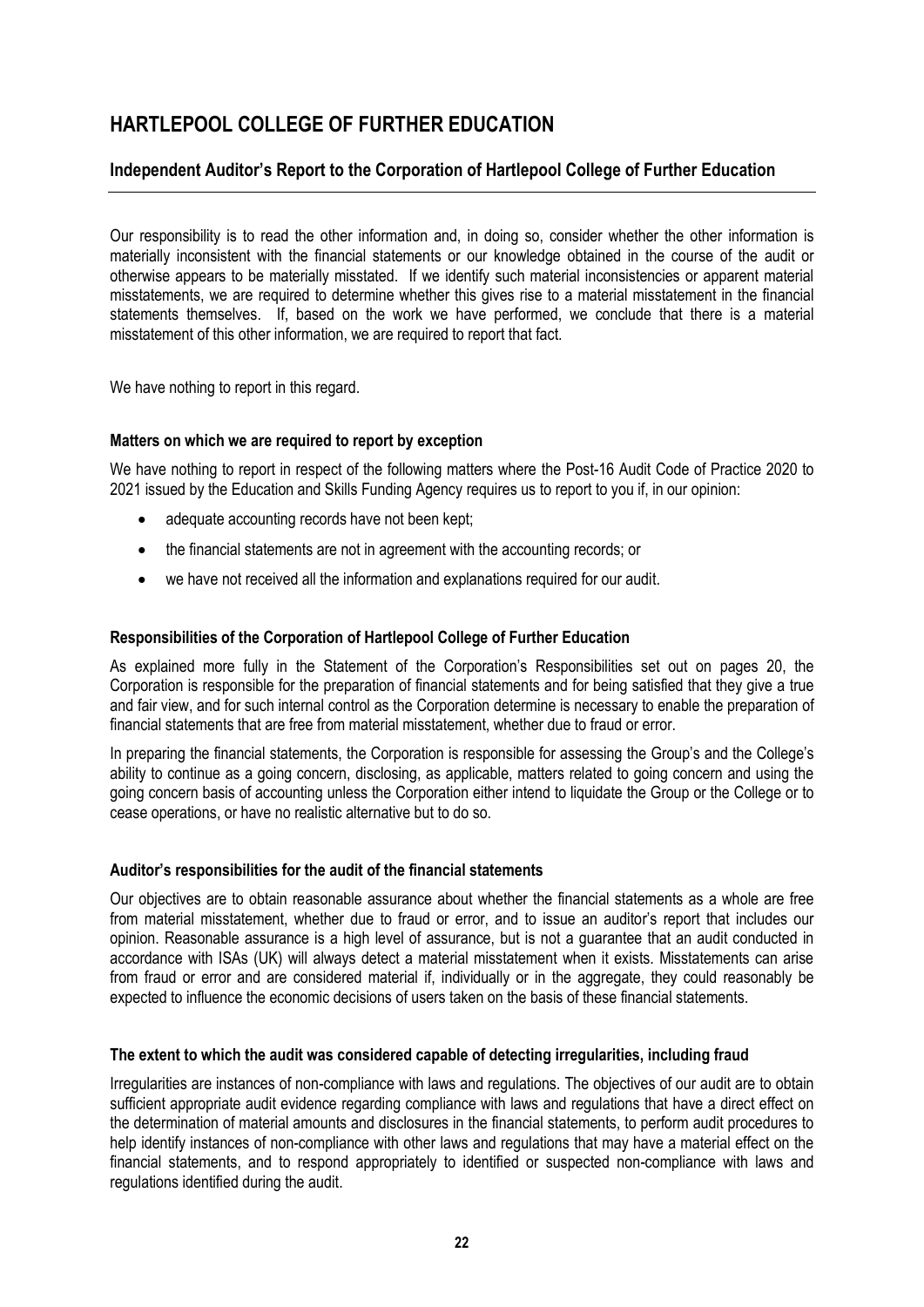## **Independent Auditor's Report to the Corporation of Hartlepool College of Further Education**

In relation to fraud, the objectives of our audit are to identify and assess the risk of material misstatement of the financial statements due to fraud, to obtain sufficient appropriate audit evidence regarding the assessed risks of material misstatement due to fraud through designing and implementing appropriate responses and to respond appropriately to fraud or suspected fraud identified during the audit.

However, it is the primary responsibility of management, with the oversight of those charged with governance, to ensure that the entity's operations are conducted in accordance with the provisions of laws and regulations and for the prevention and detection of fraud.

In identifying and assessing risks of material misstatement in respect of irregularities, including fraud, the group audit engagement team:

- obtained an understanding of the nature of the sector, including the legal and regulatory frameworks that the group and College operate in and how the group and college are complying with the legal and regulatory frameworks;
- inquired of management, and those charged with governance, about their own identification and assessment of the risks of irregularities, including any known actual, suspected or alleged instances of fraud;
- discussed matters about non-compliance with laws and regulations and how fraud might occur including assessment of how and where the financial statements may be susceptible to fraud.

As a result of these procedures we consider the most significant laws and regulations that have a direct impact on the financial statements are FRS 102, Further and Higher Education SORP and the College Accounts Direction published by the Education and Skills Funding Agency and Regulatory Advice 9: Accounts Direction published by the Office for Students. We performed audit procedures to detect non-compliances which may have a material impact on the financial statements which included reviewing financial statement disclosures and reviewing relevant correspondence with the main funding bodies.

The most significant laws and regulations that have an indirect impact on the financial statements are those which are in relation to the Education Inspection Framework under the Education and Inspections Act 2006, Keeping Children Safe in Education under the Education Act 2002 and the UK General Data Protection Regulation (UK GDPR) and the Data Protection Act 2018. We performed audit procedures to inquire of management and those charged with governance whether the group is in compliance with these law and regulations and inspected correspondence with licensing or regulatory authorities.

The group audit engagement team identified the risk of management override of controls as the area where the financial statements were most susceptible to material misstatement due to fraud. Audit procedures performed included but were not limited to testing manual journal entries and other adjustments and evaluating the business

rationale in relation to significant, unusual transactions and transactions entered into outside the normal course of business, challenging judgments and estimates.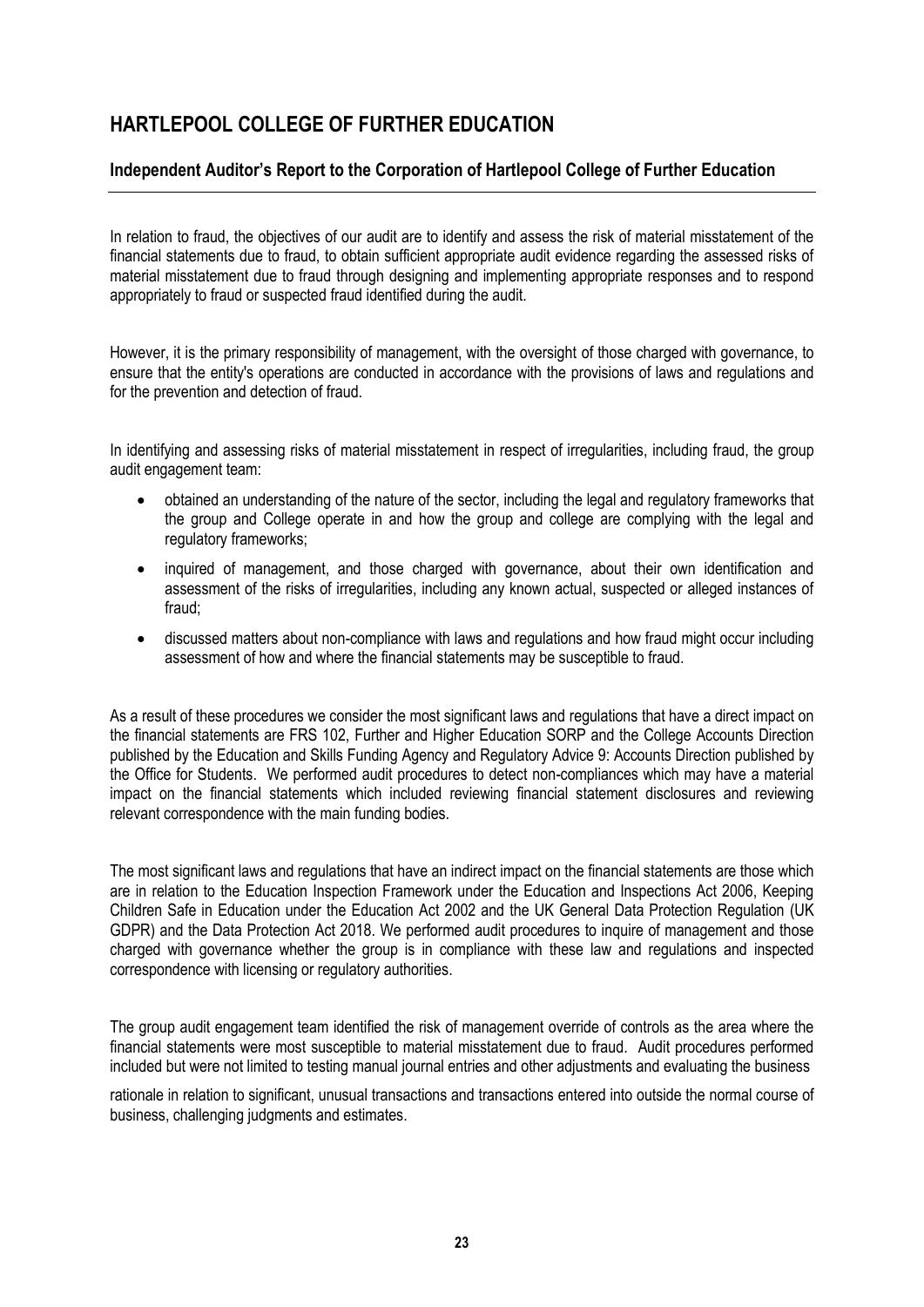## **Independent Auditor's Report to the Corporation of Hartlepool College of Further Education**

A further description of our responsibilities for the audit of the financial statements is located on the Financial Reporting Council's website at [http://www.frc.org.uk/auditorsresponsibilities.](http://www.frc.org.uk/auditorsresponsibilities) This description forms part of our auditor's report.

#### **Use of our report**

This report is made solely to the Corporation, as a body, in accordance with the Funding Agreement published by the Education and Skills Funding Agency and our engagement letter dated 4 November 2021. Our audit work has been undertaken so that we might state to the Corporation, as a body, those matters we are engaged to state to them in an auditor's report and for no other purpose. To the fullest extent permitted by law, we do not accept or assume responsibility to anyone other than the Corporation, as a body, for our audit work, for this report, or for the opinions we have formed.

RSM UK AUDIT LLP Chartered Accountants 1 St James Gate Newcastle Upon Tyne NE1 4AD Date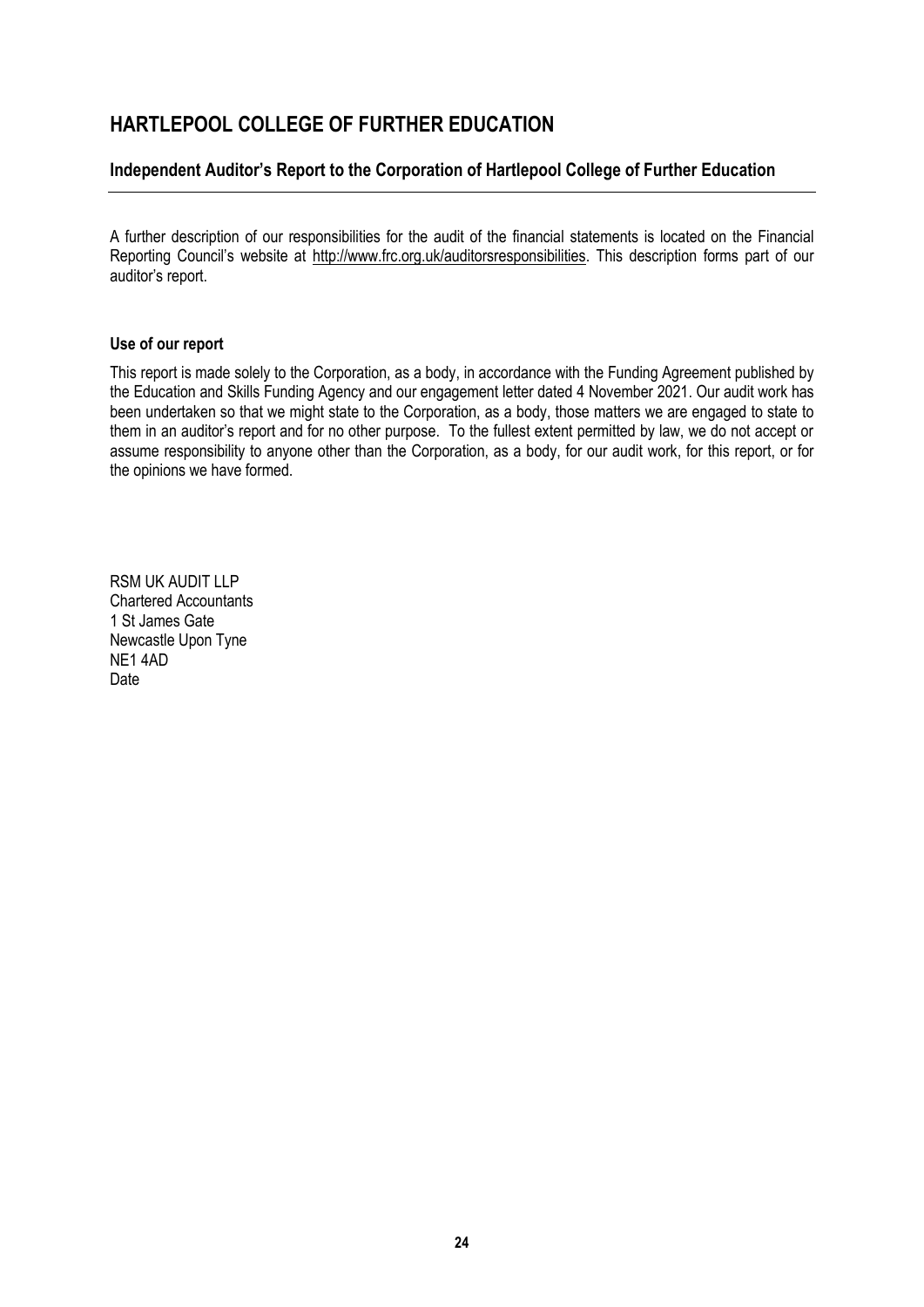## **Consolidated Statement of Comprehensive Income for the year ended 31 July 2021**

|                                                          | College        |             | Group  |             |             |
|----------------------------------------------------------|----------------|-------------|--------|-------------|-------------|
|                                                          | <b>Notes</b>   | 2021        | 2020   | 2021        | 2020        |
|                                                          |                | £000        | £000   | £000        | £000        |
| Income<br>Funding body grants                            | $\overline{2}$ | 13580       | 11919  | 13593       | 11958       |
| Tuition fees and education contracts                     | 3              | 2129        | 2257   | 2227        | 2376        |
| Research grants and contracts                            | 4              | 119         | 178    | 119         | 178         |
| Other Income                                             | 4              | 544         | 616    | 514         | 616         |
| Investment income                                        | 5              | 0           | 7      | 0           | 7           |
| <b>Total income</b>                                      |                | 16372       | 14977  | 16453       | 15135       |
| <b>Expenditure</b>                                       |                |             |        |             |             |
| Staff costs                                              | 6              | 10749       | 9973   | 10819       | 10131       |
| Other operating expenses                                 | 8              | 4261        | 3497   | 4270        | 3536        |
| Depreciation                                             | 11             | 1179        | 1167   | 1179        | 1167        |
| Interest and other finance costs                         | 9              | 687         | 636    | 687         | 636         |
| <b>Total expenditure</b>                                 |                | 16876       | 15273  | 16955       | 15470       |
| Deficit on continuing operations after                   |                |             |        |             |             |
| depreciation of tangible fixed assets                    |                | (504)       | (296)  | (502)       | (335)       |
|                                                          |                |             |        |             |             |
| Loss on disposal of Asset                                |                | $\mathbf 0$ | 0      | 0           | $\mathbf 0$ |
| Deficit before taxation                                  |                | (504)       | (296)  | (502)       | (335)       |
|                                                          |                |             |        |             |             |
| <b>Taxation</b>                                          | 10             | 0           | 0      | $\mathbf 0$ | $\mathbf 0$ |
|                                                          |                |             |        |             |             |
| Deficit for the year                                     |                | (504)       | (296)  | (502)       | (335)       |
|                                                          |                |             |        |             |             |
| Re-measurement of net defined benefit pension            | 18             | 4312        | (8141) | 4312        | (8141)      |
| Total Comprehensive Income / Expenditure for<br>the year |                | 3808        | (8437) | 3810        | (8476)      |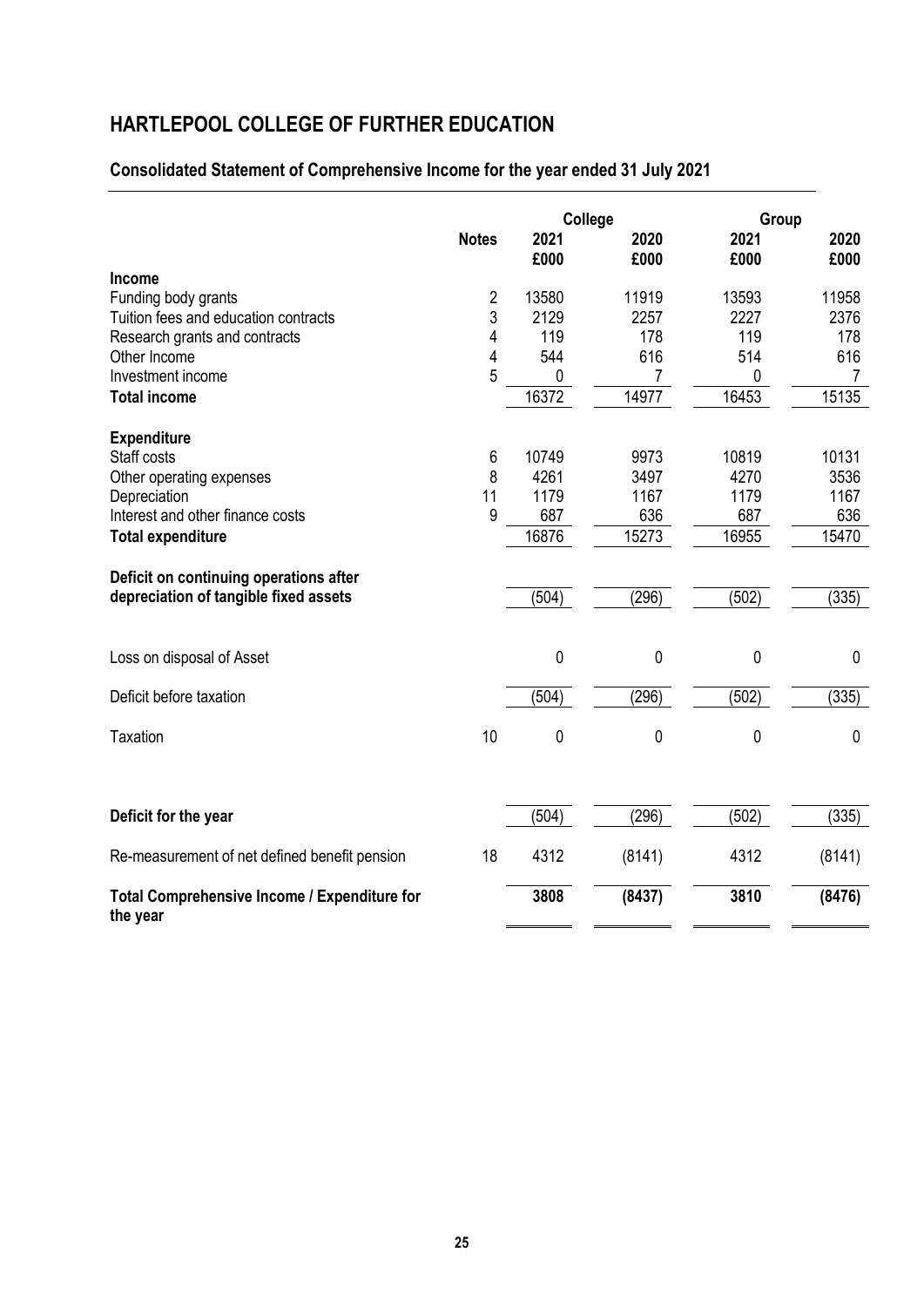### **Consolidated Statement of Changes in Reserves for the year ended 31 July 2021**

| Group                                                                | Income &<br><b>Expenditure</b><br>reserve | <b>Revaluation</b><br><b>Reserve</b> | <b>Total</b> |
|----------------------------------------------------------------------|-------------------------------------------|--------------------------------------|--------------|
|                                                                      | £000                                      | £000                                 | £000         |
| Balance as at 1 <sup>st</sup> August 2019                            | (6102)                                    | 1173                                 | (4929)       |
| Deficit for the year                                                 | (335)                                     | 0                                    | (335)        |
| Other comprehensive income                                           | (8141)                                    | 0                                    | (8141)       |
| Transfers between revaluation and income and expenditure<br>reserves | 12                                        | (12)                                 | U            |
| Total comprehensive income for the year                              | (8464)                                    | (12)                                 | (8476)       |
| Balance at 31 <sup>st</sup> July 2020                                | (14566)                                   | 1161                                 | (13405)      |
| Deficit for the year                                                 | (502)                                     | 0                                    | (502)        |
| Other comprehensive income                                           | 4312                                      |                                      | 4312         |
| Transfers between revaluation and income and expenditure<br>reserves | 12                                        | (12)                                 | 0            |
| Total comprehensive income for the year                              | 3822                                      | (12)                                 | 3810         |
| Balance as at 31 July 2021                                           | (10744)                                   | 1149                                 | (9595)       |

| College                                                              | Income &<br><b>Expenditure</b><br>reserve | <b>Revaluation</b><br><b>Reserve</b> | <b>Total</b>  |
|----------------------------------------------------------------------|-------------------------------------------|--------------------------------------|---------------|
|                                                                      | £000                                      | £000                                 | £000          |
| Balance as at 1 <sup>st</sup> August 2019                            | (5974)                                    | 1173                                 | (4801)        |
| Surplus for the year                                                 | (296)                                     | 0                                    | (296)         |
| Other comprehensive income                                           | (8141)                                    | 0                                    | (8141)        |
| Transfers between revaluation and income and expenditure<br>reserves | 12                                        | (12)                                 | 0             |
| Total comprehensive income for the year                              | (8425)                                    | (12)                                 | (8437)        |
| Balance at 31 <sup>st</sup> July 2020                                | (14399)                                   | 1161                                 | (13238)       |
| Deficit for the year                                                 | (504)                                     |                                      | (504)         |
| Other comprehensive income                                           | 4312                                      |                                      | 4312          |
| Transfers between revaluation and income and expenditure<br>reserves | 12                                        | (12)                                 | 0             |
| Total comprehensive income for the year                              | 3820                                      | (12)                                 | 3808          |
| Balance as at 31 July 2021                                           | (10579)                                   | 1149                                 | <u>(9430)</u> |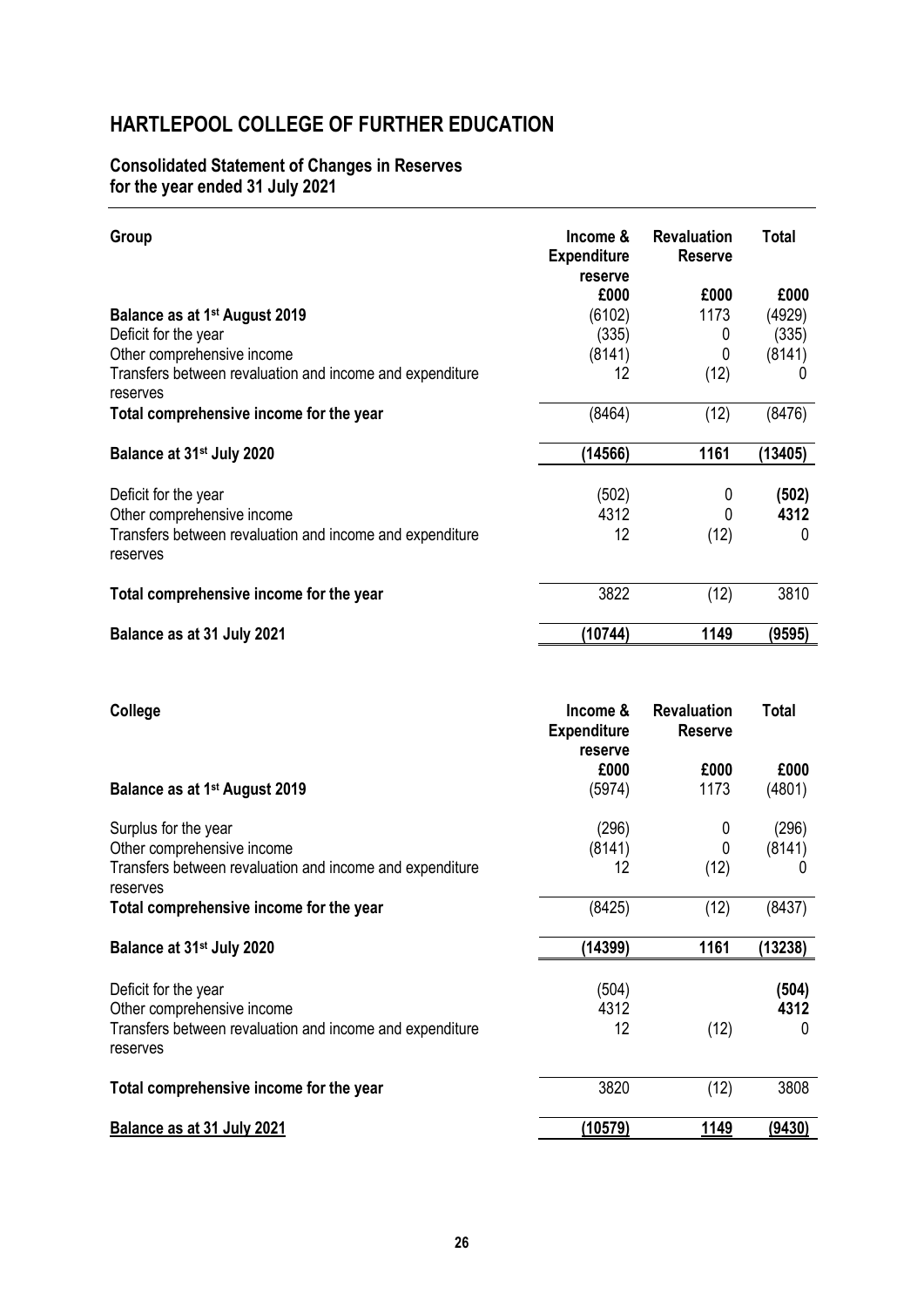## **Balance Sheet as at 31 July 2021 - Consolidated**

|                                                         | <b>Notes</b> | 2021<br>£000 | 2020<br>£000 |
|---------------------------------------------------------|--------------|--------------|--------------|
| <b>Fixed assets</b>                                     |              |              |              |
| Tangible assets                                         | 11           | 41882        | 42309        |
|                                                         |              | 41882        | 42309        |
| <b>Current assets</b>                                   |              |              |              |
| <b>Stock</b>                                            |              | 15           | 15           |
| <b>Debtors</b><br>Cash at bank and in hand              | 13           | 647<br>4784  | 579<br>2772  |
|                                                         |              | 5446         | 3366         |
| <b>Current Liabilities</b>                              |              |              |              |
| Creditors - amounts falling due within one year         | 14           | 4508         | 2811         |
|                                                         |              |              |              |
| <b>Net current assets</b>                               |              | 938          | 555          |
| <b>Total assets less current liabilities</b>            |              | 42820        | 42864        |
| Creditors: amounts falling due after more than one year | 15           | (39238)      | (39971)      |
| <b>Provisions for liabilities</b>                       |              |              |              |
| Defined benefit pension schemes                         | 18           | (12528)      | (15618)      |
| Other provisions                                        | 17           | (649)        | (680)        |
|                                                         |              |              |              |
| <b>Total net assets</b>                                 |              | (9595)       | (13405)      |
|                                                         |              |              |              |
| <b>Reserves</b>                                         |              |              |              |
| Income and expenditure reserve                          |              | (10744)      | (14566)      |
| <b>Revaluation reserve</b>                              |              | 1149         | 1161         |
| <b>Total reserves</b>                                   |              | (9595)       | (13405)      |

The financial statements on pages 25 to 51 were approved and authorised for issue by the Corporation on 9<sup>th</sup> December 2021 and were signed on its behalf by:

**Mrs L Watson**<br> **Interim Chair of the Corporation**<br> **D Hankey**<br> **D Hankey**<br> **D Hankey Interim Chair of the Corporation** 

**……………………………………………. …………………………………………….**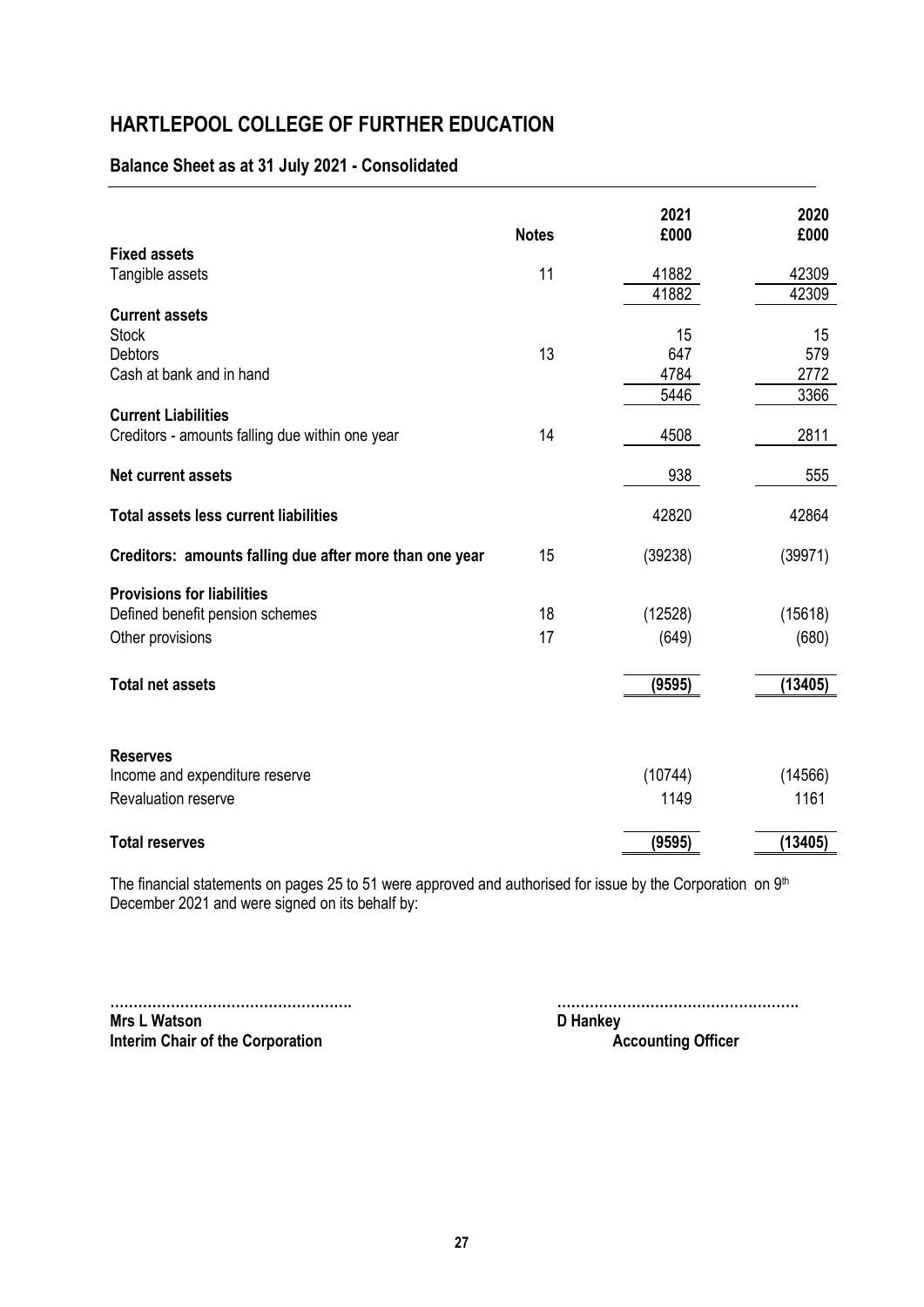## **Balance Sheet as at 31 July 2021 – College**

|                                                         | <b>Notes</b> | 2021<br>£000 | 2020<br>£000 |
|---------------------------------------------------------|--------------|--------------|--------------|
| <b>Fixed assets</b>                                     |              |              |              |
| Tangible assets                                         | 11           | 41882        | 42309        |
|                                                         |              | 41882        | 42309        |
| <b>Current assets</b>                                   |              |              |              |
| <b>Stock</b>                                            |              | 14           | 14           |
| <b>Debtors</b>                                          | 13           | 1069         | 884          |
| Cash at bank and in hand                                |              | 4513         | 2582         |
|                                                         |              | 5596         | 3480         |
| <b>Current Liabilities</b>                              |              |              |              |
| Creditors- amounts falling due within one year          | 14           | 4493         | 2758         |
|                                                         |              |              |              |
| Net current assets/ (liabilities)                       |              | 1103         | 722          |
| <b>Total assets less current liabilities</b>            |              | 42985        | 43031        |
| Creditors: amounts falling due after more than one year | 15           | (39238)      | (39971)      |
| <b>Provisions for liabilities</b>                       |              |              |              |
| Defined benefit pension schemes                         | 18           | (12528)      | (15618)      |
| Other provisions                                        | 17           | (649)        | (680)        |
|                                                         |              |              |              |
| <b>Total net liabilities</b>                            |              | (9430)       | (13238)      |
|                                                         |              |              |              |
|                                                         |              |              |              |
| <b>Reserves</b>                                         |              |              |              |
| Income and expenditure reserve                          |              | (10579)      | (14399)      |
| Revaluation reserve                                     |              | 1149         | 1161         |
| <b>Total reserves</b>                                   |              | (9430)       | (13238)      |

The financial statements on pages 25 to 51 were approved and authorised for issue by the Corporation on  $9<sup>th</sup>$ December 2021 and were signed on its behalf by:

**Mrs L Watson**<br> **Mrs L Watson**<br> **Interim Chair of the Corporation**<br> **Accounting Officer Interim Chair of the Corporation** 

**……………………………………………. …………………………………………….**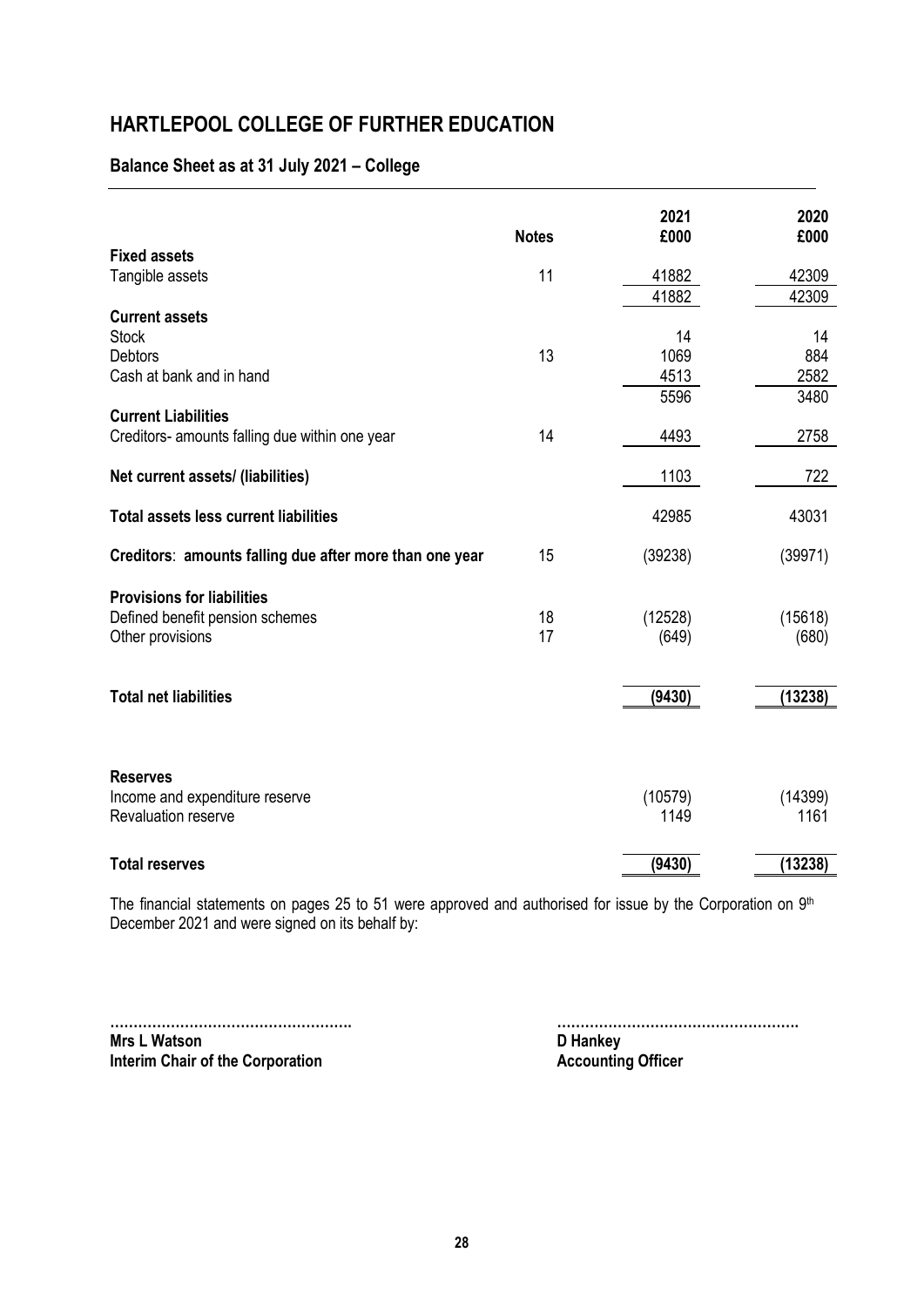## **Consolidated Statement of Cash Flows for the year ended 31 July 2021**

|                                                                             | <b>Notes</b> | 2021<br>£000 | 2020<br>£000 |
|-----------------------------------------------------------------------------|--------------|--------------|--------------|
| <b>Operating activities</b><br>Deficit for the year                         |              | (502)        | (335)        |
| Adjustment for non-cash items                                               |              |              |              |
| Depreciation                                                                |              | 1179         | 1167         |
| <b>Taxation</b>                                                             |              | 0            | 0            |
| Decrease/(Increase) in stocks                                               |              | 1<br>(68)    | (4)<br>518   |
| (Increase)/Decrease in debtors<br>Increase in creditors due within one year |              | 1548         | 64           |
| (Decrease) in creditors due after one year                                  |              | (395)        | (870)        |
| (Increase)/Decrease in provisions                                           |              | (31)         | (35)         |
| Pension costs less contributions paid                                       |              | 1221         | 842          |
| Investment income                                                           |              | 0            | (7)          |
| Interest payable                                                            |              | 472          | 480          |
| Loss on disposal                                                            |              | 0            | 0            |
|                                                                             |              |              |              |
| Cash generated from operations                                              |              | 3425         | 1820         |
| <b>Taxation</b>                                                             |              | 0            | 0            |
| <b>Net Cash from operating activities</b>                                   |              | 3425         | 1820         |
| <b>Cash flows from investing activities</b>                                 |              |              |              |
| Investment income                                                           |              | 0            | 7            |
| Purchase of fixed assets                                                    |              | (626)        | (151)        |
|                                                                             |              | (626)        | 1676         |
| <b>Financing activities</b>                                                 |              |              |              |
| Interest paid                                                               |              | (472)        | (480)        |
| Repayments of borrowings                                                    |              | (315)        | (310)        |
|                                                                             |              |              |              |
|                                                                             |              | (787)        | (790)        |
| Increase/ (Decrease) in cash and cash equivalents in the year               |              | 2012         | 886          |
| Cash and cash equivalents at the beginning of the year                      |              | 2772         | 1886         |
| Cash and cash equivalents at the end of the year                            |              | 4784         | 2772         |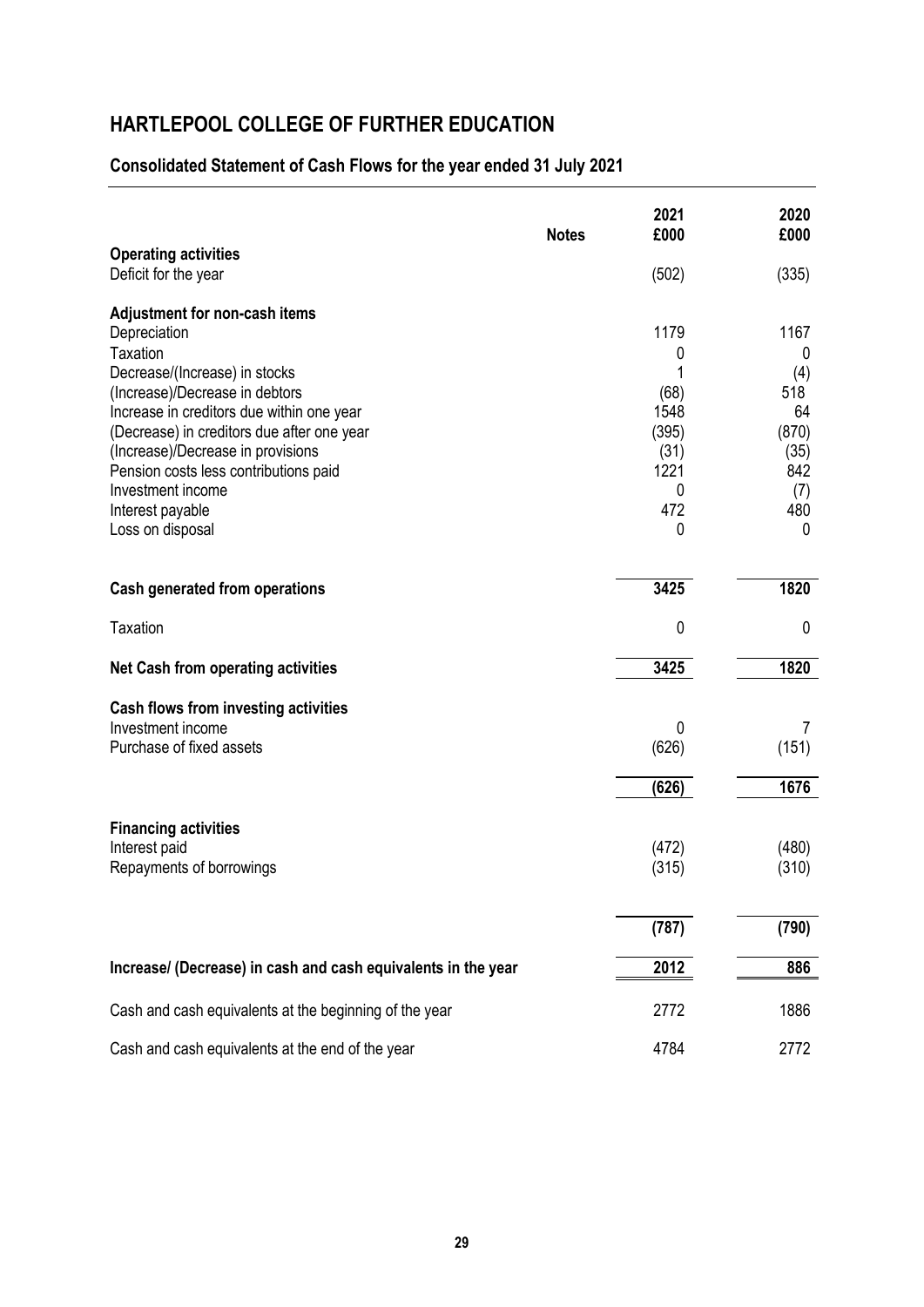#### **Notes to the Financial Statements for the year ended 31 July 2021**

**1**

### **ACCOUNTING POLICIES**

#### **Statement of accounting policies**

The following accounting policies have been applied consistently in dealing with items which are considered material in relation to the financial statements.

#### **General Information**

Hartlepool College of Further Education is a corporation under the Further and Higher Education Act 1992 as an English general college of further education. The address of the Colleges principal place of business is given on page 15. The nature of the Groups operations are set out in the Report of the Governing Body.

#### **Basis of preparation**

These financial statements have been prepared in accordance with the *Statement of Recommended Practice*: *Accounting in Further and Higher Education 2015* (the 2015 FE HE SORP), the *College Accounts Direction for 2019 to 2020* and in accordance with Financial Reporting Standard 102 – "*The Financial Reporting Standard applicable in the United Kingdom and Republic of Ireland"* (FRS 102). The College is a public benefit entity and has therefore applied the relevant public benefit requirements of FRS 102.

The consolidated financial statements are presented in sterling which is also the functional currency of the Group.

Monetary amounts in these financial statements are rounded to the nearest £1,000, except where otherwise indicated.

#### **Basis of accounting**

The financial statements are prepared under the historical cost convention as modified by the use of previous valuations as deemed cost at transition for certain non-current assets.

#### **Basis of consolidation**

The consolidated financial statements include the College and its subsidiary undertaking, Hartlepool Business Development Centre Limited. The results of subsidiaries acquired or disposed of during the period are included in the consolidated income and expenditure account from the date of acquisition or up to the date of disposal.

All intra-group transactions, balances and unrealised gains on transactions between group activities are eliminated on consolidation. Unrealised losses are also eliminated unless the transaction provides evidence of an impairment of the asset transferred. Where necessary, adjustments are made for the financial statements of subsidiaries to bring the accounting policies used into line with those used by the group.

#### **Reduced disclosures**

In accordance with the 2015 FE HE SORP and FRS 102, the College in its separate financial statements, which are presented alongside the consolidated financial statements, has taken advantage of the disclosure exemptions available to it in respect of presentation of a cash flow statement and financial instruments.

#### **Going Concern**

The Corporation has positive net current assets and a positive net cash generated from operations. On the basis of 2 year cash flow forecasts, based on reasonable assumptions and considered for potential sensitivities, the College is confident that it has adequate cash to meet its debts as they fall due. The forecasts also show that the group is expected to comply with the bank covenants. Based on the aforementioned cash headroom, there remains a reasonable expectation that the College has adequate resources to continue in operational existence for the foreseeable future.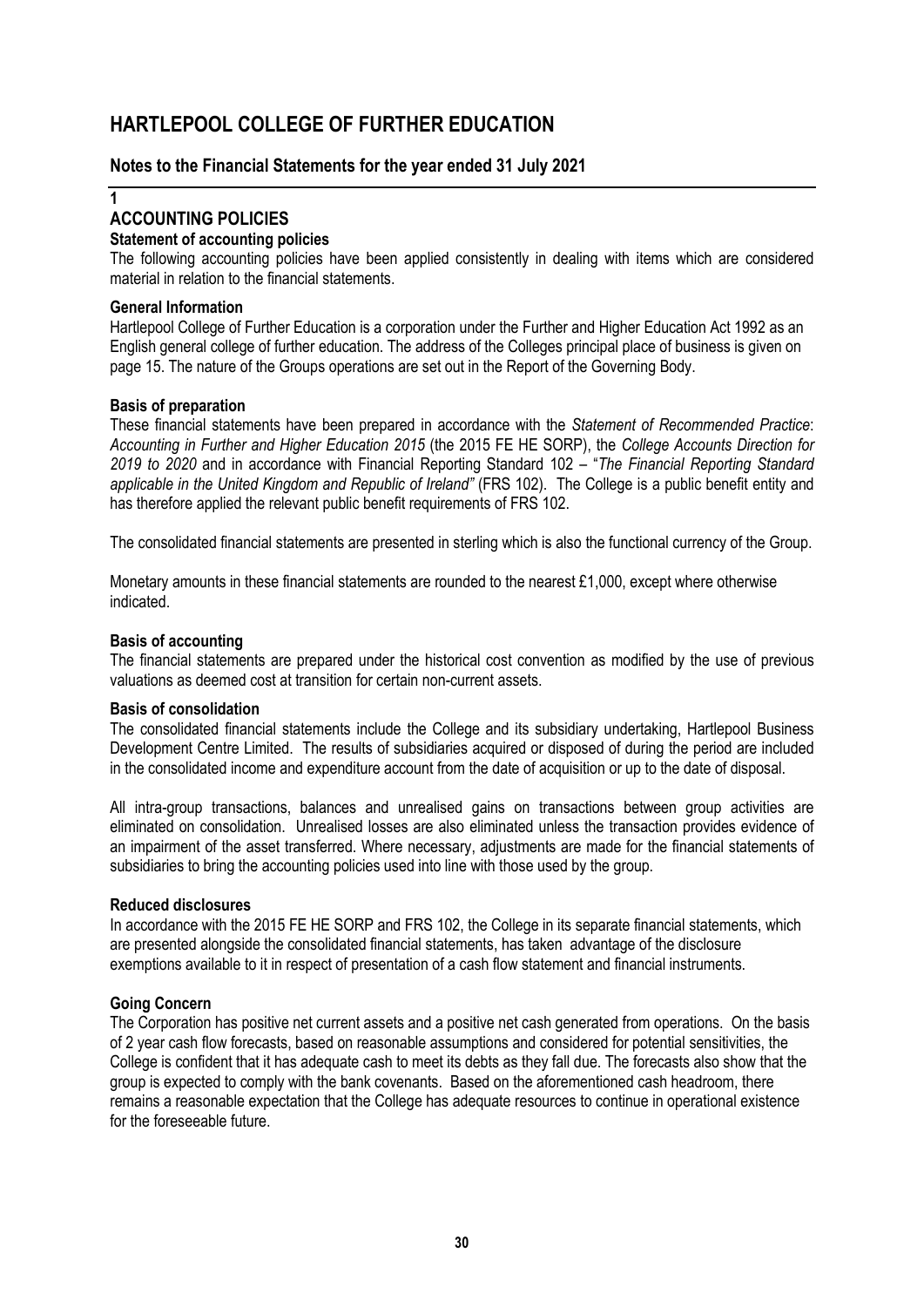#### **Notes to the Financial Statements for the year ended 31 July 2021 1 ACCOUNTING POLICIES (continued)**

#### **Recognition of income**

#### *Revenue grant funding*

Government revenue grants are accounted for under the accrual model and are recognised where a reliable estimate of the fair value of the asset received or receivable can be made on a systematic basis over the periods in which the related costs for which the grant compensates are recognised.

Adult Education Budget (AEB) grant funding income recognised is a best estimate of the amount receivable in accordance with the annual main funding guidance published by the ESFA and TVCA and either determined as part of the reconciliation process or by separate agreement between the College and the ESFA/TVCA at the reporting period end date. Any subsequent agreement to determination of the AEB funding after the reporting end date which is not provided for in the annual main funding guidance is not reflected in the income recognised.

16-18 learner-responsive funding is not normally subject to reconciliation and is therefore not subject to contract adjustments and is recognised when receivable.

Grants from non-government sources, including grants relating to assets, are recognised in income when the College has met the performance-related conditions and the grant will be received. Income received in advance of performance related conditions being met is recognised as a liability.

#### *Capital grant funding- government grants*

Government capital grants for assets, including land, are accounted for under the accrual model. The grant income received or receivable will be recognised over the expected useful life of the asset, with any amount of the asset-related grant that is deferred being recognised as deferred income. The deferred income is allocated between creditors due within one year and those due after more than one year.

#### *Other income*

Income from the supply of services is recognised at fair value of the consideration received or receivable and represents the value of services to the extent there is a right to consideration.

Income from tuition fees, including employer funding for co-investment funded apprenticeship is recognised over the period for which it is received.

All income from short-term deposits is accrued in the period in which it is earned on a receivable basis.

The Group acts as an agent in distributing bursary support funds from funding bodies. Related payments received from the funding bodies and subsequent disbursements to students are excluded from the income and expenditure of the Group where the Group does not have control of the economic benefit related to the transaction.

#### **Retirement benefits**

Retirement benefits to employees of the Group are principally provided by Teachers' Pensions Scheme (TPS) and the Local Government Pension Scheme (LGPS), which are multi-employer defined benefit plans.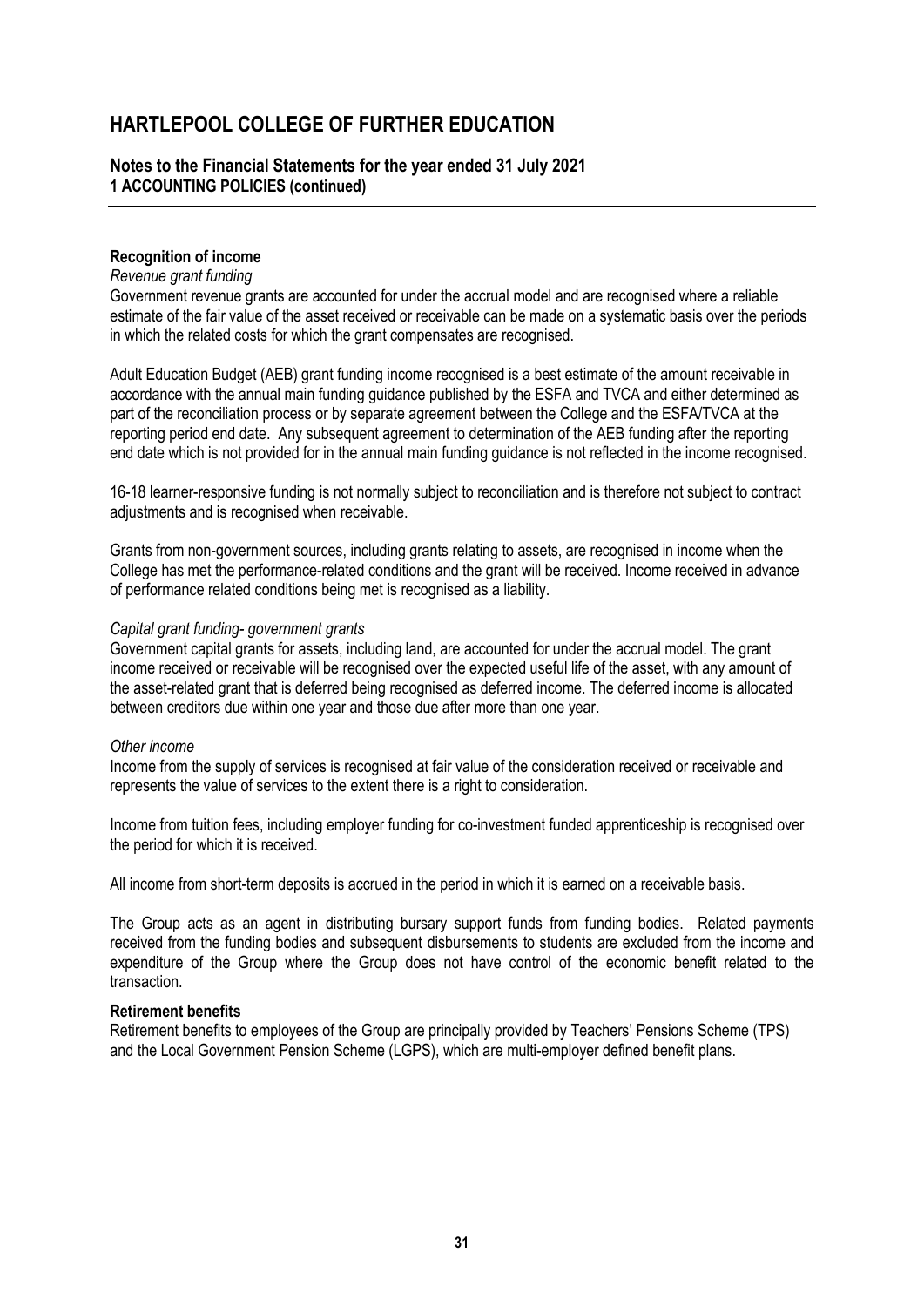### **Notes to the Financial Statements for the year ended 31 July 2021 1 ACCOUNTING POLICIES (continued)**

The TPS is an unfunded scheme. Contributions to the TPS are calculated so as to spread the cost of pensions over employees' working lives with the Group in such a way that the pension cost is a substantially level percentage of current and future pensionable payroll. The contributions are determined by the Government Actuary on the basis of valuations using a projected unit method. The TPS is a multi-employer scheme but sufficient information is not available to use defined benefit accounting and therefore it is accounted for as a defined contribution scheme, with the amount charged to the statement of comprehensive income being the contributions payable in the year. Differences between contributions payable in the year and contributions actually paid are shown as either accruals or prepayments.

The LGPS is a funded scheme, and the assets of the scheme are held separately. Pension schemes are measured at fair value and liabilities are measured on an actuarial basis using the projected unit credit method. The actuarial valuations are obtained at least triennially and are updated at each balance sheet date. The amounts charged to operating surplus are the current service costs and the costs of scheme introductions, benefit changes, settlements and curtailments. They are included as part of staff costs. The net interest cost on the net defined benefit liability/asset is charged to comprehensive income and included within finance costs. Remeasurement comprising actuarial gains and losses and the return on scheme assets (excluding amounts include in net interest on the net defined benefit liability) are recognised immediately in other comprehensive income.

#### **Short term Employment benefits**

Short term employment benefits such as salaries and compensated absences (holiday pay) are recognised as an expense in the year in which the employees render service to the Group. Any unused benefits are accrued and measured as the additional amount that the Group expects to pay as a result of the unused entitlement.

#### **Enhanced pensions**

The actual cost of any enhanced ongoing pension to a former member of staff is paid by the Group annually. An estimate of the expected future cost of any enhancement to the ongoing pension of a former member of staff is charged in full to the Group's income and expenditure account in the year that the member of staff retires. In subsequent years a charge is made to provisions in the balance sheet using the enhanced pension spreadsheet provided by the funding bodies.

#### **Fixed asset investments**

#### *College*

Interests in subsidiaries are initially measured at cost and subsequently measured at cost less any accumulated impairment losses in the separate financial statements of the college. Interests in subsidiaries are assessed for impairment at each reporting date. Any impairments losses or reversals of impairment losses are recognised immediately in comprehensive income.

#### **Termination Benefits**

Termination benefits such as redundancy, severance pay and payment in lieu of notice are recognised as an expense in the year in which the employee's employment to the College is terminated.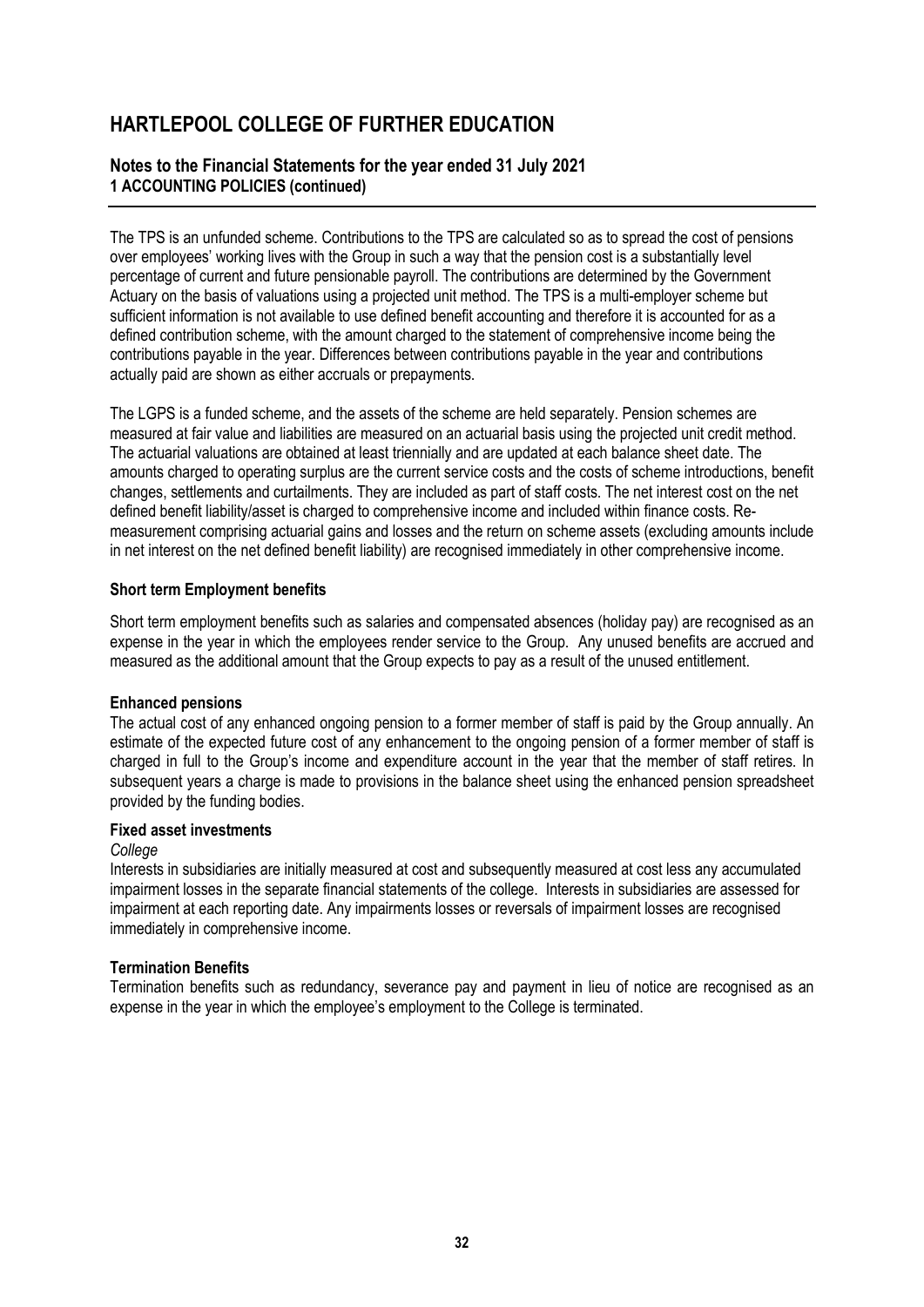### **Notes to the Financial Statements for the year ended 31 July 2021 1 ACCOUNTING POLICIES (continued)**

## **Tangible fixed assets**

### *Land and buildings*

Tangible fixed assets are stated at cost less accumulated depreciation and accumulated impairment costs. Freehold land is not depreciated as it is considered to have an infinite useful life. Freehold buildings are depreciated over their expected useful economic life to the College of 50 years. The College has a policy of depreciating major adaptations to buildings over the period of their useful economic life, normally 10 years.

Where land and buildings are acquired with the aid of specific grants they are capitalised and depreciated as above. The related grants are credited to a deferred income account within creditors, and are released to the income and expenditure account over the expected useful economic life of the related asset on a basis consistent with the depreciation policy. The deferred income is allocated between creditors due within one year and those due after more than one year.

On adoption of FRS 102, the College followed the transitional provision to retain book value of land and buildings, which were revalued in 1994, as deemed cost but not to adopt a policy of revaluations of these properties in the future

#### *Subsequent expenditure on existing fixed assets*

Where significant expenditure is incurred on existing tangible fixed assets it is charged to the income and expenditure account in the period it is incurred, unless it increases the future benefits to the Group, in which case it is capitalised and depreciated on the relevant basis.

### *Equipment*

Equipment costing less than £200 per individual item is written off to the income and expenditure account in the period of acquisition. All other equipment is capitalised at cost. Inherited equipment has been depreciated on a straight line basis over its remaining useful economic life to the College and is now fully depreciated. All other assets are depreciated over their useful economic life as follows:

- General equipment 5% to 20% per year on a straight line basis
- Computer equipment 25% per year on a straight line basis
- Motor vehicles 25% per year on a straight line basis

Where equipment is acquired with the aid of specific grants it is capitalised and depreciated in accordance with the above policy, with the related grant being credited to a deferred capital grant account and released to the income and expenditure account over the expected useful economic life of the related equipment.

#### **Impairments of fixed assets**

An assessment is made at each reporting date of whether there are indications that a fixed asset may be impaired or that an impairment loss previously recognised has fully or partially reversed. If such indications exist, an estimate is made of the recoverable amount of the asset.

Shortfalls between the carrying value of fixed assets and their recoverable amounts, being the higher of fair value less costs to sell and value-in-use, are recognised as impairment losses. Impairment of revalued assets, are treated as a revaluation loss. All other impairment losses are recognised in comprehensive income.

Recognised impairment losses are reversed if, and only if, the reasons for the impairment loss have ceased to apply. Reversals of impairment losses are recognised in comprehensive income or, for revalued assets, as a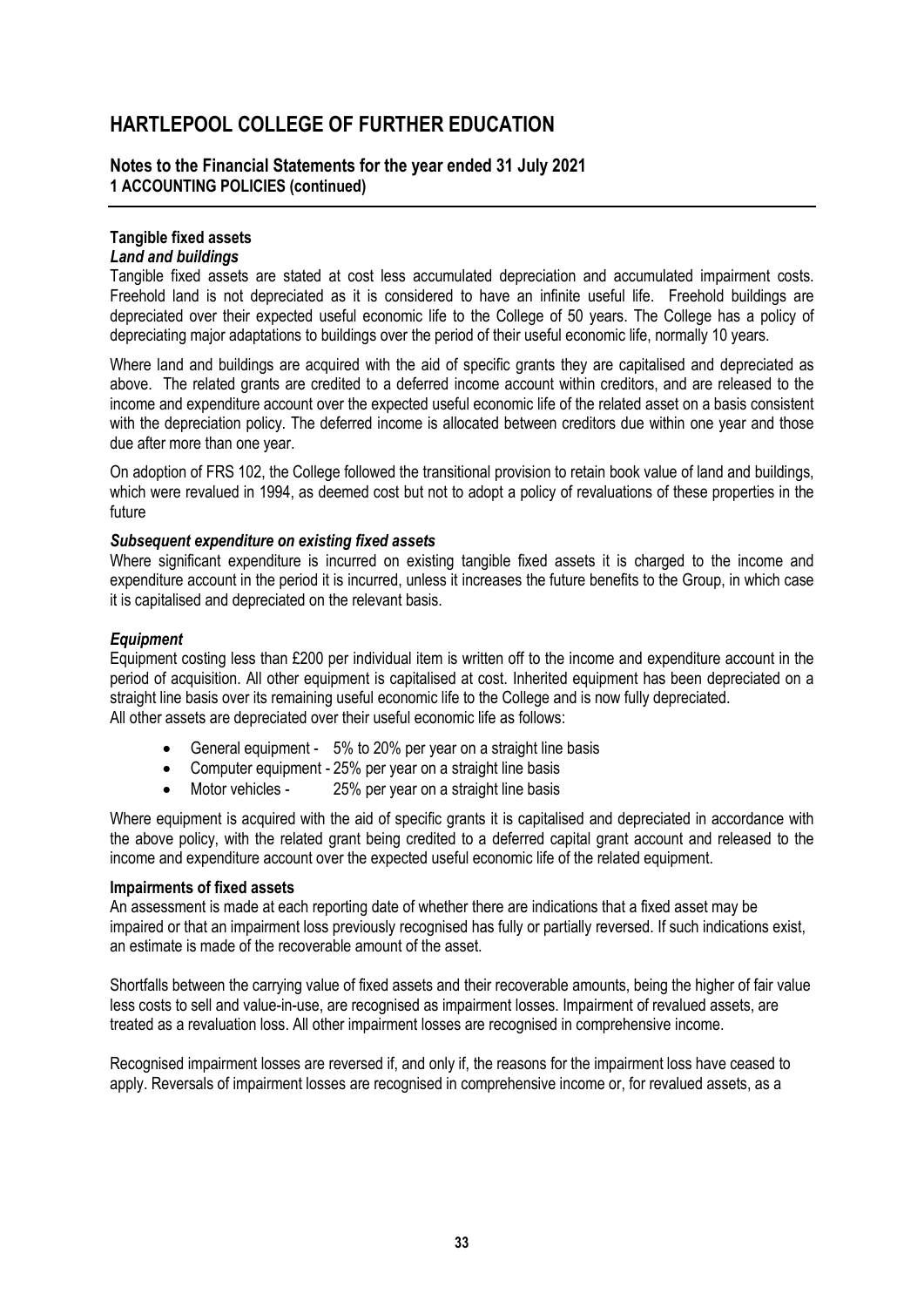### **Notes to the Financial Statements for the year ended 31 July 2021 1 ACCOUNTING POLICIES (continued)**

revaluation gain. On reversal of an impairment loss, the depreciation or amortisation is adjusted to allocate the asset's revised carrying amount (less any residual value) over its remaining useful life.

#### **Borrowing costs**

Borrowing costs are recognised as expenditure in the period in which they are incurred.

#### **Leased assets**

Leasing agreements which transfer to the College substantially all the benefits and risks of ownership are treated as finance leases.

Assets held under finance leases are recognised initially at the fair value of the leased asset (or, if lower, the present value of the minimum lease payments) at the inception of the lease. The corresponding liability to the lessor is included in the balance sheet as a finance lease obligation. Assets held under finance leases are included in tangible fixed assets and depreciated and assessed for impairment losses in the same way as owned assets. Minimum lease payments are apportioned between the finance charge and the reduction of the outstanding liability. The finance charges are allocated over the period of the lease in proportion to the capital element outstanding.

#### **Stocks**

Stocks are stated at the lower of their cost and net realisable value. Where necessary, provision is made for obsolete, slow moving and defective stocks.

#### **Financial Instruments**

The Group has chosen to adopt sections 11 of FRS102 in full in respect of financial instrument.

#### **Financial assets and liabilities**

Financial assets and liabilities are recognised when the Group becomes a party to the contractual provisions of the instrument.

Financial liabilities and equity are classified according to the substance of the financial instrument's contractual obligation, rather than the financial instrument's legal form.

All financial assets and liabilities are initially measured at transactional price (including transaction costs), except for those financial assets measured at fair value through the income or expenditure, which are initially measured at fair value (which is normally transaction price excluding transaction costs), unless arrangement constitutes a financial transaction. A financial asset or liability that is payable or receivable in one year is measured as the undiscounted amount expected to be received or paid net of impairment, unless it is a financing transaction. If an arrangement constitutes a financing transaction, the financial asset of financial liability is measured at the present value of the future payments discounted at a market rate of interest or similar debt instrument.

#### **Cash at bank and in hand**

Cash includes cash in hand, deposits repayable on demand and overdrafts. Deposits are repayable on demand if they are in practice available within 24 hours without penalty.

Cash equivalents are short term, highly liquid investments that are readily convertible to known amounts of cash with insignificant risk of change in value. An investment qualifies as a cash equivalent when it has a maturity of 3 months or less from the date of acquisition.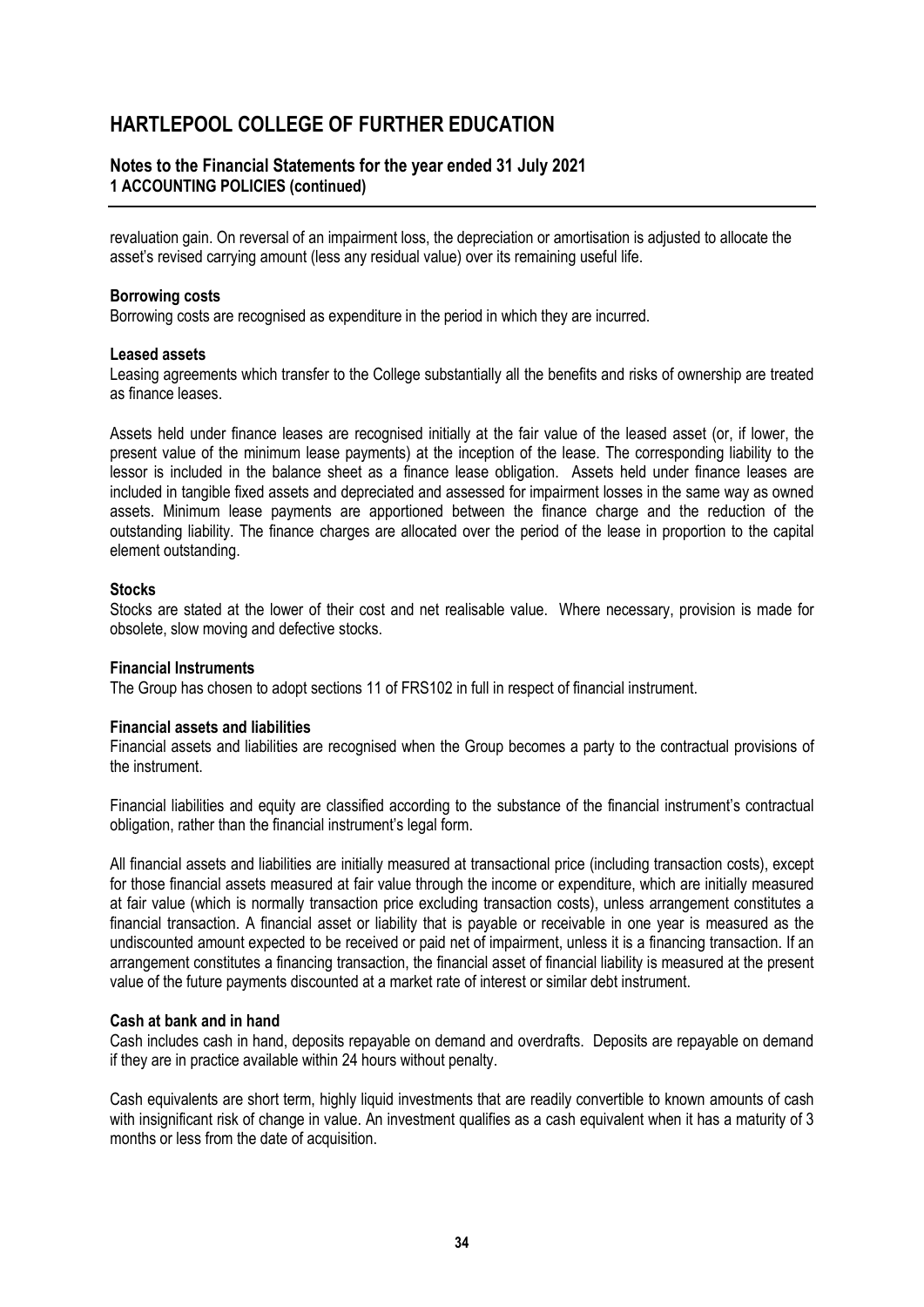### **Notes to the Financial Statements for the year ended 31 July 2021**

#### **1 ACCOUNTING POLICIES (continued)**

#### **Taxation**

The College is considered to pass the tests set out in Paragraph 1 Schedule 6 Finance Act 2010 and therefore it meets the definition of a charitable company for UK corporation tax purposes. Accordingly, the College is potentially exempt from taxation in respect of income or capital gains received within categories covered by sections 478-488 of the Corporation Tax Act 2010 or Section 256 of the Taxation of Chargeable Gains Act 1992, to the extent that such income or gains are applied exclusively to charitable purposes.

The College receives no similar exemption in respect of value added tax. For this reason the College is generally unable to recover input VAT it suffers on goods and services purchased. Non-pay expenditure and capital costs are therefore shown inclusive of VAT with any partial recovery netted off against these figures.

The College's subsidiary company is subject to corporation tax and VAT in the same way as any commercial organisation.

The tax expense represents the sum of the current tax expense and deferred tax expense. Current tax assets are recognised when tax paid exceeds the tax payable

Current tax assets and current tax liabilities and deferred tax assets and deferred tax liabilities are offset, if and only if, there is a legally enforceable right to set off the amounts and the entity intends either to settle on the net basis or to realise the asset and settle the liability simultaneously.

Current tax is based on taxable profit for the year. Taxable profit differs from total comprehensive income because it excludes items of income or expense that are taxable or deductible in other periods. Current tax assets and liabilities are measured using tax rates that have been enacted or substantively enacted by the reporting period.

Deferred tax is calculated at the tax rates that are expected to apply to the period when the asset is realised or the liability is settled based on tax rates that have been enacted or substantively enacted by the reporting date. Deferred tax is not discounted. Deferred tax liabilities are recognised in respect of all timing differences that exist at the reporting date. Timing differences are differences between taxable profits and total comprehensive income that arise from the inclusion of income and expenses in tax assessments in different periods from their recognition in the financial statements. Deferred tax assets are recognised only to the extent that it is probable that they will be recovered by the reversal of deferred tax liabilities or other future taxable profits.

#### **Provisions and contingent liabilities**

Provisions are recognised when the College has a present legal or constructive obligation as a result of a past event, and it is probable that a transfer of economic benefit will be required to settle the obligation and a reliable estimate can be made of the amount of the obligation.

Where the effect of the time value of money is material, the amount expected to be required to settle the obligation is recognised at present value using a pre-tax discount rate that reflects the risks specific to the liability. The unwinding of the discount is recognised as a finance cost in the statement of comprehensive income in the period it arises.

A contingent liability arises from a past event that gives the College a possible obligation whose existence will only be confirmed by the occurrence or otherwise of uncertain future events not wholly within the control of the College. Contingent liabilities also arise in circumstances where a provision would otherwise be made but either is not probable that an outflow of resources will be required or the amount of the obligation cannot be measured reliably.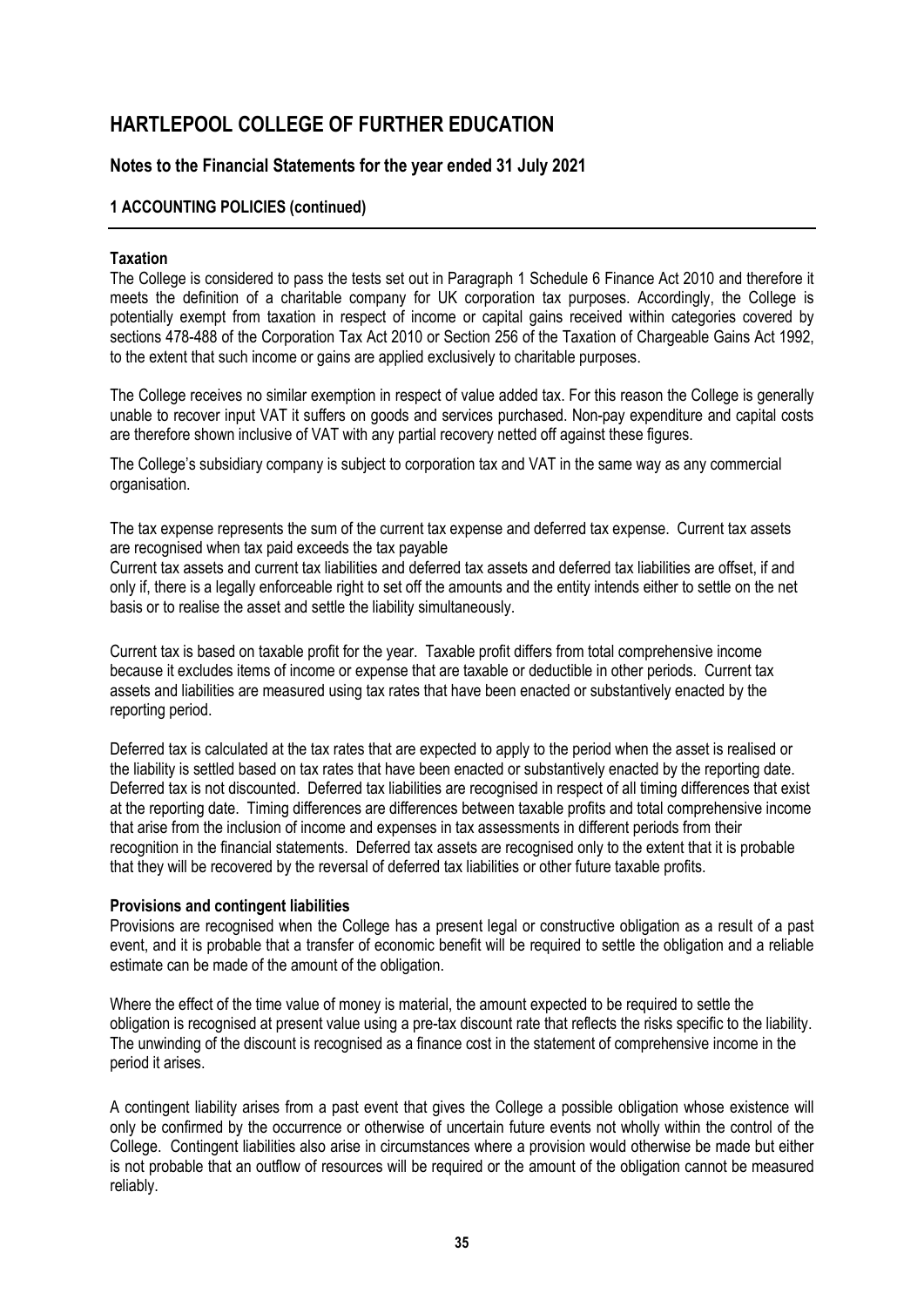## **Notes to the Financial Statements for the year ended 31 July 2021**

### **1 ACCOUNTING POLICIES (continued)**

Contingent liabilities are not recognised in the balance sheet but are disclosed in the notes to the financial statements.

#### **Judgements in applying accounting policies and key sources of estimation uncertainty**

In preparing these financial statements, management have made the following judgements:

- Determine whether leases entered into by the College either as a lessor or a lessee are operating or finance leases. The decisions depend on an assessment of whether the risks and rewards of ownership have been transferred from the lessor to the lessee on a lease by lease basis.
- Determine whether there are indicators of impairment of the group's tangible assets, including goodwill. Factors taken into consideration in reaching such a decision include the economic viability and expected future financial performance of the asset and where it is a component of a larger cash-generating unit, the viability and expected future performance of that unit.

#### *Other key sources of estimation uncertainty*

• *Tangible fixed assets*

Tangible fixed assets, other than investment properties, are depreciated over their useful lives taking into account residual values, where appropriate. The actual lives of the assets and residual values are assessed annually and may vary depending on a number of factors. In re-assessing asset lives, factors such as technological innovation and maintenance programmes are taken into account. Residual value assessments consider issues such as future market conditions, the remaining life of the asset and projected disposal values.

#### • *Local Government Pension Scheme*

The present value of the Local Government Pension Scheme defined benefit liability depends on a number of factors that are determined on an actuarial basis using a variety of assumptions. The assumptions used in determining the net cost (income) for pensions include the discount rate. Any changes in these assumptions, which are disclosed in note 19, will impact the carrying amount of pensions liability. Furthermore a roll forward approach which projects results from the latest full actuarial valuation performed at 31 March 2016 has been used by the actuary in valuing the pensions liability at 31 July 2021. Any differences between the figures derived from the roll forward approach and a full actuarial valuation would impact on the carrying amount of the pension liability.

#### **Agency Arrangements**

The group acts as an agent in distributing Bursary support funds from the funding bodies. Payments received from the funding bodies and subsequent disbursements to students are excluded from the income and expenditure of the Group where the Group does not have control of the economic benefit relating to the transaction.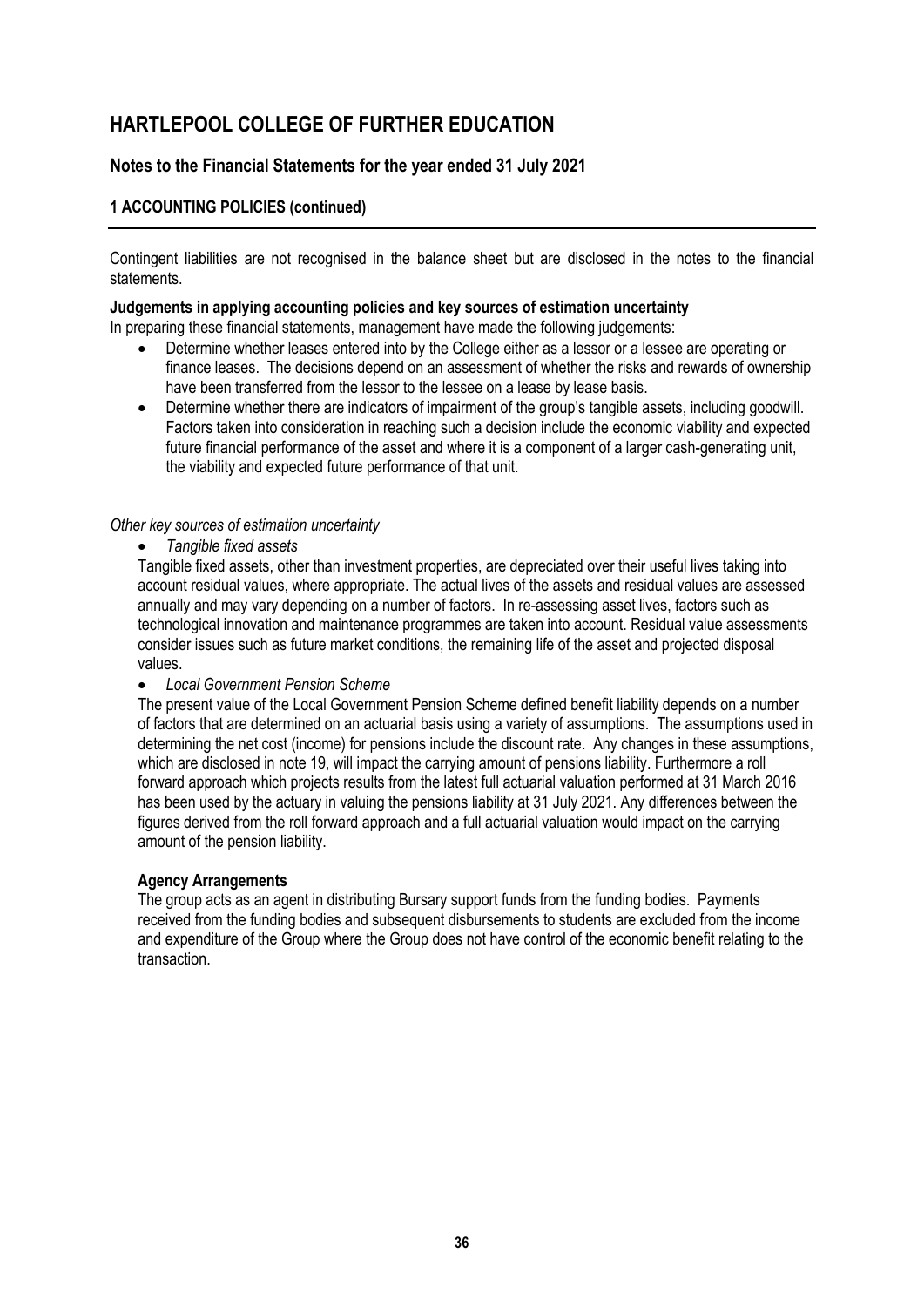## **Notes to the Financial Statements for the year ended 31 July 2021**

## **2**

## **FUNDING BODY GRANTS**

|                                                     | College |       | Group |       |
|-----------------------------------------------------|---------|-------|-------|-------|
|                                                     | 2021    | 2020  | 2021  | 2020  |
|                                                     | £000    | £000  | £000  | £000  |
| <b>Recurrent grants</b>                             |         |       |       |       |
| Education & Skills Funding Agency - adult           | 294     | 247   | 294   | 247   |
| Education & Skills Funding Agency - 16-18           | 6907    | 5973  | 6907  | 5973  |
| Education & Skills Funding Agency - apprenticeships | 2815    | 2830  | 2815  | 2830  |
| Education & Skills Funding Agency - other income    | 572     | 516   | 572   | 516   |
| Tees Valley Combined Authority - adult              | 2129    | 1510  | 2129  | 1510  |
| Tees Valley Combined Authority - other              | 2       | 0     | 2     | 0     |
| <b>Specific grants</b>                              |         |       |       |       |
| Releases of government capital grants - ESFA        | 797     | 791   | 797   | 791   |
| Education & Skills Funding Agency - provider relief | 64      | 52    | 77    | 91    |
| scheme                                              |         |       |       |       |
| Total                                               | 13580   | 11919 | 13593 | 11958 |
|                                                     |         |       |       |       |

| 3<br><b>TUITION FEES AND EDUCATION CONTRACTS</b> | College |      | Group |      |  |
|--------------------------------------------------|---------|------|-------|------|--|
|                                                  | 2021    | 2020 | 2021  | 2020 |  |
|                                                  | £000    | £000 | £000  | £000 |  |
| <b>Tuition fees</b>                              | 833     | 806  | 931   | 925  |  |
| <b>Education contracts</b>                       | 1296    | 1451 | 1296  | 1451 |  |
| Total                                            | 2129    | 2257 | 2227  | 2376 |  |

Included within the above amounts are tuition fees funded by bursaries of £9k (2019/20 £10k).

| 4                                                         |         |      |       |      |
|-----------------------------------------------------------|---------|------|-------|------|
| <b>RESEARCH GRANTS AND CONTRACTS</b>                      | College |      | Group |      |
|                                                           | 2021    | 2020 | 2021  | 2020 |
|                                                           | £000    | £000 | £000  | £000 |
| European commission                                       |         |      |       |      |
| Other grant income and contracts                          | 119     | 178  | 119   | 178  |
| Total                                                     | 119     | 178  | 119   | 178  |
| <b>OTHER INCOME</b>                                       | College |      | Group |      |
|                                                           | 2021    | 2020 | 2021  | 2020 |
|                                                           | £000    | £000 | £000  | £000 |
| Catering and residences operations                        | 63      | 225  | 66    | 272  |
| Releases of deferred capital grants (non-funding council) | 77      | 79   | 77    | 79   |
| Other income                                              | 404     | 312  | 371   | 265  |
| Total                                                     | 544     | 616  | 514   | 616  |
|                                                           |         |      |       |      |

# **5**

| <b>INVESTMENT INCOME</b> | College |      | Group |      |
|--------------------------|---------|------|-------|------|
|                          | 2021    | 2020 | 2021  | 2020 |
|                          | £000    | £000 | £000  | £000 |
| Interest receivable      |         |      |       |      |
|                          |         |      |       |      |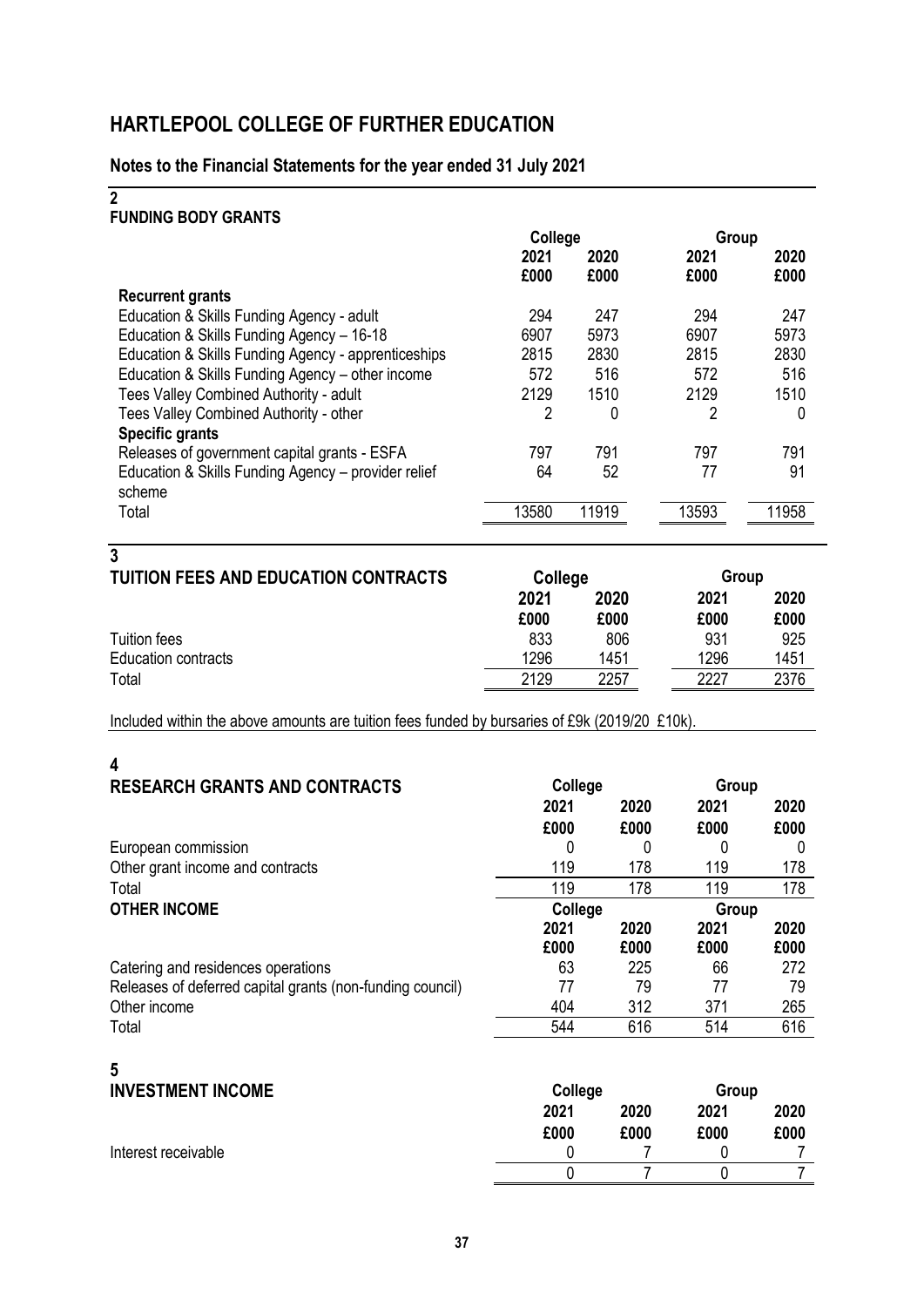## **Notes to the Financial Statements for the year ended 31 July 2021**

## **6 STAFF COSTS AND KEY MANAGEMENT PERSONNEL REMUNERATION**

The average number of persons (including key management personnel) employed by the College during the year, expressed as full-time equivalents, was: **Number**

| admig the year, expressed as fair time equivalently, was. |      | NUMBOL |
|-----------------------------------------------------------|------|--------|
|                                                           | 2021 | 2020   |
| Teaching staff                                            | 117  | 118    |
| Teaching and other support services                       | 59   | 63     |
| Administration and central services                       | 68   | 62     |
| Premises                                                  | 14   | 14     |
| Other                                                     |      |        |
|                                                           | 258  | 257    |

All staff and key management are employed by the College. A recharge of salaries is made to the subsidiary for management and administration of the subsidiary by College staff.

|                                                                               | College |      | Group |       |
|-------------------------------------------------------------------------------|---------|------|-------|-------|
|                                                                               | 2021    | 2020 | 2021  | 2020  |
|                                                                               | £000    | £000 | £000  | £000  |
| Wages and salaries                                                            | 7649    | 7286 | 7706  | 7423  |
| Social security costs                                                         | 662     | 633  | 666   | 641   |
| Other pension costs (including FRS102 adjustments of £1024k (2020)<br>£705k)) | 2413    | 2002 | 2422  | 2015  |
|                                                                               | 10724   | 9921 | 10794 | 10079 |
|                                                                               |         |      |       |       |
| Restructuring costs – Contractual                                             | 25      | 34   | 10    | 34    |
| Restructuring costs - non Contractual                                         | 0       | 18   | 15    | 18    |
|                                                                               | 10749   | 9973 | 10819 | 10131 |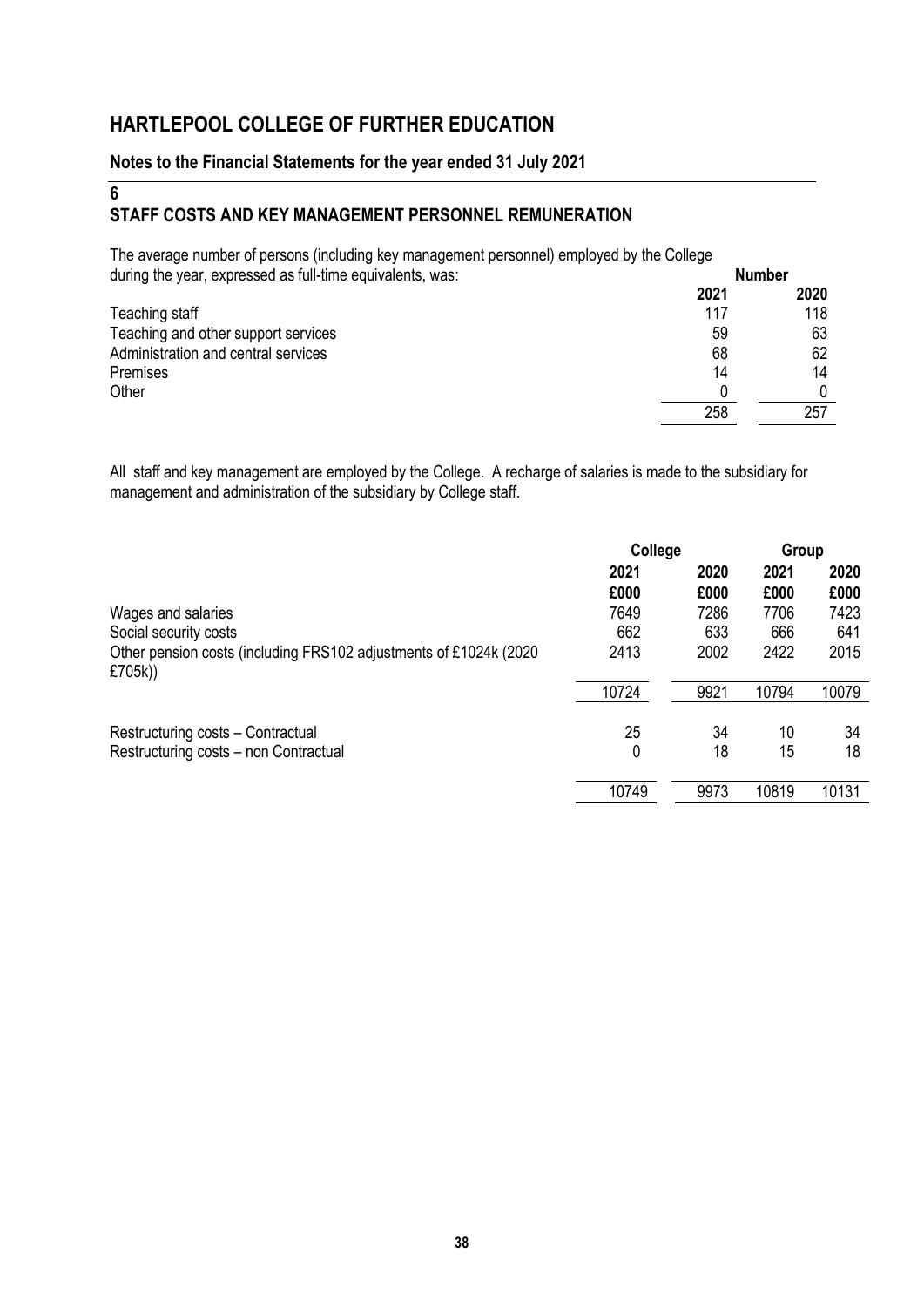### **Notes to the Financial Statements for the year ended 31 July 2021**

| 6                                                                |       |       |
|------------------------------------------------------------------|-------|-------|
| <b>STAFF COSTS (continued)</b>                                   | 2021  | 2020  |
|                                                                  | £000  | £000  |
| Total staff costs, split by type of contract, were:              |       |       |
| Employment costs for staff on permanent contracts                | 9625  | 9195  |
| Employment costs for staff on short-term and temporary contracts | 170   | 229   |
| FRS102 retirement benefit charge                                 | 1024  | 707   |
|                                                                  | 10819 | 10131 |

#### **Key Management personnel**

Key management personnel are those persons having authority and responsibility for planning, directing and controlling the activities of the College and are represented by the College Executive team which comprises the Principal and three Assistant Principals.

#### **Emoluments of Key management personnel, Accounting Officer and other higher paid staff**

|                                                                              | 2021<br>No. | 2020<br>No. |
|------------------------------------------------------------------------------|-------------|-------------|
| The number of key management personnel including the Accounting Officer was: |             |             |

The number of key management personnel and other staff, who received emoluments excluding pension contributions and employers national insurance but including benefits in kind in the following ranges was:

|                                             | Number of staff<br>2021 |       | Number of staff<br>2020 |       |
|---------------------------------------------|-------------------------|-------|-------------------------|-------|
| Emoluments excluding pension contributions: | Key                     | Other | Key                     | Other |
|                                             | Management              | Staff | Management              | Staff |
|                                             | Personnel               |       | Personnel               |       |
| £5001 - £10000                              | $1*$                    |       |                         |       |
| £25001-£30000                               |                         |       |                         |       |
| £65001-70000                                |                         |       |                         |       |
| £70001-75000                                |                         |       |                         |       |
| £75001-80000                                |                         |       |                         |       |
| £80001-85000                                |                         |       |                         |       |
| £85001-90000                                |                         |       |                         |       |
| £90001-95000                                |                         |       |                         |       |
| £95001-100000                               |                         |       |                         |       |

\*Note: One Senior post holder commenced in July 2021.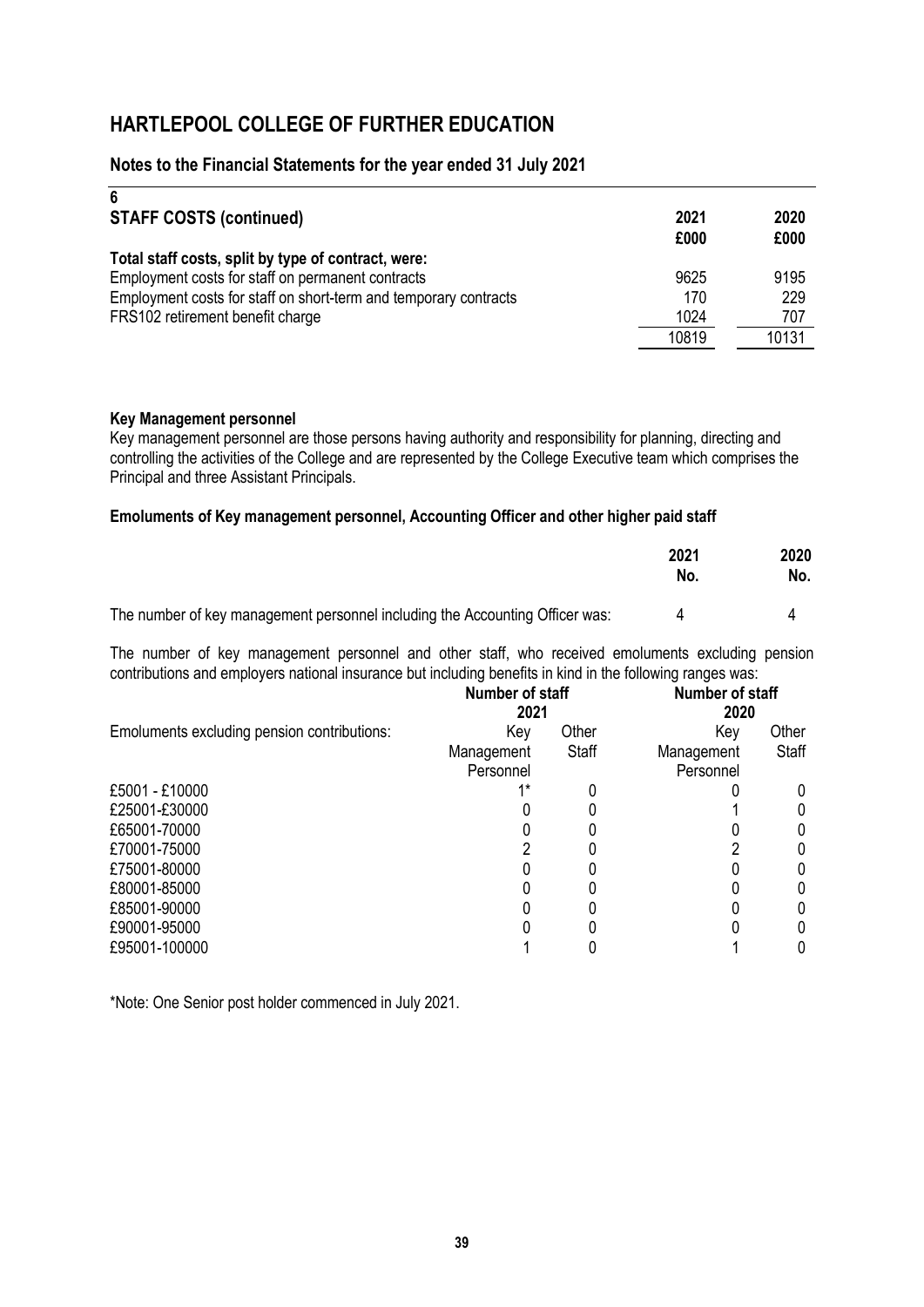### **Notes to the Financial Statements for the year ended 31 July 2021**

#### **7**

### **SENIOR POSTHOLDERS' EMOLUMENTS**

Key management personnel, who are also senior postholders, are defined as the Accounting Officer and holders of the other senior posts whom the Governing Body has selected for the purposes of the Articles of Government of the College relating to the appointment and promotion of staff who are appointed by the Governing Body.

The remuneration of the accounting officer for 2020-21 was determined on 1 April 2018 by the College's Remuneration Committee and has since not been subject to any further consolidated pay awards. The accounting officer was not a member of the remuneration committee and was not involved in setting his remuneration. The factors taken into account by the Committee in determining the accounting officer's remuneration for the year to 31 July 2021 included: previous increases; CPI; pay increases for other staff; sector data on pay of accounting officers and the college's performance, budget and potential cost demands on its cash resources. Performance was measured by achievement compared with agreed objectives.

A similar approach was used to determine the remuneration of other key management personnel.

The College has due regard for the AoC's Colleges Senior Staff Remuneration Code

| The number of senior post-holders including the Accounting Officer was: | 2021<br><b>Number</b><br>4 | 2020<br>Number<br>4 |
|-------------------------------------------------------------------------|----------------------------|---------------------|
| Senior post-holders' emoluments are made up as follows:                 |                            |                     |
| Salaries – gross of salary sacrifice and waived emoluments              | 250623                     | 261509              |
| <b>Employers National Insurance</b>                                     | 30839                      | 32098               |
| Benefits in kind                                                        |                            |                     |
| Pension contributions                                                   | 59347                      | 58760               |
| <b>Total emoluments</b>                                                 | 340809                     | 352367              |

There were no amounts due to key management personnel that were waived in the year, nor any salary sacrifice arrangements in place.

The above emoluments include amounts payable to the Accounting Officer (who is also the highest paid senior postholder) of:

|                         | 2021   | 2020   |
|-------------------------|--------|--------|
|                         |        |        |
| Salary                  | 96960  | 96000  |
| Benefits in kind        |        |        |
|                         | 96960  | 96000  |
| Pension contributions   | 22960  | 22157  |
| <b>Total emoluments</b> | 119920 | 118157 |
|                         |        |        |

The pension contributions in respect of the Accounting Officer and senior postholders are in respect of employer's contributions to the Teachers' Pension Scheme and the Local Government Pension Scheme and are paid at the same rate as for other employees.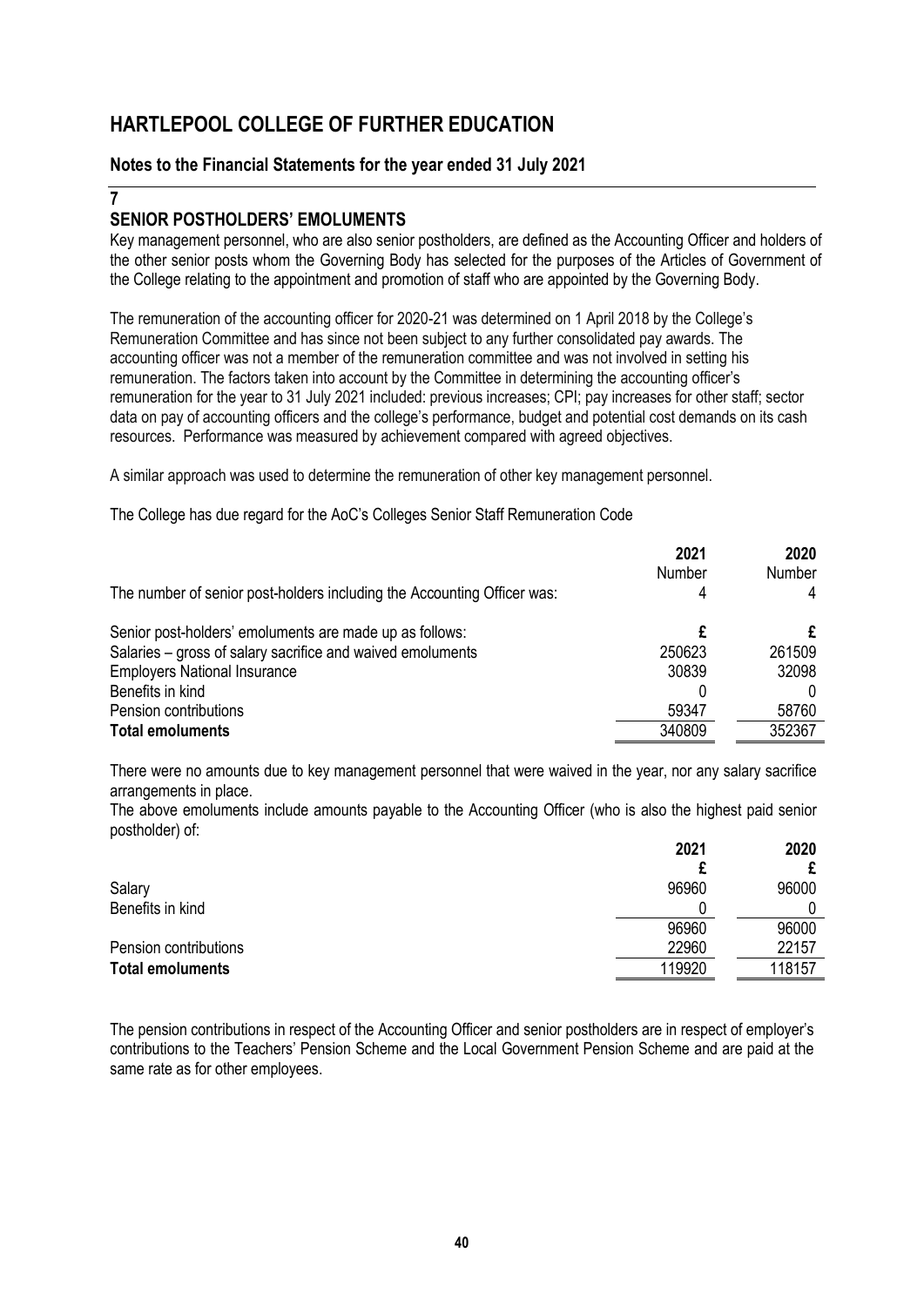### **Notes to the Financial Statements for the year ended 31 July 2021**

The relationship between the accounting officers emoluments, expressed as a multiple of all other employees based on full time equivalents, is set out below for both basic salary and total remuneration.

|                                                                        | 2021 | 2020 |
|------------------------------------------------------------------------|------|------|
|                                                                        | No.  | No.  |
| Basic salary as a multiple of median basic salary of staff             | 3.63 | 3.85 |
| Total remuneration as a multiple of median total remuneration of staff | 3.86 | 4.29 |

The Accounting Officer and the staff governors only receive remuneration in respect of services they provide undertaking their roles of Principal and staff members under contracts of employment and not in respect of their roles as governors. The other members of the Corporation did not receive any payments from the College in respect of their roles as governors. There have been no governors expenses during the period.

| 2021<br>2020<br>2021<br>£000<br>£000<br>£000<br>1211<br>1374<br>1374<br>Teaching costs<br>2130<br>1660<br>2139<br>Non-Teaching Costs<br><b>Premises Costs</b><br>757<br>665<br>757<br>4261<br>3536<br>4270<br>2021<br>2020<br>£000<br>£000<br>Deficit before taxation is stated after charging:<br>Auditors' remuneration:<br>Financial statements and regularity audit *<br>25<br>19<br>Internal audit **<br>17<br>11<br>Tax advice services provided by the financial statements and regularity auditor<br>1<br>1<br>Funding audit services<br>0<br>0<br>$\mathbf 0$<br>Hire of land & buildings - operating leases<br>0<br>Hire of other assets - operating leases<br>74<br>70<br>*Includes £25k in respect of the College (2020: £19k)<br>**Includes £17k in respect of the College (2020: £14k)<br>9<br><b>INTEREST AND OTHER FINANCE COSTS</b><br>2021<br>2020<br>£000<br>£000<br>On bank loans, overdrafts and other loans:<br>472<br>480<br>Repayable wholly or partly in more than 5 years<br>215<br>Net interest on defined pension liabilities (Note 18)<br>156<br>636<br>687 | 8<br><b>OTHER OPERATING EXPENSES</b> | Group | College |              |
|------------------------------------------------------------------------------------------------------------------------------------------------------------------------------------------------------------------------------------------------------------------------------------------------------------------------------------------------------------------------------------------------------------------------------------------------------------------------------------------------------------------------------------------------------------------------------------------------------------------------------------------------------------------------------------------------------------------------------------------------------------------------------------------------------------------------------------------------------------------------------------------------------------------------------------------------------------------------------------------------------------------------------------------------------------------------------------------|--------------------------------------|-------|---------|--------------|
|                                                                                                                                                                                                                                                                                                                                                                                                                                                                                                                                                                                                                                                                                                                                                                                                                                                                                                                                                                                                                                                                                          |                                      |       |         | 2020<br>£000 |
|                                                                                                                                                                                                                                                                                                                                                                                                                                                                                                                                                                                                                                                                                                                                                                                                                                                                                                                                                                                                                                                                                          |                                      |       |         | 1211         |
|                                                                                                                                                                                                                                                                                                                                                                                                                                                                                                                                                                                                                                                                                                                                                                                                                                                                                                                                                                                                                                                                                          |                                      |       |         | 1621         |
|                                                                                                                                                                                                                                                                                                                                                                                                                                                                                                                                                                                                                                                                                                                                                                                                                                                                                                                                                                                                                                                                                          |                                      |       |         | 665          |
|                                                                                                                                                                                                                                                                                                                                                                                                                                                                                                                                                                                                                                                                                                                                                                                                                                                                                                                                                                                                                                                                                          |                                      |       |         | 3497         |
|                                                                                                                                                                                                                                                                                                                                                                                                                                                                                                                                                                                                                                                                                                                                                                                                                                                                                                                                                                                                                                                                                          |                                      |       |         |              |
|                                                                                                                                                                                                                                                                                                                                                                                                                                                                                                                                                                                                                                                                                                                                                                                                                                                                                                                                                                                                                                                                                          |                                      |       |         |              |
|                                                                                                                                                                                                                                                                                                                                                                                                                                                                                                                                                                                                                                                                                                                                                                                                                                                                                                                                                                                                                                                                                          |                                      |       |         |              |
|                                                                                                                                                                                                                                                                                                                                                                                                                                                                                                                                                                                                                                                                                                                                                                                                                                                                                                                                                                                                                                                                                          |                                      |       |         |              |
|                                                                                                                                                                                                                                                                                                                                                                                                                                                                                                                                                                                                                                                                                                                                                                                                                                                                                                                                                                                                                                                                                          |                                      |       |         |              |
|                                                                                                                                                                                                                                                                                                                                                                                                                                                                                                                                                                                                                                                                                                                                                                                                                                                                                                                                                                                                                                                                                          |                                      |       |         |              |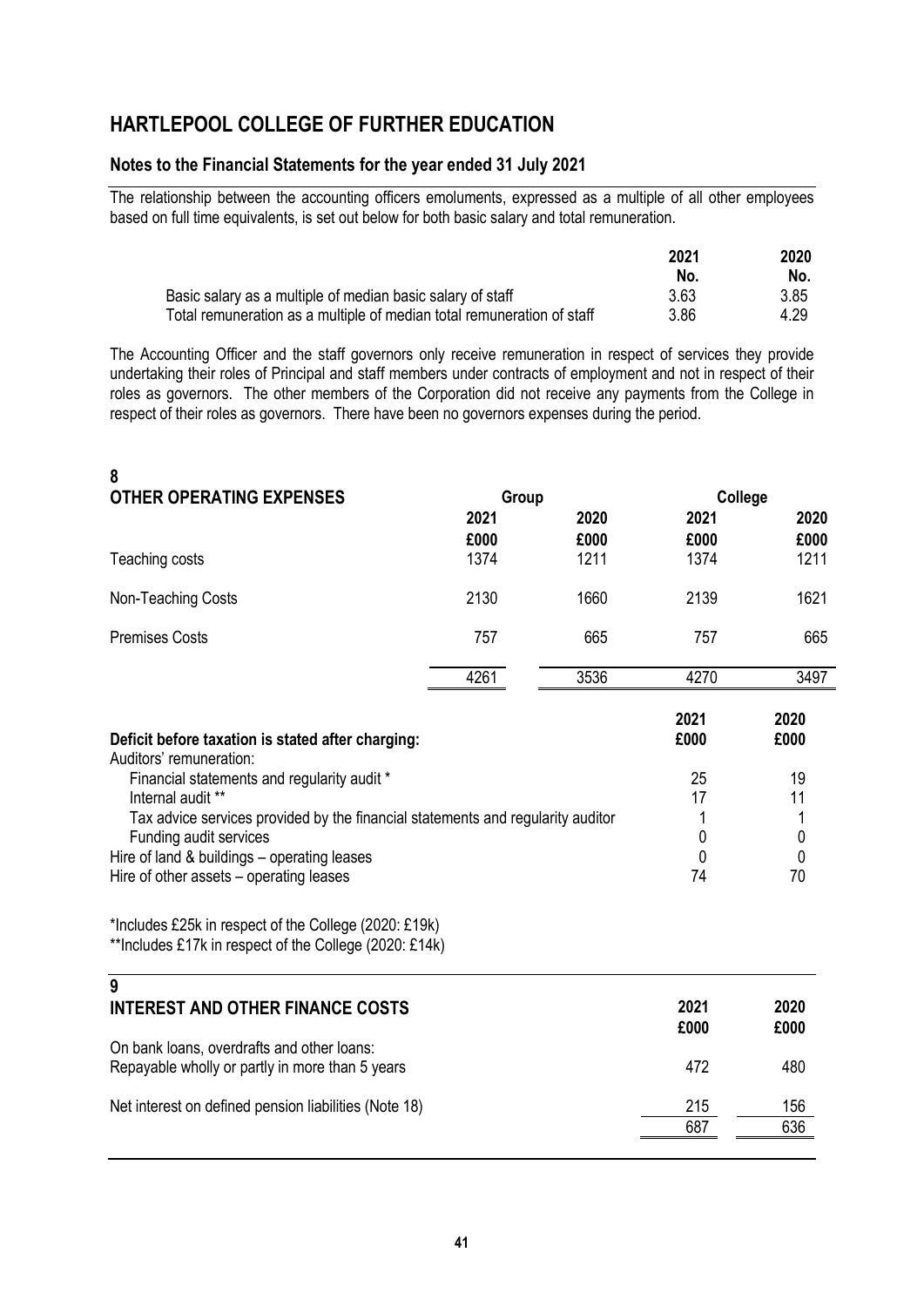## **Notes to the Financial Statements for the year ended 31 July 2021**

| 10<br><b>TAXATION</b>              | 2021<br>£000 | 2020<br>£000 |
|------------------------------------|--------------|--------------|
| UK Corporation tax<br>Deferred tax |              |              |
|                                    |              |              |

This taxation is in relation to the activities of the subsidiary company.

## **11 TANGIBLE FIXED ASSETS - CONSOLIDATED**

|                                | Freehold<br>Land &<br><b>Buildings</b> | <b>Equipment</b> | Total  |
|--------------------------------|----------------------------------------|------------------|--------|
|                                | £000                                   | £000             | £000   |
| <b>Cost or Valuation</b>       |                                        |                  |        |
| At 1 August 2020               | 51298                                  | 9110             | 60408  |
| Additions                      | 464                                    | 288              | 752    |
| Disposal                       | (393)                                  | (7555)           | (7948) |
| At 31 July 2021                | 51369                                  | 1843             | 53212  |
| <b>Depreciation</b>            |                                        |                  |        |
| At 1 August 2020               | 9460                                   | 8639             | 18099  |
| Charge for the period          | 994                                    | 185              | 1179   |
| Disposal                       | (381)                                  | (7567)           | (7948) |
| At 31 July 2021                | 10073                                  | 1257             | 11330  |
| Net Book Value 31 July 2021    | 41296                                  | 586              | 41882  |
| Net Book Value at 31 July 2020 | 41838                                  | 471              | 42309  |

Disposals in the period relate to the correction of historic fixed asset variances.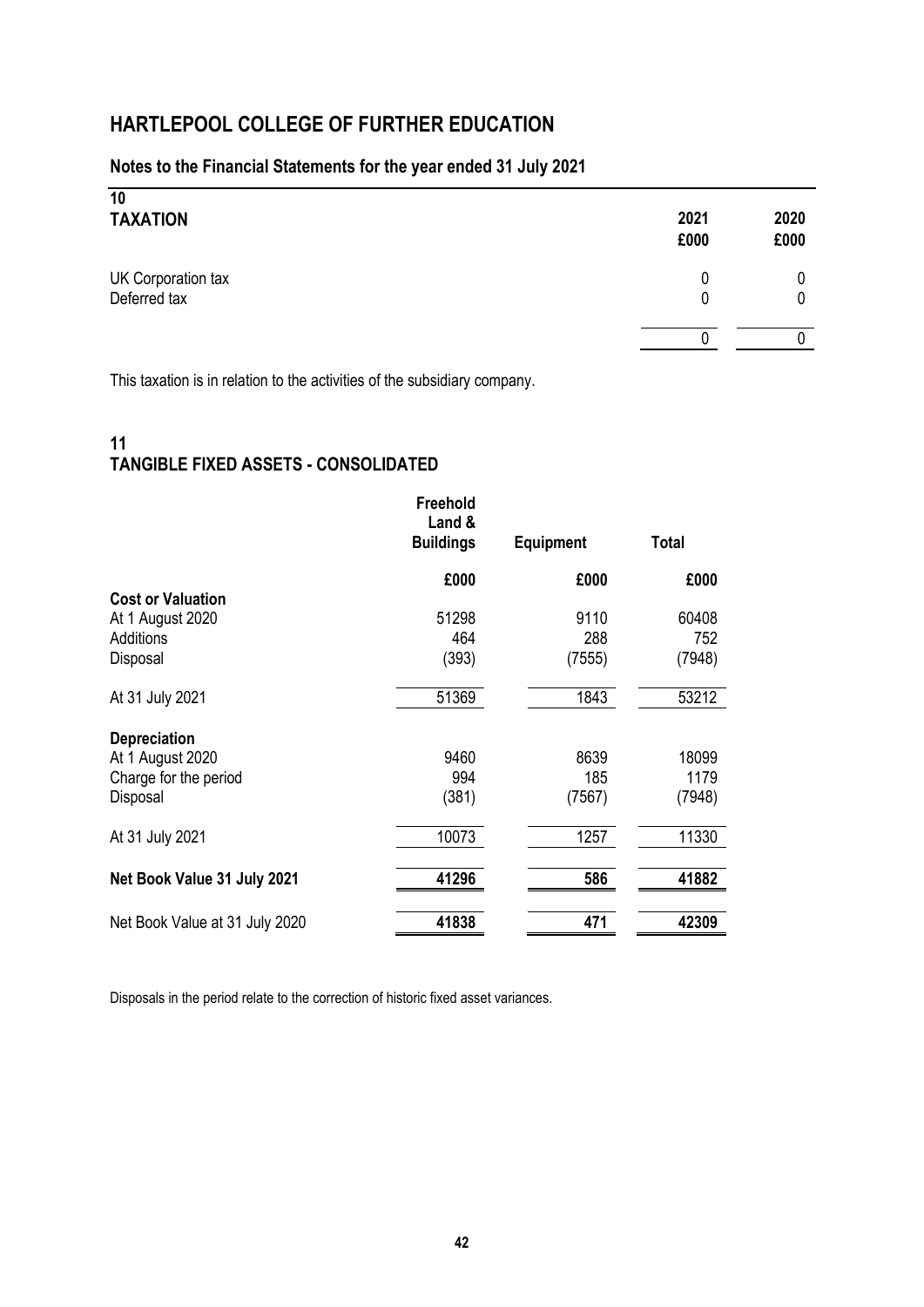### **Notes to the Financial Statements for the year ended 31 July 2021**

## **11**

## **TANGIBLE FIXED ASSETS - COLLEGE**

|                                                                              | £000                  | £000                  | £000                    |
|------------------------------------------------------------------------------|-----------------------|-----------------------|-------------------------|
| <b>Cost or Valuation</b><br>At 1 August 2020<br>Additions<br>Disposal        | 51298<br>464<br>(393) | 9110<br>288<br>(7555) | 60408<br>752<br>(7948)  |
| At 31 July 2021                                                              | 51369                 | 1843                  | 53212                   |
| <b>Depreciation</b><br>At 1 August 2020<br>Charge for the period<br>Disposal | 9460<br>994<br>(381)  | 8639<br>185<br>(7567) | 18099<br>1179<br>(7948) |
| At 31 July 2021                                                              | 10073                 | 1257                  | 11330                   |
| Net Book Value 31 July 2021                                                  | 41296                 | 586                   | 41882                   |
| Net Book Value at 31 July 2020                                               | 41838                 | 471                   | 42309                   |

Inherited land and buildings were valued for the purpose of the 1994 financial statements on the basis of depreciated replacement cost by a firm of independent chartered surveyors.

Land and buildings include land valued at £1,355,000 (2020: £1,355,000). The historic cost of these assets is nil.

Land and Buildings with a net book value of £40,650k relate to the redevelopment of the College campus, for which in-principle approval was granted by the LSC on 30 July 2008 followed by detailed approval by the LSC on 8 September 2009. Should these assets be sold, the College may be liable, under the terms of its Financial Memorandum, to surrender the proceeds.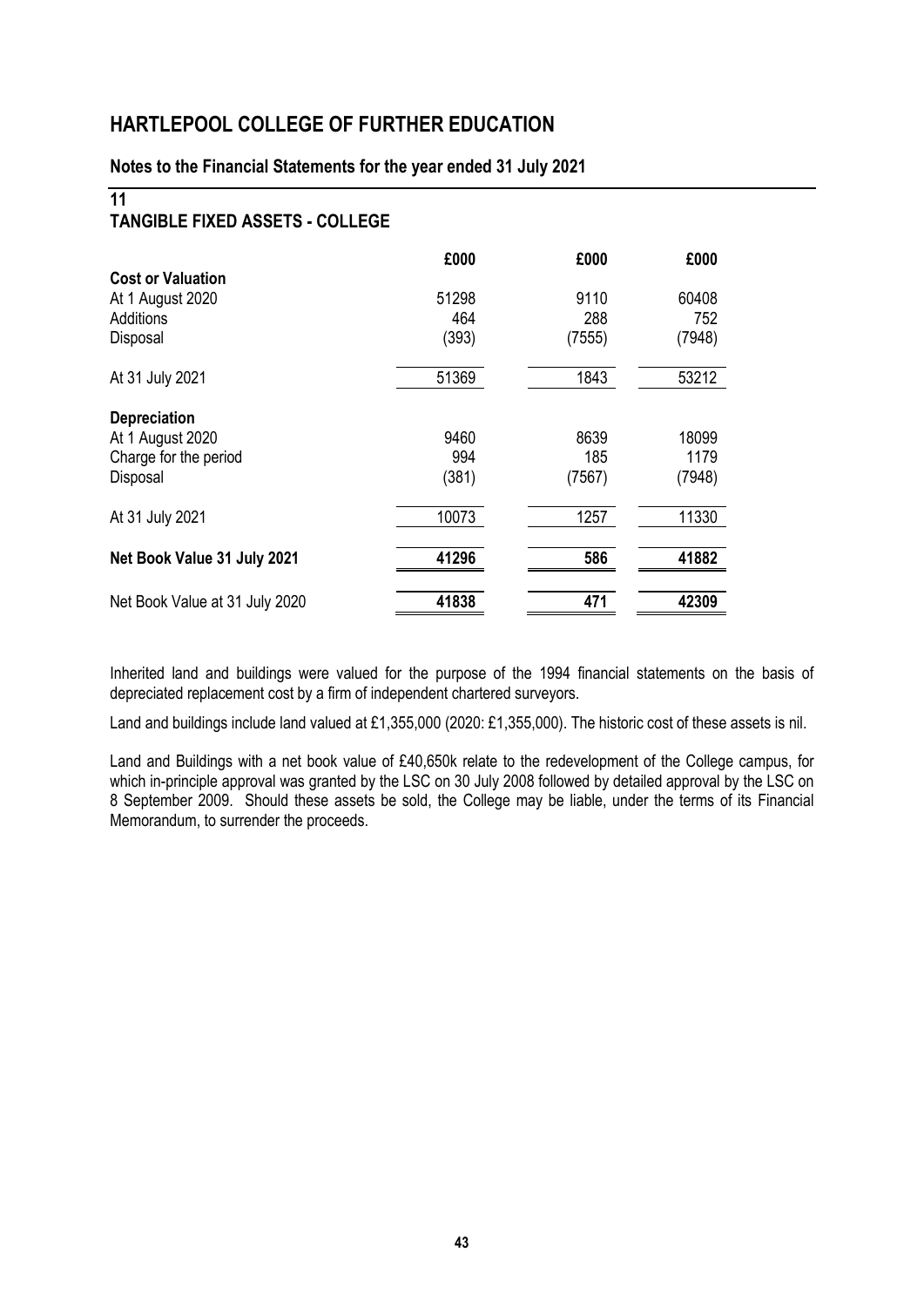### **Notes to the Financial Statements for the year ended 31 July 2021**

| 12                                       |         |         |
|------------------------------------------|---------|---------|
| <b>INVESTMENTS</b>                       | College | College |
|                                          | 2021    | 2020    |
|                                          |         |         |
| Investment in subsidiary company at cost | റ       |         |

The College owns 100% of the issued £1 ordinary shares of Hartlepool Business Development Centre Limited, a company incorporated in England and Wales. The principal activity of the company is the provision of education and training courses for industry and commerce and commercial activities including restaurant, conferencing and gym as well as operating as an apprenticeship training agency, under the trading name of Flagship Training Solutions.

| 13                                     |      |      |
|----------------------------------------|------|------|
| <b>DEBTORS</b>                         | 2021 | 2020 |
|                                        | £000 | £000 |
| <b>Consolidated:</b>                   |      |      |
| Amounts falling due within 1 year      |      |      |
| Trade debtors                          | 80   | 96   |
| Prepayments & accrued income           | 216  | 211  |
| Amounts owed by the ESFA               | 351  | 272  |
|                                        | 647  | 579  |
| College:                               |      |      |
| Amounts falling due within 1 year      |      |      |
| Trade debtors                          | 44   | 52   |
| Amounts owed by subsidiary undertaking | 458  | 348  |
| Prepayments & accrued income           | 216  | 212  |
| Amounts owed by the ESFA               | 351  | 272  |
|                                        | 1069 | 884  |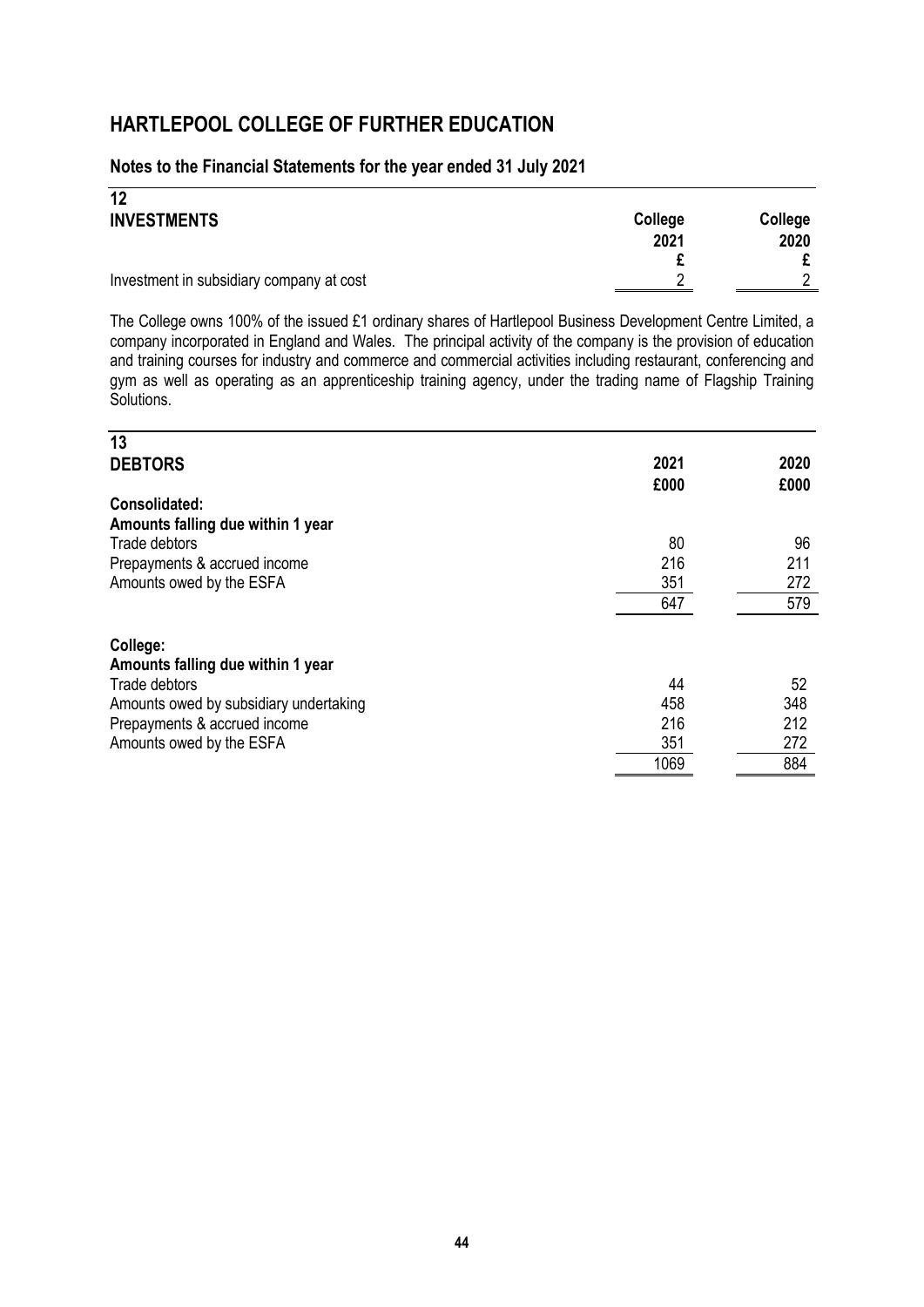## **Notes to the Financial Statements for the year ended 31 July 2021**

| 14                                                    |      |      |
|-------------------------------------------------------|------|------|
| <b>CREDITORS: AMOUNTS FALLING DUE WITHIN ONE YEAR</b> | 2021 | 2020 |
|                                                       | £000 | £000 |
| <b>Consolidated</b>                                   |      |      |
| Bank loans and overdrafts                             | 347  | 324  |
| Payments received in advance                          | 55   | 78   |
| <b>Trade creditors</b>                                | 182  | 249  |
| Other taxation and social security                    | 341  | 341  |
| Accruals                                              | 1446 | 923  |
| Deferred income – government capital grants           | 930  | 870  |
| Deferred income - government revenue grants           | 0    | 0    |
| Amounts owed to the ESFA                              | 129  | 26   |
| Amounts owed to TVCA *                                | 1078 | 0    |
|                                                       | 4508 | 2811 |
| College                                               |      |      |
| Bank loans and overdrafts                             | 347  | 324  |
| Payments received in advance                          | 47   | 66   |
| <b>Trade creditors</b>                                | 182  | 248  |
| Other taxation and social security                    | 334  | 323  |
| Accruals                                              | 1446 | 901  |
| Deferred income – government capital grants           | 930  | 870  |
| Deferred income - government revenue grants           | 0    | 0    |
| Amounts owed to the ESFA                              | 129  | 26   |
| Amounts owed to TVCA*                                 | 1078 | 0    |
|                                                       | 4493 | 2758 |

**\***Amounts owed to TVCA include £1,042k re expected clawback of additional growth funding.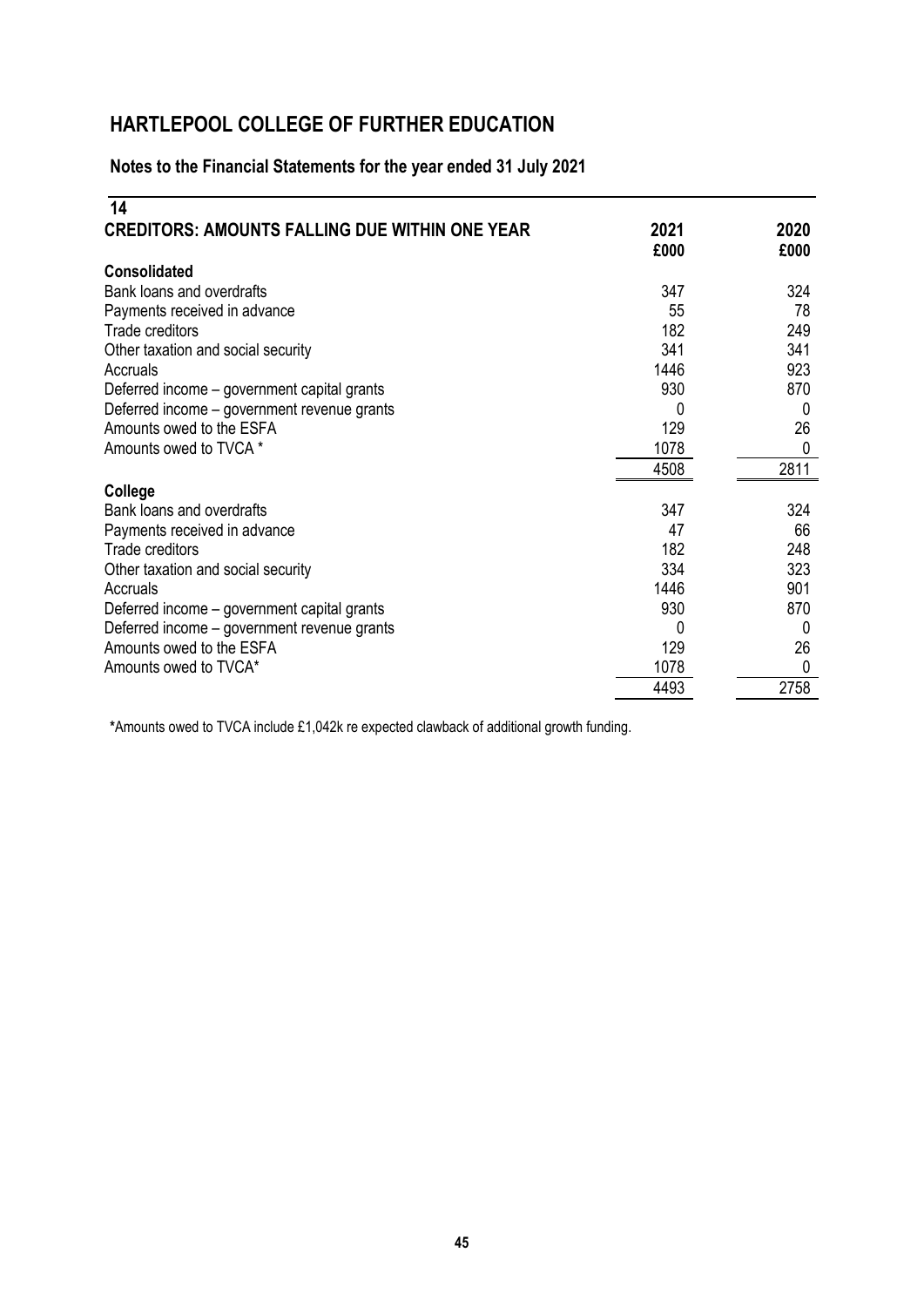#### **Notes to the Financial Statements for the year ended 31 July 2021**

| 15<br><b>CREDITORS: AMOUNTS FALLING DUE AFTER</b>    | 2021  | 2020  |
|------------------------------------------------------|-------|-------|
| <b>MORE THAN ONE YEAR</b>                            | £000  | £000  |
| <b>Consolidated and College</b>                      |       |       |
| <b>Bank Loans</b>                                    | 6941  | 7279  |
| Government Grants (Capital)                          | 32297 | 32692 |
| Total Creditors falling due after more than one year | 39238 | 39971 |
| 16                                                   |       |       |
| <b>BORROWINGS</b>                                    |       |       |
|                                                      | 2021  | 2020  |
| <b>Consolidated and College</b>                      | £000  | £000  |
| Bank loan is repayable as follows:                   |       |       |
| In one year or less                                  | 347   | 324   |
| Between one and two years                            | 1711  | 339   |
| Between two and five years                           | 830   | 1105  |
| In five years or more                                | 4400  | 5835  |
|                                                      | 7288  | 7603  |

As at 31st July 2021, the bank loan is in the form of a £9.5million term loan, 75% of which is fixed at a base rate of 4.45% plus 3.15% lending margin and is secured on a portion of the freehold land and buildings of the College. The variable loan facility was due to expire in July 22, however Barclays issued a letter of variation dated 6<sup>th</sup> July 2021 which extended the loan facility to 31st January 2023. Whilst we are in the process of renegotiating the loan with Barclays, at the current time the loan is repayable within 2 years and the schedule above has been updated to reflect the revised accelerated repayments.

#### **17 PROVISIONS FOR LIABILITIES**

#### **Group and College**

|                                   | <b>Defined</b><br><b>Benefit</b><br><b>Obligation</b> | <b>Enhanced</b><br><b>Pension</b> | <b>Total</b> |
|-----------------------------------|-------------------------------------------------------|-----------------------------------|--------------|
|                                   | £000                                                  | £000                              | £000         |
| At 1 August 2020                  | 15618                                                 | 680                               | 16298        |
| Additional provisions in the year | (4329)                                                | 17                                | (4312)       |
| Utilised provision in the year    | 1239                                                  | (48)                              | 1191         |
| At 31 July 2021                   | 12528                                                 | 649                               | 13177        |

The enhanced pension provision relates to the cost of staff who have already left the College's employment. This provision has been recalculated in accordance with guidance issued by funding bodies.

The principal assumptions for this calculation are:

|                                 | 2021 | 2020 |
|---------------------------------|------|------|
| Interest rate/price inflation   | 2.6% | 2.2% |
| Net interest rate/discount rate | 1 6% | 1.3% |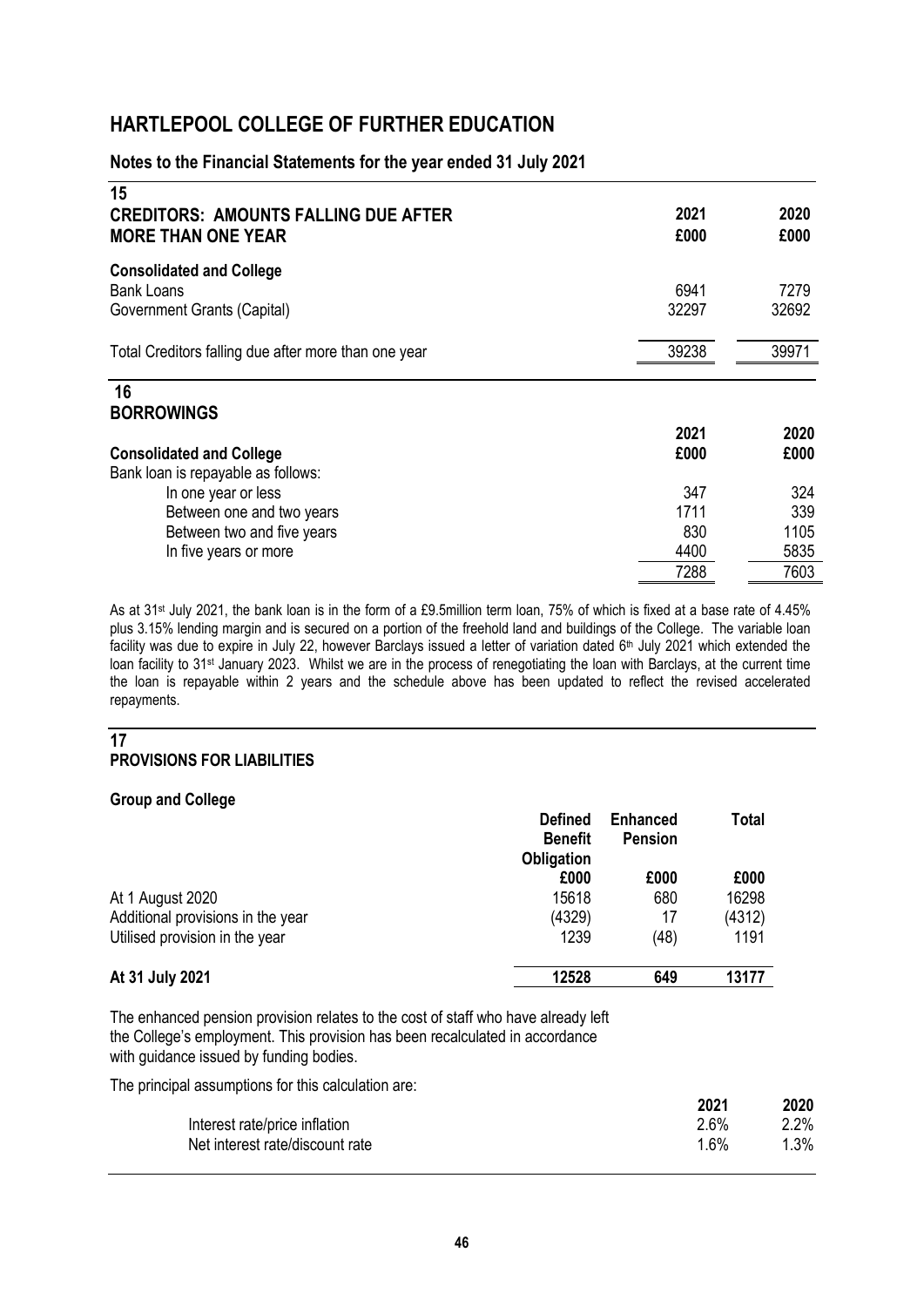### **Notes to the Financial Statements for the year ended 31 July 2021**

#### **18**

## **DEFINED BENEFIT OBLIGATIONS**

The College's employees belong to two principal post-employment benefit plans, the Teachers' Pension Scheme England and Wales (TPS) for academic and related staff; and the Teesside Pension Fund Local Government Pension Scheme (LGPS) for non-teaching staff, which is managed by Middlesbrough Council. Both are multiemployer defined benefit plans.

| Total pension cost for the year                                  |      | 2020/21 |      | 2019/20 |  |
|------------------------------------------------------------------|------|---------|------|---------|--|
|                                                                  | £000 | £000    | £000 | £000    |  |
| Teachers' Pension Scheme: contributions paid                     |      | 980     |      | 916     |  |
| Local Government Pension Scheme:                                 |      |         |      |         |  |
| Contributions paid                                               | 425  |         | 400  |         |  |
| FRS102 (28) charge                                               | 1024 |         | 707  |         |  |
| Charge to the Statement of Comprehensive income                  |      | 1449    |      | 1107    |  |
| Enhanced pension charge to the Statement of Comprehensive Income |      | 0       |      |         |  |
| Total pension cost for the year within staff costs               |      | 2429    |      | 2023    |  |

The pension costs are assessed in accordance with the advice of independent qualified actuaries. The latest actuarial valuations of the schemes were as at 31 March 2016 (TPS) and 31 March 2016 (LGPS).

Contributions amounting to £162,252 (2020: £156,502) were payable to the schemes at 31 July 2021 and are included within creditors.

#### **Teachers' Pension Scheme**

The Teachers' Pension Scheme (TPS) is a statutory, contributory, defined benefit scheme, governed by the Teachers' Pension Scheme Regulations 2014. The TPS is an unfunded scheme and members contribute on a 'pay as you go' basis – these contributions, along with those made by employers, are credited to the Exchequer. The TPS is a multi-employer pension plan and there is insufficient information to account for the scheme as a defined benefit plan si it is accounted for as a defined contribution plan.

#### **Valuation of the Teachers' Pensions Scheme**

Not less than every four years the Government Actuary ("GA"), using normal actuarial principles, conducts a formal actuarial review of the TPS. The aim of the review is to specify the level of future contributions. Actuarial scheme valuations are dependent on assumptions about the value of future costs, design of benefits and many other factors.

The latest actuarial valuation was carried out as at 31 March 2016 and in accordance with The Public Service Pensions (Valuations and Employer Cost Cap) Directions 2014 except it has been prepared following the Governments Decision to pause the operation of the cost control mechanisms at the time when legal challenges were still pending.

The valuation report was published in April 2019. The key results of the valuation and subsequent consultation are:

- Total scheme liabilities for service (pensions currently payable and the estimated cost of future benefits) of £218 billion
- Value of notional assets (estimated future contributions together with proceeds from the notional investments held at the valuation date) of £196 billion
- Notional past service deficit of £22 billion
- Discount rate is 2.4% in excess of CPI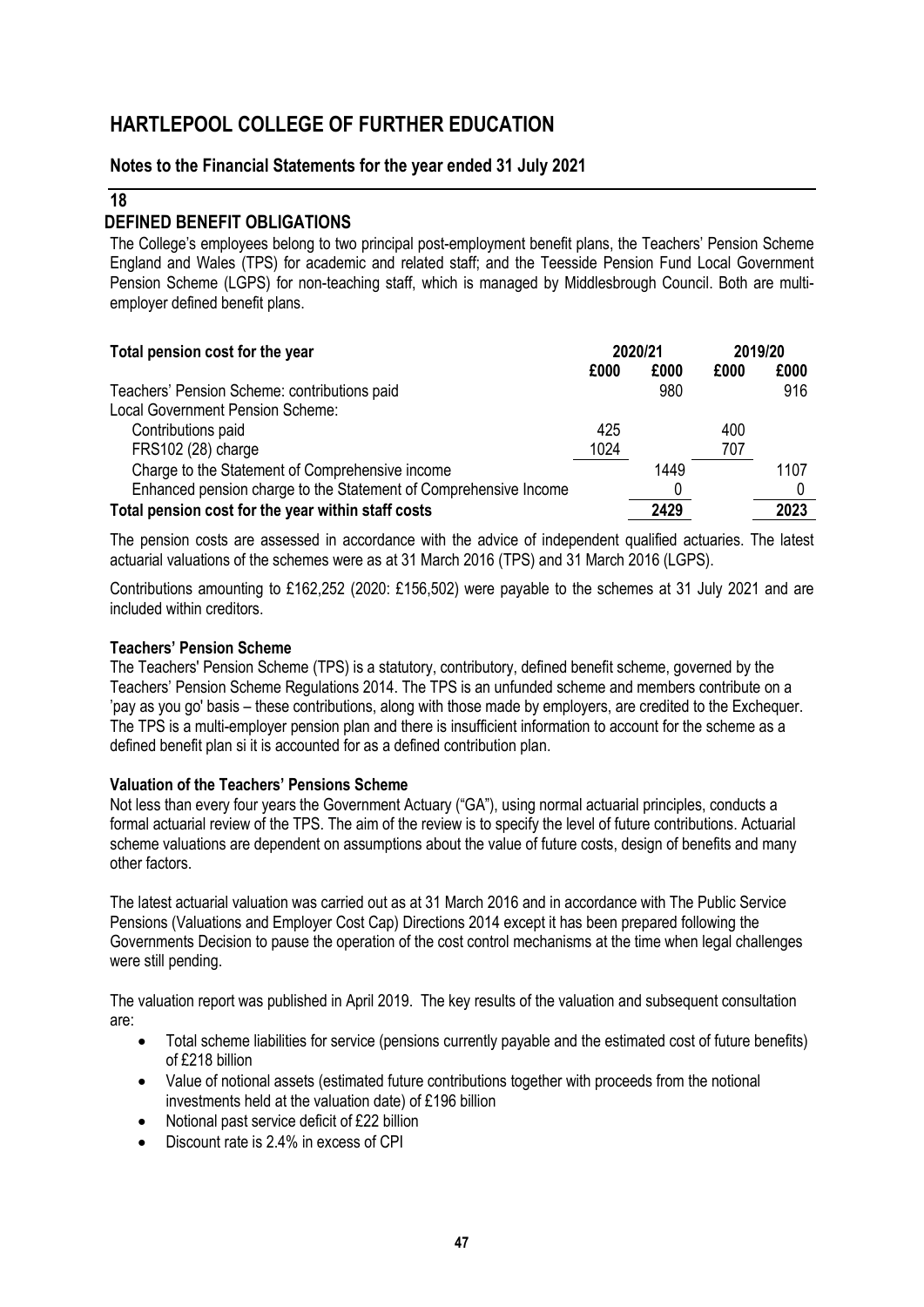### **Notes to the Financial Statements for the year ended 31 July 2021**

### **18 DEFINED BENEFIT OBLIGATIONS (continued)**

As a result of the valuation, new employer contribution rates were set at 23.68% of pensionable pay from September 2020 onwards (compared to the previous rate of 16.48% during 2019/20). DfE has agreed to pay a teacher pension employer contribution grant to cover the additional costs during the 2020/21 academic year, and currently to July 2022.

The pension costs paid to TPS in the year amounted to £915k (2020: £915k).

The next valuation result is due to be implemented from 1 April 2023.

#### **Local Government Pension Scheme**

The LGPS is a funded defined benefit scheme, with the assets held in separate funds administered by Middlesbrough Council. The total contribution made for the year ended 31 July 2021 was £582k of which employer's contributions totalled £418k and employees' contributions totalled £164k. The agreed contribution rates for future years are 15.2% for employers and range from 5.5% to 12.5% for employees, depending on salary.

#### **Principal actuarial assumptions**

The following information is based upon a full actuarial valuation of the fund at 31 March 2019 updated to 31 July 2021 by a qualified independent actuary:

|                                      | At 31 July 2021 At 31 July 2020 |         |
|--------------------------------------|---------------------------------|---------|
| Inflation assumption<br>- RPI        | 3.6%                            | 3.3%    |
| - CPI                                | $1.7\%$                         | $1.4\%$ |
| Rate of increase in salaries         | 3.6%                            | 3.3%    |
| Rate of increase for pensions        | 2.6%                            | 2.3%    |
| Discount rate for scheme liabilities | 2.6%                            | 2.3%    |

#### **Principal demographic assumptions**

The current mortality assumptions include sufficient allowance for future improvements in mortality rates. The assumed life expectations on retirement age 65 are:

|                       |         | At 31 July 2021 At 31 July 2020 |      |
|-----------------------|---------|---------------------------------|------|
| Retiring in 20 years: | Males   | 23.3                            | 23.2 |
|                       | Females | 25.4                            | 25.3 |
| Retiring today:       | Males   | 21.9                            | 21.8 |
|                       | Females | 25.4                            | 23.5 |

The amounts recognised in the balance sheet are as follows:

| Value at 31 July | Value at 31 July |
|------------------|------------------|
| 2021             | 2020             |
| £000             | £000             |
| 23501            | 19263            |
| (35944)          | (34788)          |
| (85)             | (93)             |
| (12528)          | (15618)          |
|                  |                  |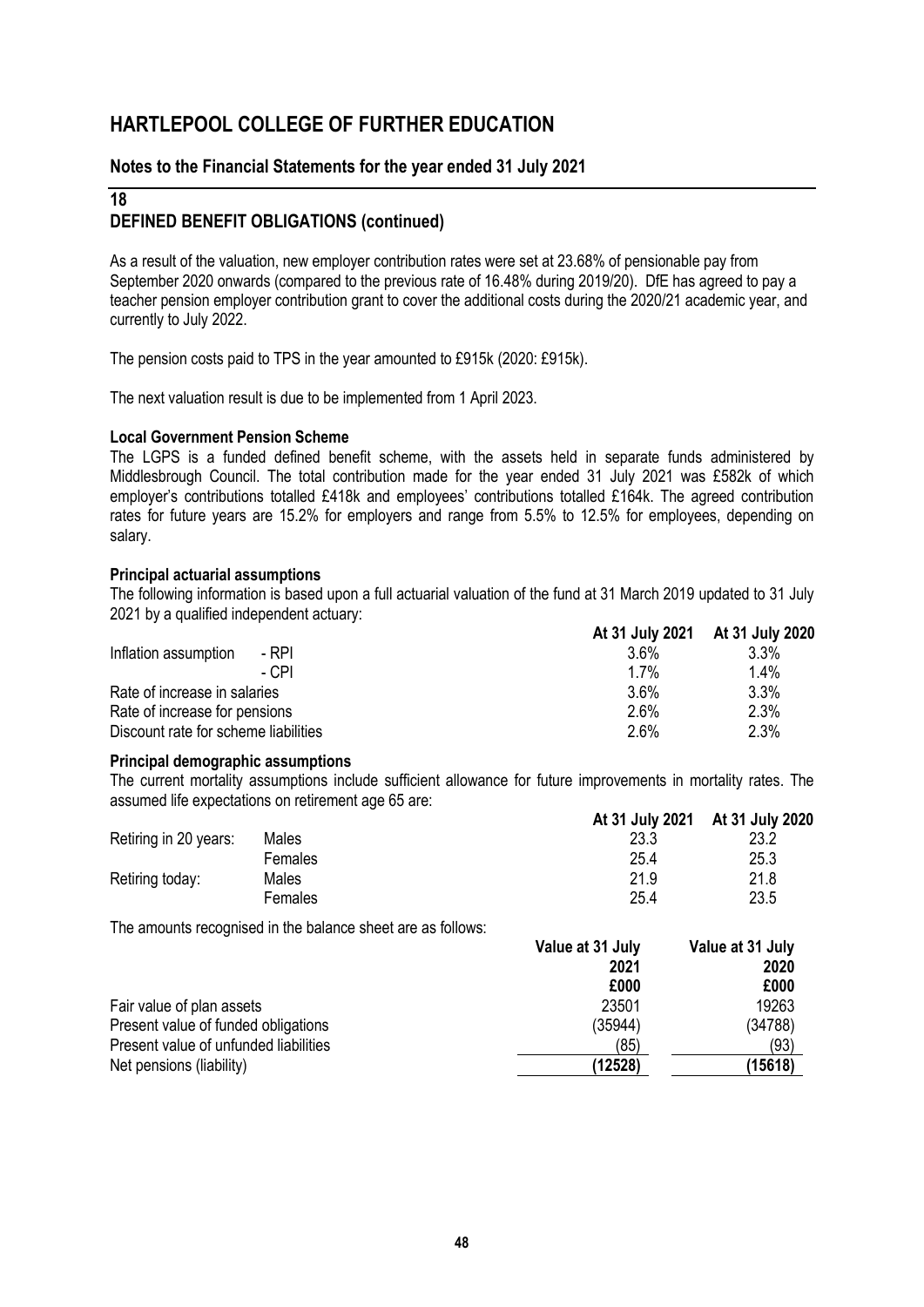### **Notes to the Financial Statements for the year ended 31 July 2021**

### **18**

## **DEFINED BENEFIT OBLIGATIONS (continued)**

**The Colleges share of the assets in the plan at the Balance Sheet date were:**

### **Fair Value of Assets**

|                            | Value at<br>31 July 2021<br>£000 | Value at<br>31 July 2020<br>£000 |
|----------------------------|----------------------------------|----------------------------------|
| Equities                   | 18588                            | 14640                            |
| Government Bonds           | 0                                |                                  |
| Other Bonds                |                                  | 0                                |
| Property                   | 1716                             | 1541                             |
| Cash                       | 1951                             | 2234                             |
| Other                      | 1246                             | 848                              |
| Total fair value of assets | 23501                            | 19263                            |

Changes in the present value of the defined benefit obligation are as follows:

|                                              | Year ended<br>31 July 2021 | Year ended<br>31 July 2020 |
|----------------------------------------------|----------------------------|----------------------------|
|                                              | £000                       | £000                       |
| Opening defined benefit obligation           | 34881                      | 28297                      |
| Service cost (net of employee contributions) | 1449                       | 1029                       |
| Interest on scheme liabilities               | 486                        | 616                        |
| Actuarial (gain)/loss                        | (516)                      | 5448                       |
| Benefits paid                                | (427)                      | (735)                      |
| Contributions by scheme participants         | 164                        | 156                        |
| Unfunded pension payments                    | (8)                        | (8)                        |
| Past Service Cost                            |                            | 78                         |
| Closing defined benefit obligation           | 36029                      | 34881                      |

Changes in the present value of the defined benefit obligation are as follows:

|                                      | Year ended   | Year ended   |
|--------------------------------------|--------------|--------------|
|                                      | 31 July 2021 | 31 July 2020 |
|                                      | £000         | £000         |
| Opening fair value of scheme assets  | 19263        | 21586        |
| Expected return on assets            | 271          | 473          |
| Actuarial gain/(loss)                | 3813         | (2617)       |
| Contributions by employer            | 425          | 400          |
| Contributions by scheme participants | 164          | 156          |
| Benefits paid                        | (435)        | (735)        |
| Closing fair value of scheme assets  | 23501        | 19263        |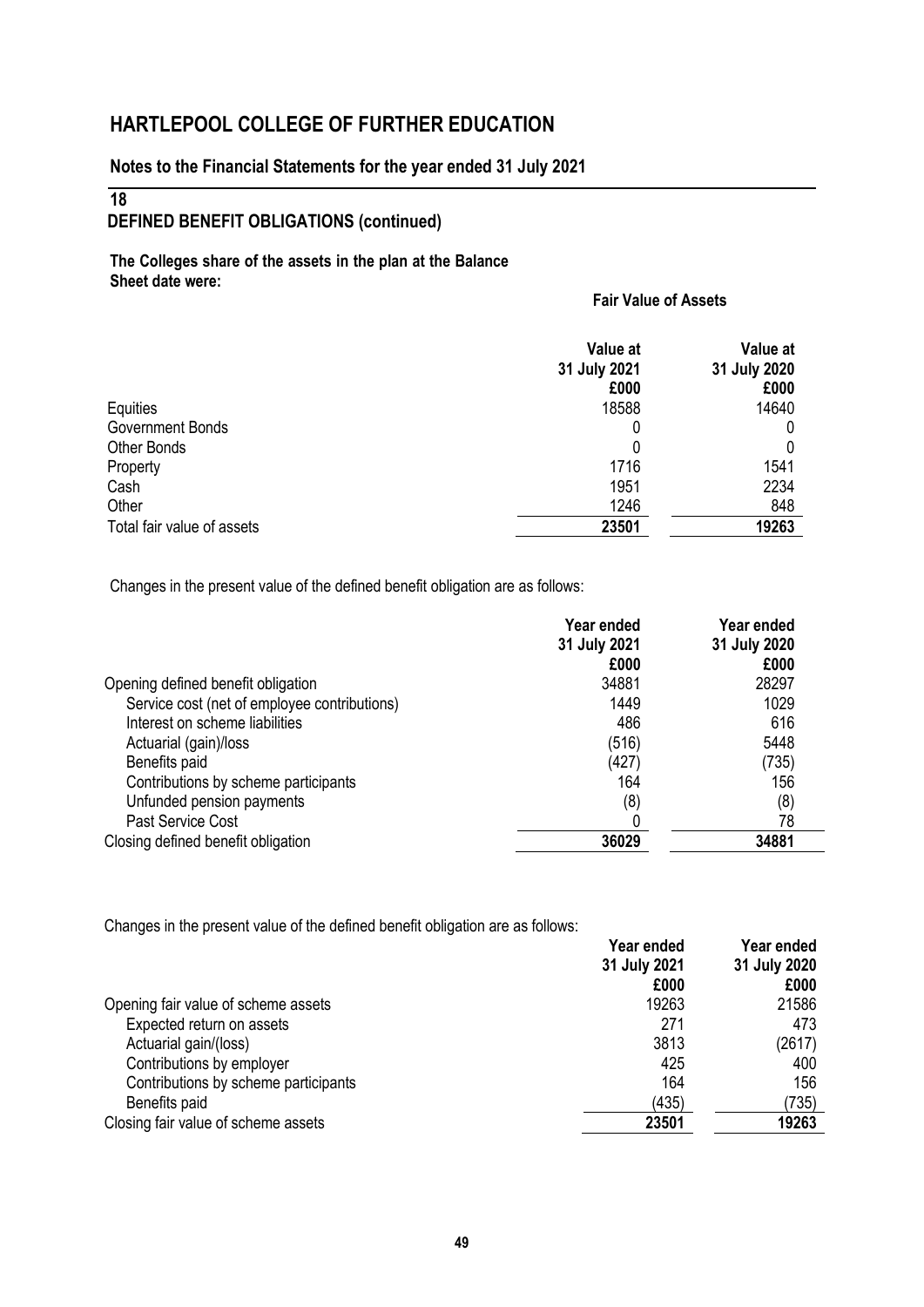### **Notes to the Financial Statements for the year ended 31 July 2021**

## **18**

## **DEFINED BENEFIT OBLIGATIONS (continued)**

The amounts recognised in the Statement of Comprehensive Income in respect of the plan are as follows:

|                                 | Year ended<br>31 July 2021<br>£000 | Year ended<br>31 July 2020<br>£000 |
|---------------------------------|------------------------------------|------------------------------------|
| Amounts included in staff costs |                                    |                                    |
| Current service cost            | 1449                               | 1029                               |
| Past service cost               | 0                                  | 78                                 |
| <b>Total</b>                    | 1449                               | 1107                               |
| Actual return on plan assets    | 4084                               | (2144)                             |

## **19**

## **CAPITAL COMMITMENTS**

As at 31 July 2021 amounts contracted by the College but not yet provided for totalled £nil. Amounts authorised but not contracted for at 31 July 2021 totalled £nil.

### **20**

## **FINANCIAL COMMITMENTS**

At 31 July the College had annual commitments under non-cancellable operating leases as follows:

|                                               | College |      |
|-----------------------------------------------|---------|------|
|                                               | 2021    | 2020 |
| <b>Computer Equipment</b>                     | £000    | £000 |
| Expiring within one year                      | 63      |      |
| Expiring between two and five years inclusive | 173     | 103  |
| Expiring in over five years                   |         |      |
| Commitments contracted for at 31 July         | 238     | 174  |

## **21**

## **RELATED PARTY TRANSACTIONS**

Owing to the nature of the College's operations and the composition of the board of governors being drawn from local public and private sector organizations, it is inevitable that transactions will take place with organisations in which a member of the board of governors may have an interest. All transactions involving organisations in which a member of the board of governors may have an interest are conducted at arm's length and in accordance with the College's financial regulations and normal procurement procedures.

Transactions with the funding bodies are detailed in notes 2, 14, 15 and 19.

Key management disclosure is given in note 6.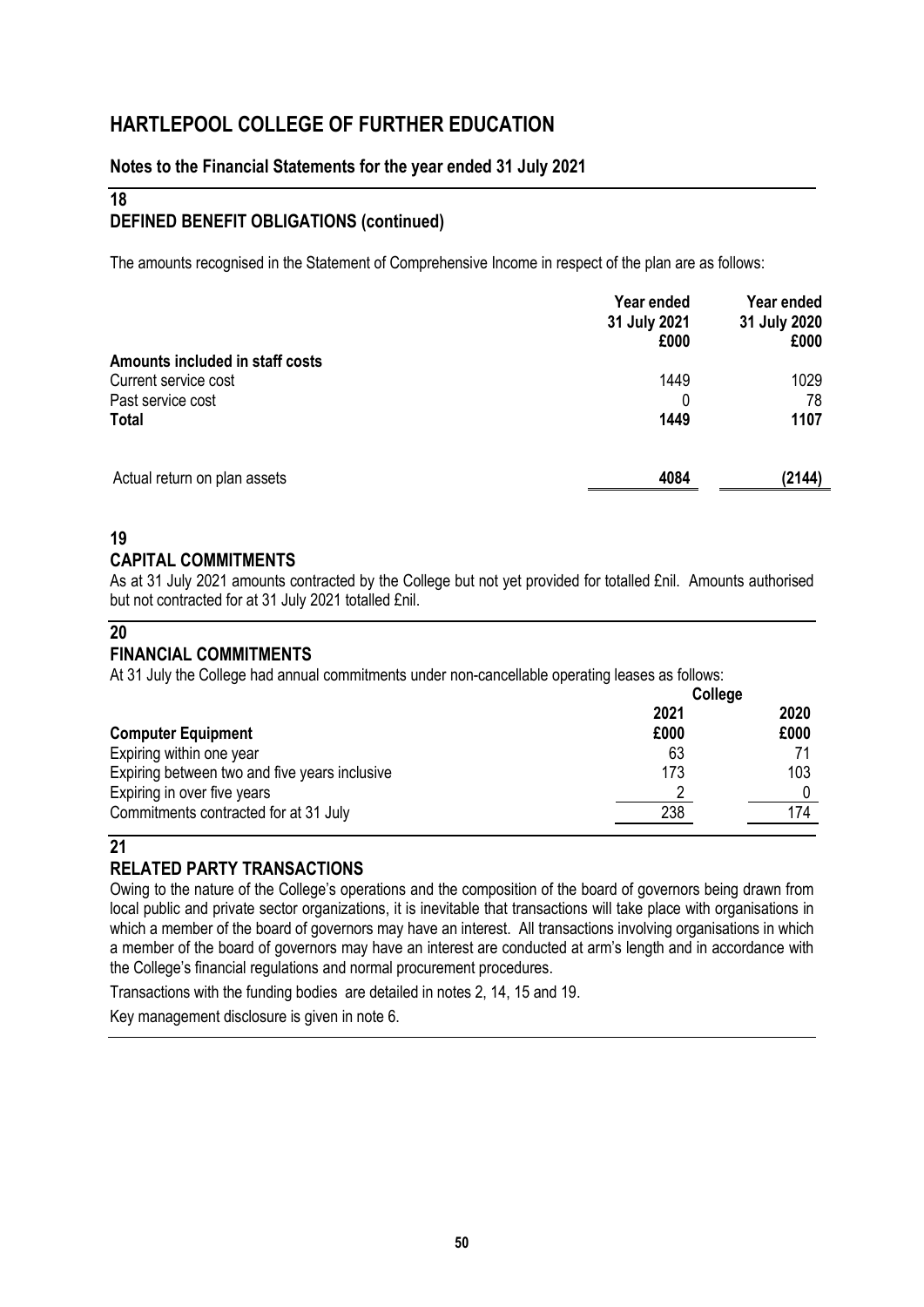## **Notes to the Financial Statements for the year ended 31 July 2021**

| 22<br>AMOUNTS DISBURSED AS AGENT                                                                      |                             |                      |
|-------------------------------------------------------------------------------------------------------|-----------------------------|----------------------|
| Learner support funds<br>Funding body grants                                                          | 2021<br>£000<br>517         | 2020<br>£000<br>399  |
| Disbursed to students<br>Administration costs<br>Balance unspent as at 31 July, included in creditors | 517<br>(370)<br>(18)<br>129 | 399<br>(377)<br>(22) |

Funding body grants are available solely for students. In the majority of instances the College acts only as a paying agent. In these circumstances the grants and related disbursements are therefore excluded from the Statement of Comprehensive Income.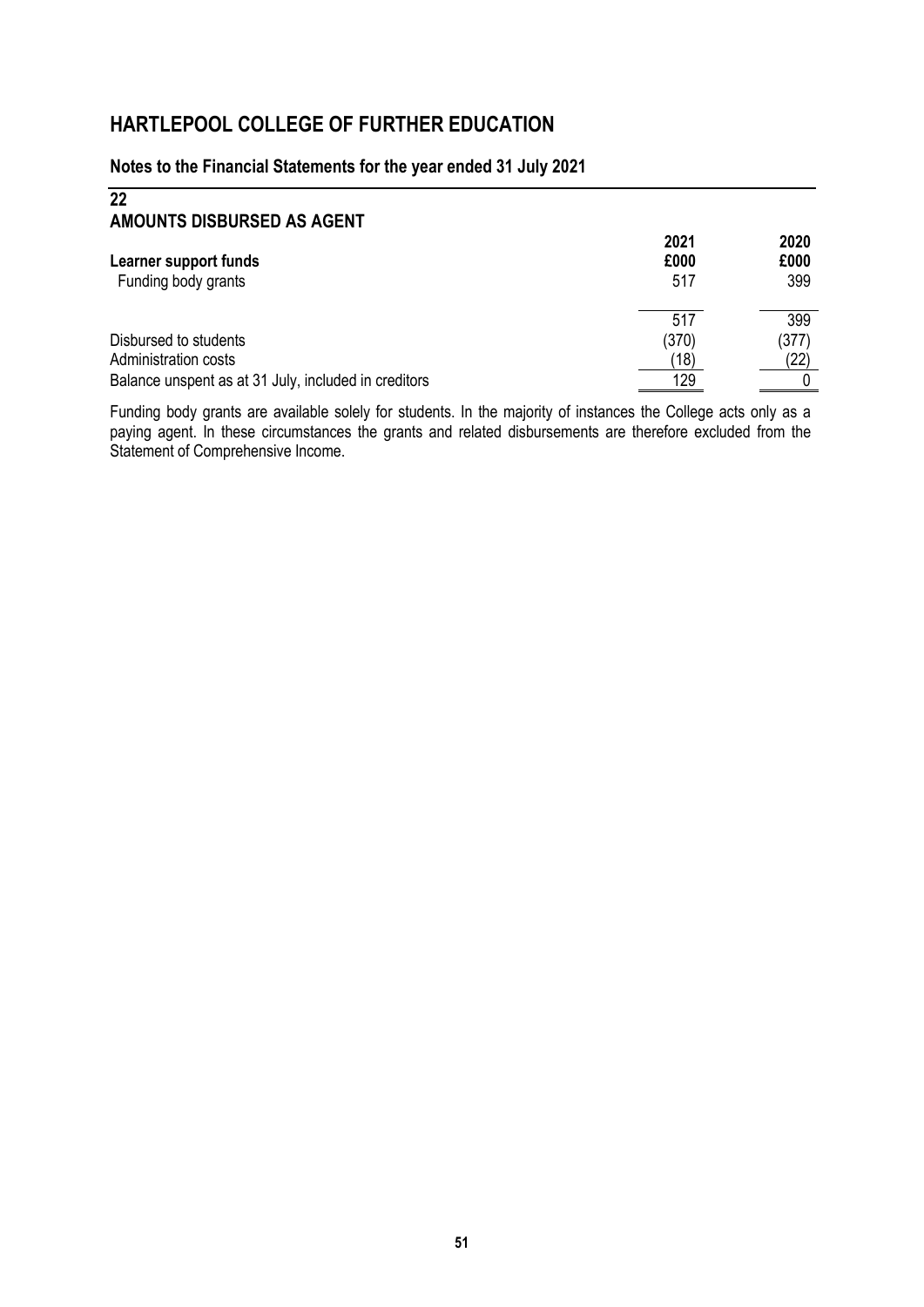## **Independent reporting Accountant's report on regularity to the Corporation of Hartlepool College of Further Education and the Secretary of State for Education acting through the Education and Skills Funding Agency**

#### **Conclusion**

We have carried out an engagement, in accordance with the terms of our engagement letter dated 4 November 2021 and further to the requirements of the grant funding agreements and contracts with the Education and Skills Funding Agency (the "ESFA") or any other public funder, to obtain limited assurance about whether the expenditure disbursed and income received by Hartlepool College of Further Education during the period 1 August 2020 to 31 July 2021 have been applied to the purposes identified by Parliament and the financial transactions conform to the authorities which govern them.

In the course of our work, nothing has come to our attention which suggests that in all material respects the expenditure disbursed and income received during the period 1 August 2020 to 31 July 2021 have not been applied to purposes intended by Parliament and the financial transactions do not conform to the authorities which govern them.

#### **Basis for conclusion**

The framework that has been applied is set out in the Post-16 Audit Code of Practice (the Code) issued by the ESFA and in any relevant conditions of funding concerning adult education notified by a relevant funder. In line with this framework, our work has specifically not considered income received from the main funding grants generated through the Individualised Learner Record (ILR) data returns, for which the ESFA has other assurance arrangements in place.

We are independent of the Hartlepool College of Further Education in accordance with the ethical requirements that are applicable to this engagement and we have fulfilled our ethical requirements in accordance with these requirements. We believe the assurance evidence we have obtained is sufficient to provide a basis for our conclusion

#### **Responsibilities of Corporation of Hartlepool College of Further Education for regularity**

The Corporation of Hartlepool College of Further Education is responsible, under the grant funding agreements and contracts with the ESFA and the requirements of the Further & Higher Education Act 1992, subsequent legislation and related regulations and guidance, for ensuring that expenditure disbursed and income received are applied for the purposes intended by Parliament and the financial transactions conform to the authorities which govern them. The corporation of Hartlepool College of Further Education is also responsible for preparing the Governing Body's Statement of Regularity, Propriety and Compliance.

#### **Reporting accountant's responsibilities for reporting on regularity**

Our responsibilities for this engagement are established in the United Kingdom by our profession's ethical guidance and are to obtain limited assurance and report in accordance with our engagement letter and the requirements of the Code.

The objective of a limited assurance engagement is to perform such procedures as to obtain information and explanations in order to provide us with sufficient appropriate evidence to express a negative conclusion on regularity. A limited assurance engagement is more limited in scope than a reasonable assurance engagement and the procedures performed vary in nature and timing from, and are less in extent than for a reasonable assurance engagement; consequently a limited assurance engagement does not enable us to obtain assurance that we would become aware of all significant matters that might be identified in a reasonable assurance engagement. Accordingly, we do not express a positive opinion.